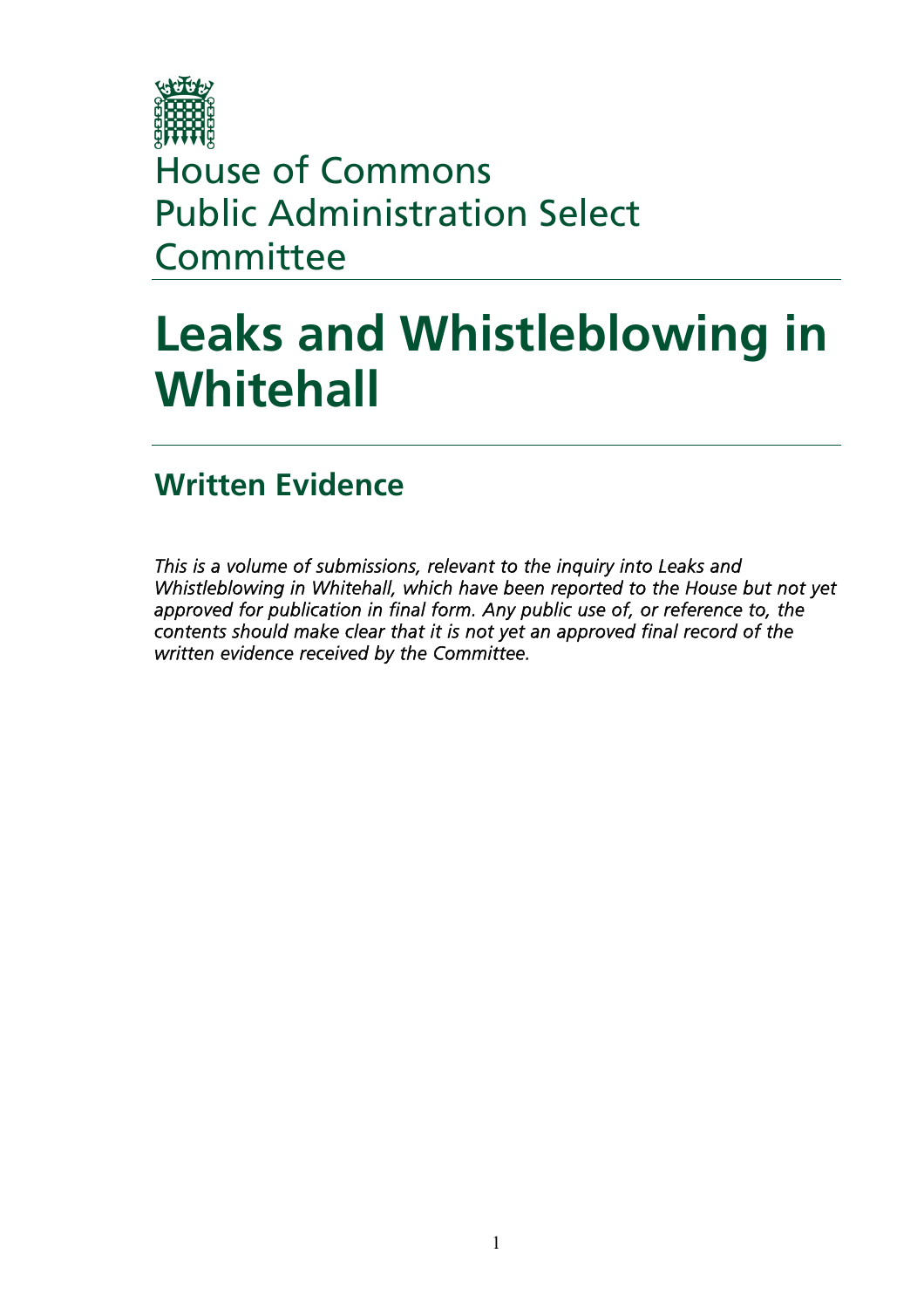# List of written evidence

|              |                                                             | Page |
|--------------|-------------------------------------------------------------|------|
| $\mathbf{1}$ | Sir David Omand GCB (LWB 02)                                | 3    |
| 2            | Cabinet Office (LWB 04)                                     | 7    |
| 3            | Sir Gus O'Donnell, Secretary to the Cabinet Office (LWB 05) | 13   |
| 4            | FDA (LWB 06)                                                | 14   |
| 5            | Public Concern at Work (LWB 07)                             | 19   |
| 6            | <b>Civil Service Commissioners (LWB 08)</b>                 | 45   |
| 7            | Public and Commercial Services Union (LWB 09)               | 53   |
| 8            | Ken Evans (LWB 10)                                          | 55   |
| 9            | Derek Pasquill (LWB 11)                                     | 56   |
|              | 10 Dr Brian Jones (LWB 12)                                  | 58   |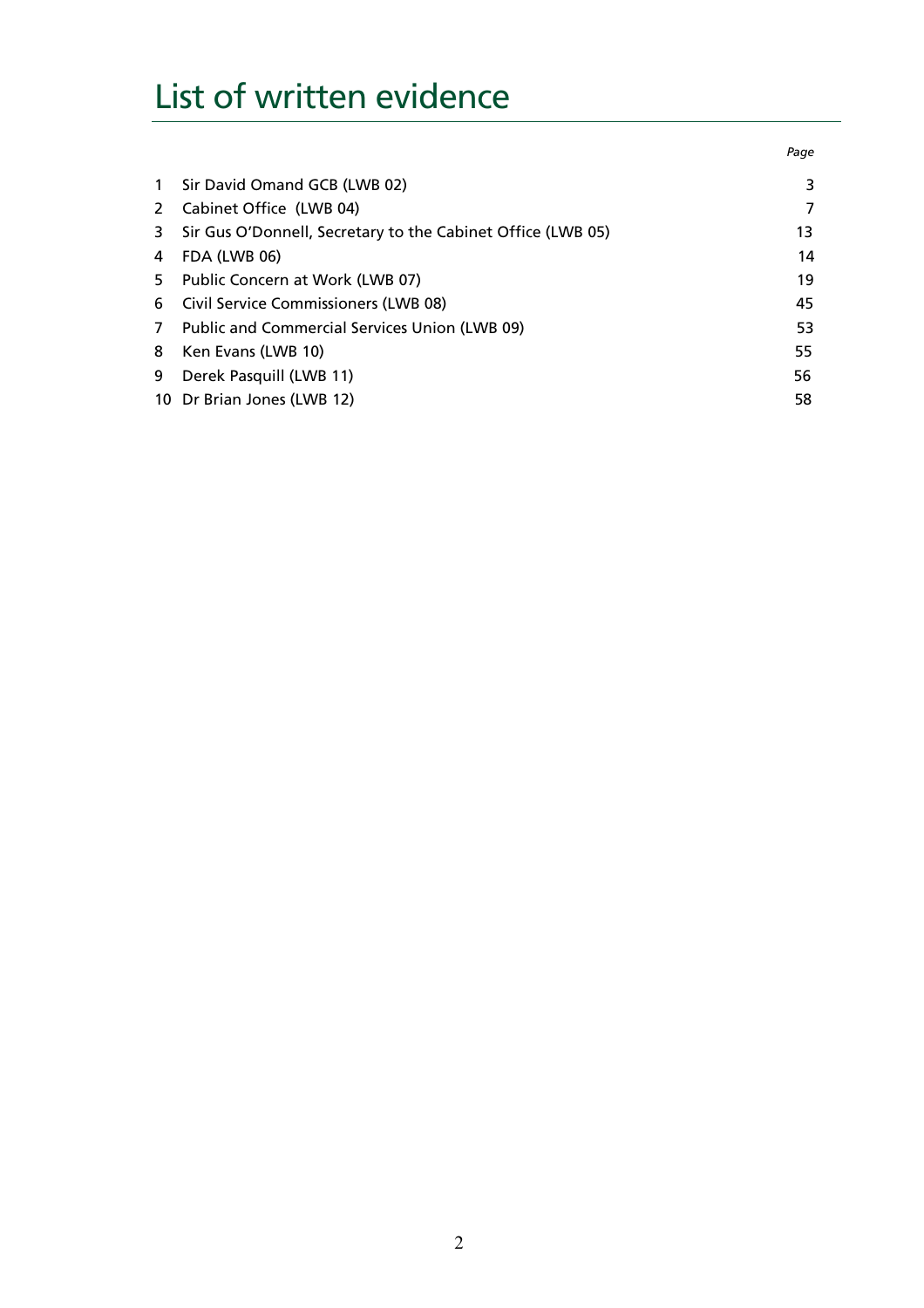#### **Memorandum from Sir David Omand GCB (LWB 02)**

#### **Preliminary observations**

We should be considering here only official information that a civil servant could reasonably be regarded as under a duty to protect, not all the possible information that might be acquired in the course of official duty, such as the colour of the office carpet.

That point is relevant to consideration of who should have the authority to agree to release of information outside official channels. There is for example a clear public interest in civil servants engaging with local government, professional groupings, academics, think tanks, industry and others in order to be able to draw on experience relevant to current agendas and to promote a more informed view of the work of the Service and of government generally. Ministers should recognise therefore that, although they hold the ultimate authority under which civil servants operate (the Carltona principle<sup>1</sup>), they have to trust their senior civil servants to use their discretion in this sort of information release, without seeking to be over-controlling.

Such an approach makes it easier to narrow down the ranges of official information that in the interests of good government ought to require high-level authorization before disclosure, and should merit protection from unauthorized disclosure. Examples include (not exclusively) information about internal policy-making debate, including relations between Ministers and between Ministers and their civil servants and other advisers; information that is commercially sensitive; information about private individuals such as their tax position or medical status; and information that bears on national security, the prevention and detection of serious crime and the economic well-being of the nation. Papers dealing with such categories of information ought to be protectively marked to alert the reader to their potential sensitivity, but the duty to protect such information extends beyond the written word since even disclosing casual conversations can be damaging. Information that relates to secret intelligence is especially sensitive, and has its own classification system. Only the originator of such information may authorize its release; the recipient of an intelligence report, however senior, is very unlikely to be in a position to judge unbriefed the potential damage of disclosure.

#### **Responses to PASC's key questions**

1. What are the circumstances, if any, in which a civil servant would be justified in disclosing official information without authority?

 $\overline{a}$ <sup>1</sup> The duties imposed upon Ministers and the powers given to ministers are normally exercised under the authority of the ministers by responsible officials of the department…constitutionally, the decision of such an official is, of course, the decision of the minister. The minister is responsible. It is he who must answer before Parliament for anything that his officials have done under his authority' Carltona Ltd v. Commissioners of Works [1943] 2 All ER.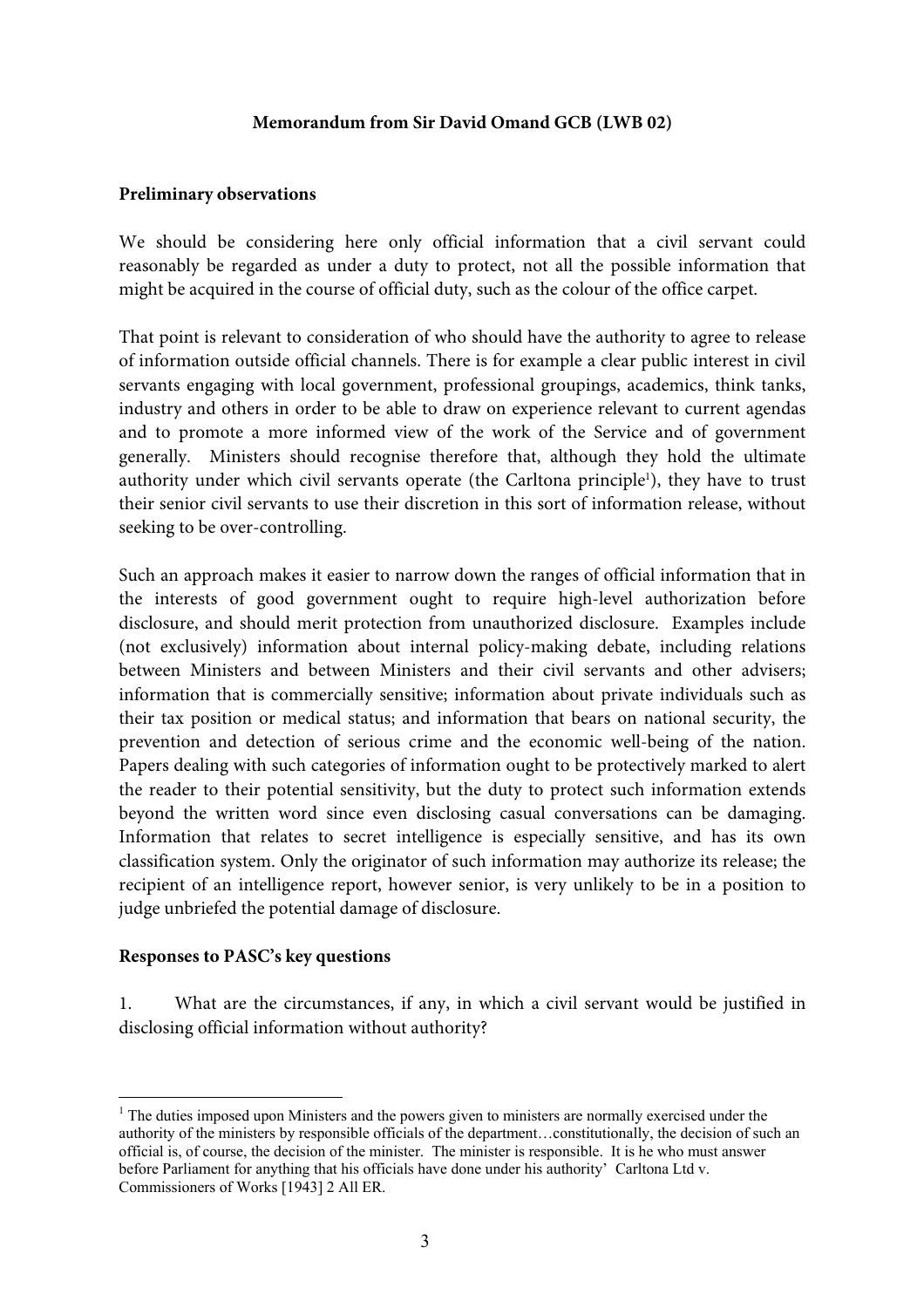I can envisage no circumstances in which a civil servant in post would be justified in disclosing official information, as qualified above, without authority. A civil servant who believes that the public has a right to know information which has not been released, or wishes publicly to expose suspected wrongdoing or has an issue of conscience over a policy that the Government is pursuing, must seek advice from their line management, or from the nominated officers in their Department, or if they wish from the First Civil Service Commissioner (equivalently, from the Staff Counsellor in the case of the Intelligence Agencies). If the matter remains unresolved to the satisfaction of the individual, and the individual civil servant cannot in all conscience accept the decisions of his superiors on the matter then resignation would naturally follow. The individual would then be free to pursue their case in public having taken, we must hope, legal advice about their continuing responsibilities under the Official Secrets Act 1989.

 2. How appropriate and effective are the routes open to those civil servants who see a need to disclose official information beyond their management chain (for example to the Civil Service Commissioners)? How could they be improved?

There is no reason why the routes open, including to the Civil Service Commissioners, and in the case of the intelligence agencies to their Staff Counsellor, should not be both appropriate and effective. My experience is that when such avenues are properly used then most problems can be sorted out to the satisfaction both of the Department and the individual. Departments have adopted a system of "nominated officers" so that civil servants know there are experienced senior officials outside their line management chain to whom they can go privately to discuss issues of conscience or other problems they may be experiencing that they do not wish to discuss with their own managers. I would hope that such a system is adopted universally within the Civil Service.

3. What are the effects of unauthorised disclosures of information on the operations of government?

Leaks have a cumulative corrosive effect on trust between colleagues within the Civil Service, between Ministers, between Ministers and civil servants, and between the public and government, Anonymous leaking is an act of cowardice, causing suspicion to fall on the innocent. Ministers must have confidence that advice is being tendered impartially and civil servants must be confident that they can privately speak truth unto power. As Sir Warren Fisher put the point:<sup>2</sup>

'We shall need men who have the guts to stand up to their Ministers. As English politics get increasingly Americanised, we will find Ministers more and more inclined to do shady things – and the civil servants of the day will have to have the courage to say to their political chiefs, "That is a dammed swindle, Sir, and you cannot do it"'.

4. How appropriate and effective are existing processes for investigating unauthorised

 $\overline{a}$ <sup>2</sup> Cited in Chapman, R.A. (1984), Leadership in the British Civil Service, (London: Croom Helm).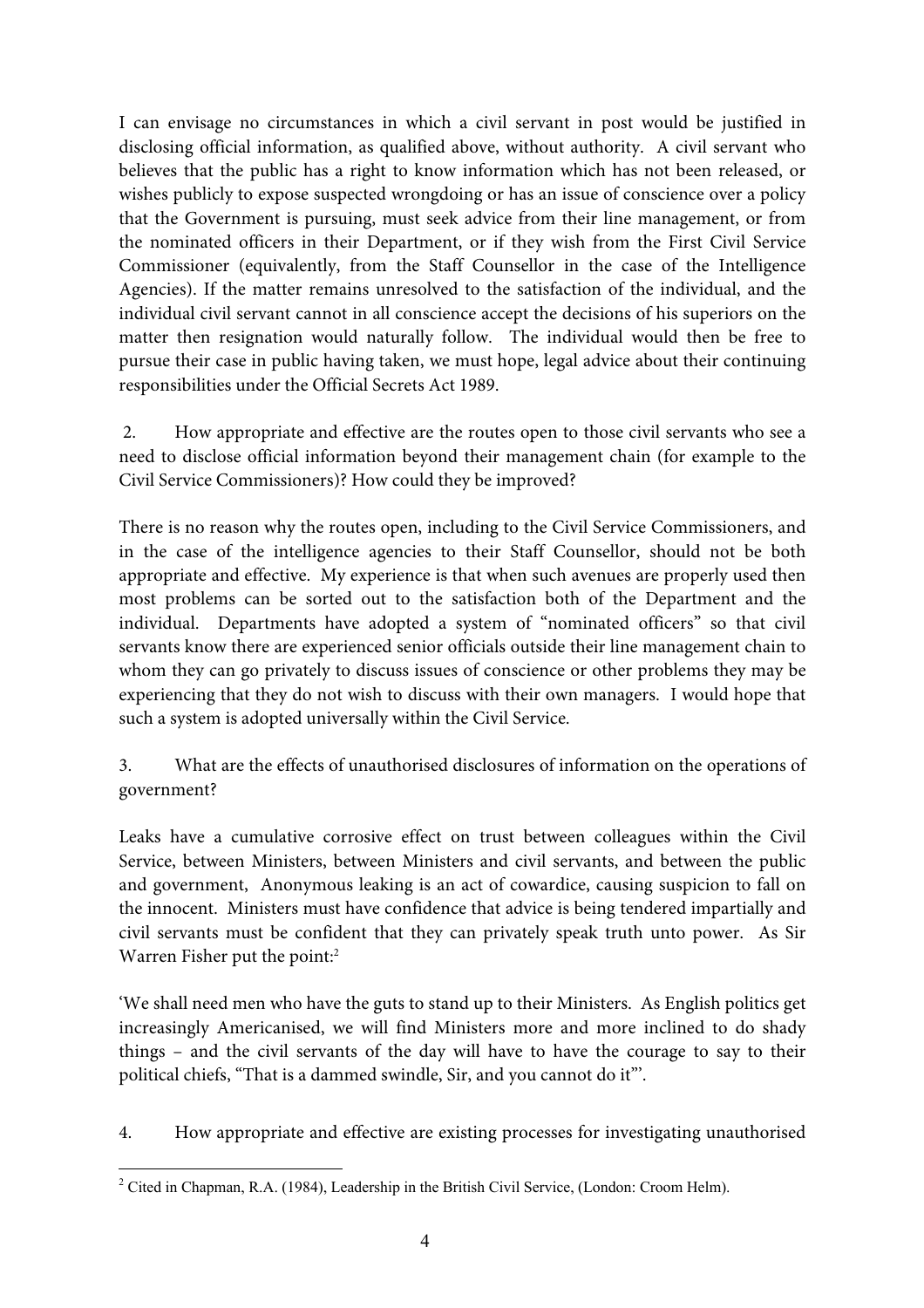disclosures of information? How could they be improved?

It is sensible that the Cabinet Office through the Official Committee on Security (SO) maintains responsibility for leak investigation policy, and for the commissioning of leak investigations concerning several departments or cabinet and its committees, but leaves the Permanent Heads of Departments to initiate investigatory action for problems that arise in their areas. I have in the past used experienced investigators drawn from the panel maintained by the Cabinet Office with satisfactory results. However when there is suspicion that the person leaking may have access to security classified information, and thus there may be the possibility of an offence under the Official Secrets Act 1989, then it would be prudent for Departments to consult the police, who in my experience may well be content for an internal investigator employed by the Department to continue the investigation guided by legal advice so as to avoid any possible contamination of the evidential chain should it come to that. But it is a police call whether to mount a criminal investigation.

Contrary to popular belief it is often possible for an experienced leak investigator to narrow down the field of suspects so that action can be taken to stop a leak, even when there is not the evidence to institute formal disciplinary proceedings. It is also the case in my experience that many press reports that appeared to be leaks from officialdom turn out on examination to be the result of unattributable briefing from political circles. The individuals concerned may well consider themselves to be in a position to self-authorise the disclosure of official information on the old adage: "I brief, you leak".

5. What action is taken against civil servants who disclose information without authority? Is the action appropriate?

Civil Service disciplinary procedures are well understood and provide for the individual to be informed of the charge, to take legal advice and to put forward their defence. Each case has then to be considered on its merits, judging whether the breach of the conditions of employment including the Civil Service Code represents an irretrievable breakdown of trust between employer and employee in which case dismissal would normally follow.

What is never justified is for the individual to attempt to cling to the benefits of paid office, whilst covertly passing over information in breach of their duty under the Civil Service Code. To quote Sir Warren Fisher's 1928 statement of the duty of an official:<sup>3</sup>

"he is not to subordinate his duty to his private interests, nor to make use of his official position to further those interests…nor is he so to order his private affairs as to allow the suspicion to arise that a trust has been abused or a confidence betrayed". When it is established that an individual has used their position to benefit themselves then dismissal should be the outcome.

6. How appropriate and effective is the law governing the disclosure of official

 $\overline{a}$ <sup>3</sup> Reproduced as an annex to FCO Historical Department Note, LRD No. 14 February 1999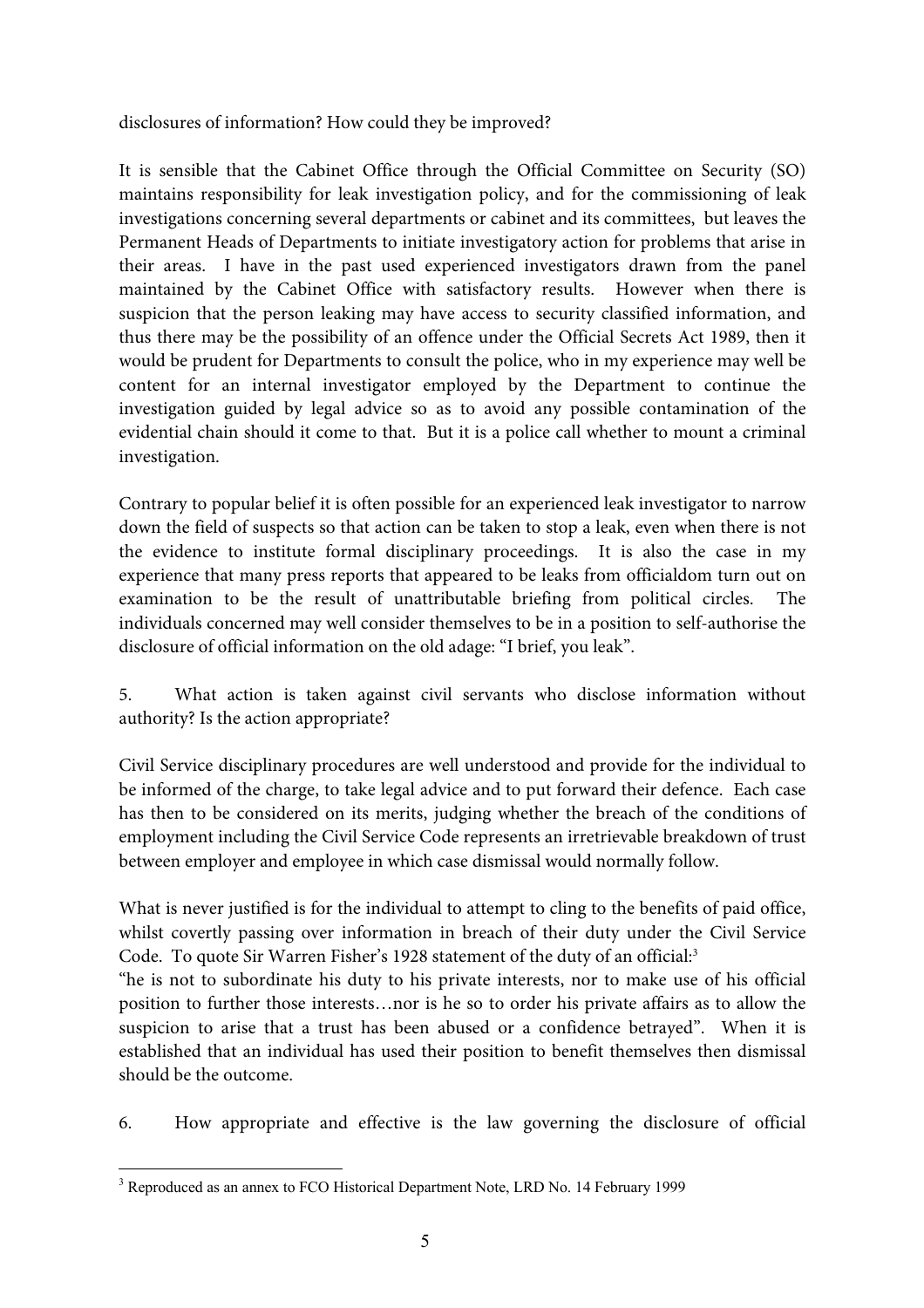information (including the Civil Service Code)? How could it be improved?

It would help reinforce Civil Service disciplinary procedures to have the Civil Service Code put on a statutory basis.

 7. How appropriate and effective are the arrangements governing the disclosure of official information by ministers and special advisers? How could they be improved?

This is, in my view, a matter for the Prime Minister, in ensuring that Ministers are clear about the standards they should uphold under the Ministerial code. Ministers and special advisers are of course subject to the Official Secret Act 1989 and its sanctions in the same way as any other person subject to the Act.

January 2009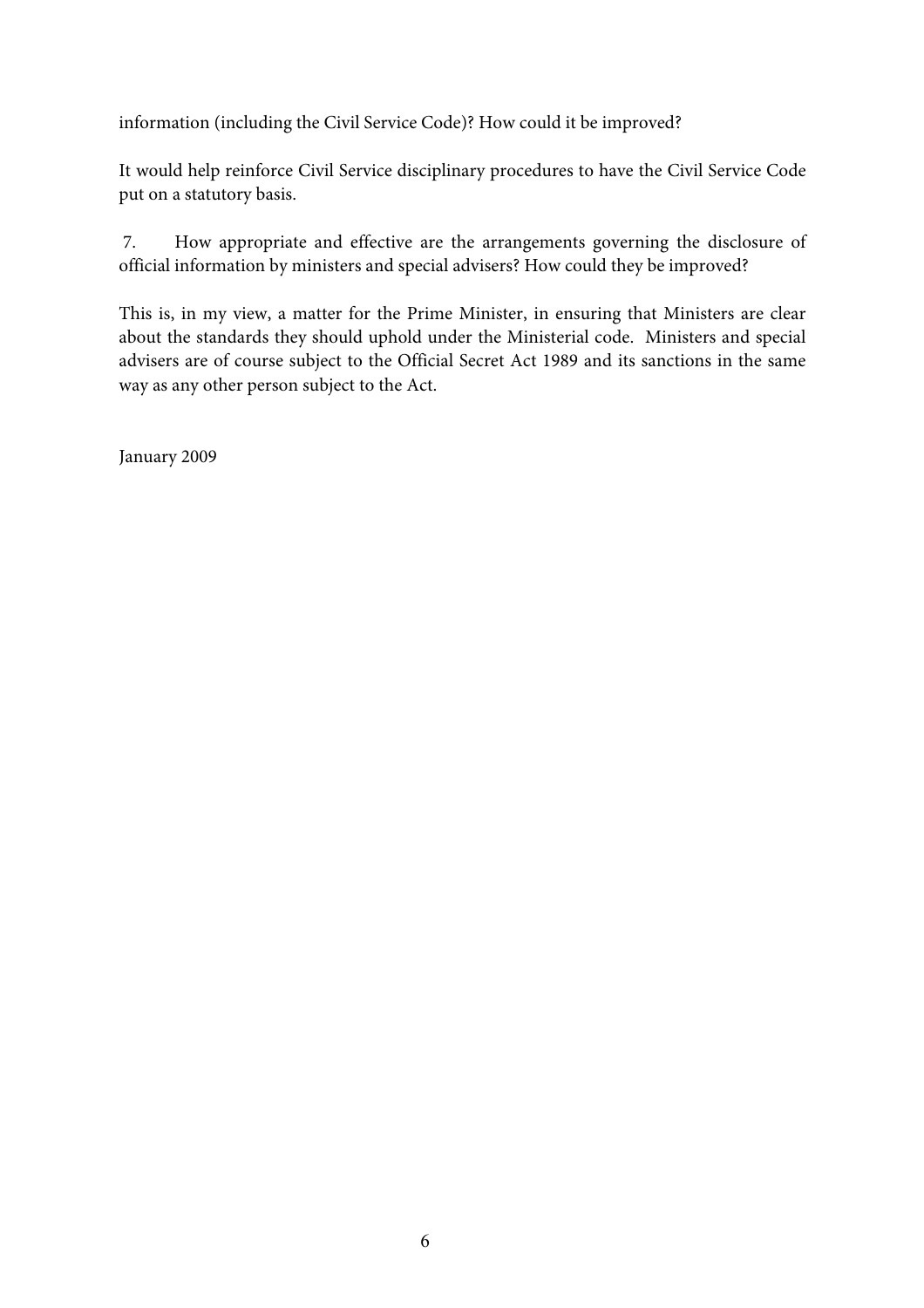# **Memorandum from the Cabinet Office (LWB 04)**

# **THE ROLE OF THE CABINET OFFICE IN LEAK INVESTIGATIONS**

This memorandum sets out the roles of the Cabinet Office and the Cabinet Secretary in dealing with unauthorised disclosures of Government information (commonly referred to as leaks).

# **Roles and Responsibilities**

2. Leaks are both a breach of Security and of the Civil Service Code. The relevant paragraphs of the Code are at Annex A. The Cabinet Office, on behalf of the Cabinet Secretary as Head of the Home Civil Service and as Chair of the Official Committee on Security, has responsibility for coordinating security matters across Government and for ensuring that civil servants meet the minimum standards laid down in the codes. Within Government, responsibility for ensuring compliance with the requirement of the codes and of security policy lies with Departmental Permanent Secretaries. It is for Departmental Permanent Secretaries to take decisions on whether leak investigations into the unauthorised disclosure of information originating in their Departments should be carried out. The Cabinet Secretary is responsible for this in respect of the Cabinet Office. In certain circumstances, e.g. when cases are cross-Departmental or involve especially sensitive information or where there is evidence of persistent leaking, the Cabinet Secretary may decide that it is appropriate for the Cabinet Office to take the lead. The Cabinet Secretary is supported by the Director, Security and Intelligence in the Cabinet Office in carrying out these functions.

3. Leak investigations will normally be carried out within Departments using investigators from an independent panel drawn up by the Cabinet Office. These investigations report to the Departmental Permanent Secretary who will decide what actions to take as a result. These actions might range from disciplinary action against an individual civil servant to improvements in process and procedures if weaknesses are discovered.

### **The Involvement of the Police**

4. Occasionally it may be appropriate to involve the police in an investigation. Departmental Permanent Secretaries are responsible for taking the decision to do so. Normally, before any decision is made to involve the police, Departments will discuss the matter with the Cabinet Office. By definition such cases will always involve a serious and damaging impact on the functioning of a Department and will involve suspicion of leaking sensitive information. Given this, it is not unusual for the Cabinet Office to take the lead in such investigations.

5. If the police are invited to become involved, the final decision on whether they will investigate is always a matter solely for them. There are thresholds that have to be met before a police investigation can begin and only the police, in consultation with the Crown Prosecution Service, can make the necessary judgements. Once an investigation has begun, its course is a matter wholly for the police to determine. They will keep the Cabinet Office and Departments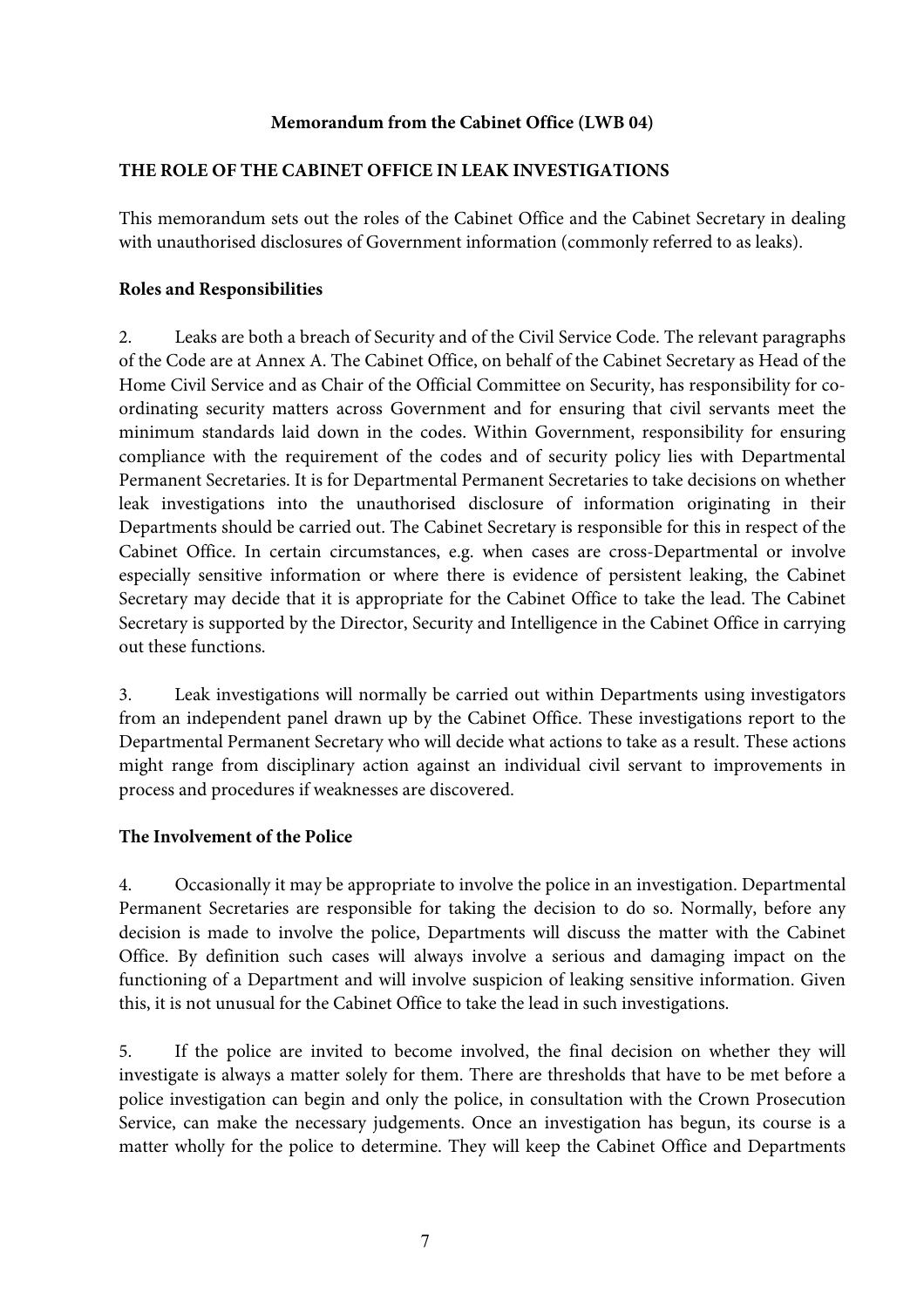informed and will liaise to make arrangements for access to Departmental premises, to interview staff, etc. Once the police have begun an investigation, its conduct is properly outside the direct control of Departments. Police investigations into leaks of government information have in the past normally been conducted by the officers of what was called Special Branch. This unit is now part of Counter Terrorism Command following internal restructuring at the Metropolitan Police.

# **The Role of Ministers**

6. The Cabinet Secretary and Departmental Permanent Secretaries are responsible for the effective and efficient operation of their Departments. Included in these responsibilities are those for ensuring the observance of the Civil Service Code and effective security in their Departments. These responsibilities are carried out independently of Ministerial direction. Given the nature of many leaks, it would not be appropriate for Ministers to determine whether or not they should be investigated or whether or not the police should be invited to consider an investigation. It is normal for Permanent Secretaries to inform their Departmental Minister where a leak investigation is underway and whether it is an internal investigation or one carried out by the police. Depending on the seriousness of the leak, the Cabinet Secretary will judge whether the Prime Minister needs to be informed.

# **The Role of the Cabinet Office in the Home Office Leaks Investigation**

7. In this particular case, the Home Office was faced with serial leaking. The most recent leaks pointed to an unknown source or sources close to Home Office Ministers. In addition, and increasingly over the last three years, there have been leaks of highly sensitive information from within Government, including information that was held in the Home Office which the unknown source(s) may have had access to.

8. The Home Office Permanent Secretary, Sir David Normington, was concerned on three counts:

- the systematic leaking of Home Office information was having a detrimental effect on the operations of his Department;
- the source or sources of the Home Office leaks was close to the heart of the Home Office where highly sensitive material is generated and received; and
- there was a danger that the Home Office's most sensitive material was at risk.

9. These matters were discussed between Sir David Normington and the Cabinet Secretary. They agreed that the Home Office should seek assistance from the Cabinet Office and, following further discussions, it was decided to seek police assistance. As a result, the Director, Security and Intelligence in the Cabinet Office wrote on 8 October 2008 to the Assistant Commissioner Specialist Operations in the Metropolitan Police to invite him to consider an investigation. A copy of that letter is attached at Annex B.4 Assistant Commissioner Quick responded agreeing to an investigation.

 $\overline{a}$ <sup>4</sup> This is as the letter was sent. It should be noted that it was issued with the mistaken date of 8 September 2008, which was a mistype when the letter was created.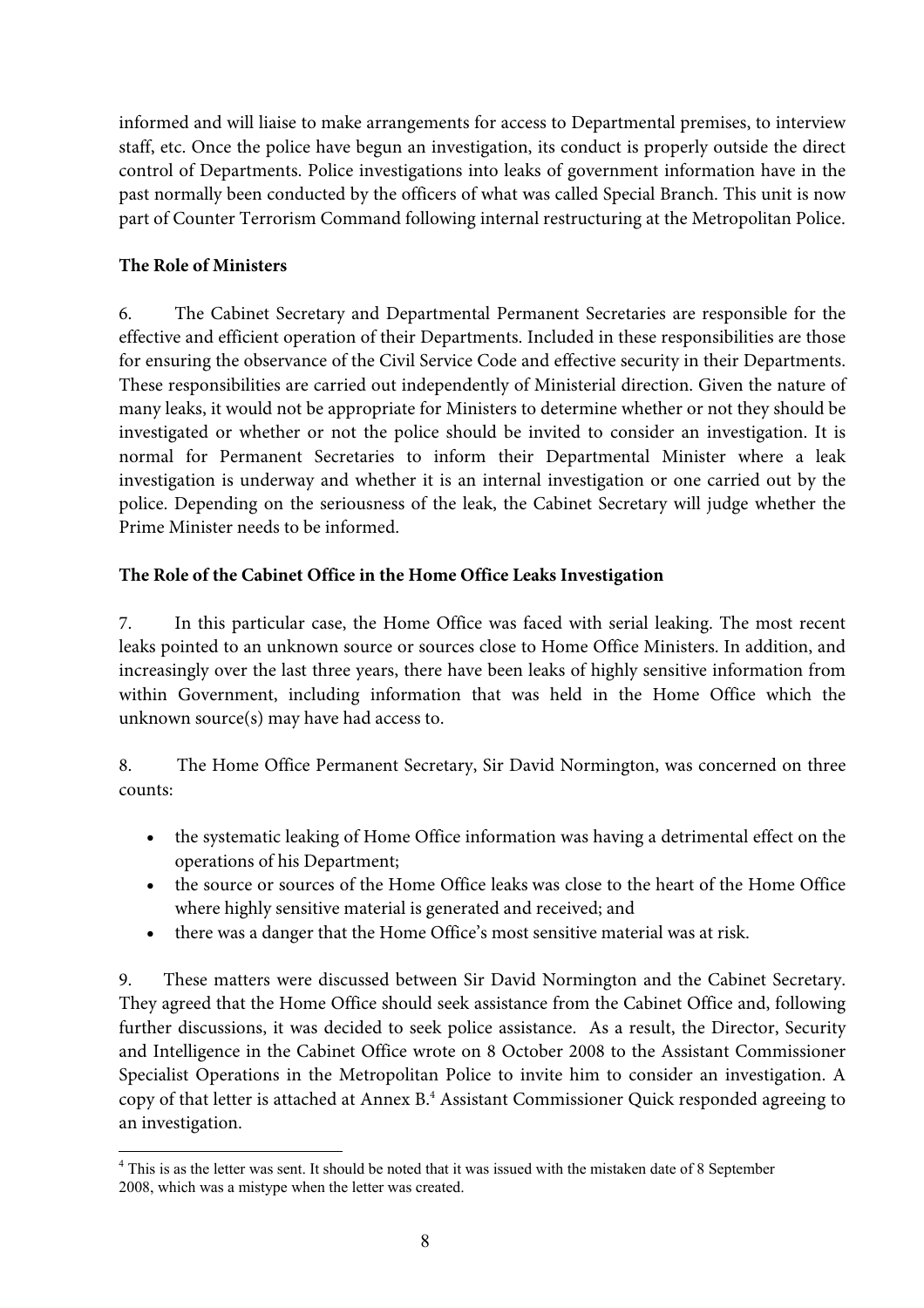10. Once the police investigation was underway, the role of Cabinet Office officials has been to act as liaison between the investigating team and the Home Office in order to provide relevant information and access to Departmental premises and staff. A description of the police contacts with the Cabinet Office over the arrests of the Home Office official and Damian Green MP is at Annex C.

11. Since these arrests, the Cabinet Office has maintained its position as liaison between the Metropolitan Police and the Home Office over the investigation. There have been no discussions with the police about the current status of their investigation, which is a matter for them and the prosecuting authorities, nor any discussion of the substance of any of the interviews the police have had with either the Home Office official or Damian Green MP. Cabinet Office officials have also provided information on request to Ian Johnston, Chief Constable of the British Transport Police, in connection with the review of the case which he has been asked to undertake by the Acting Commissioner of the Metropolitan Police.

December 2008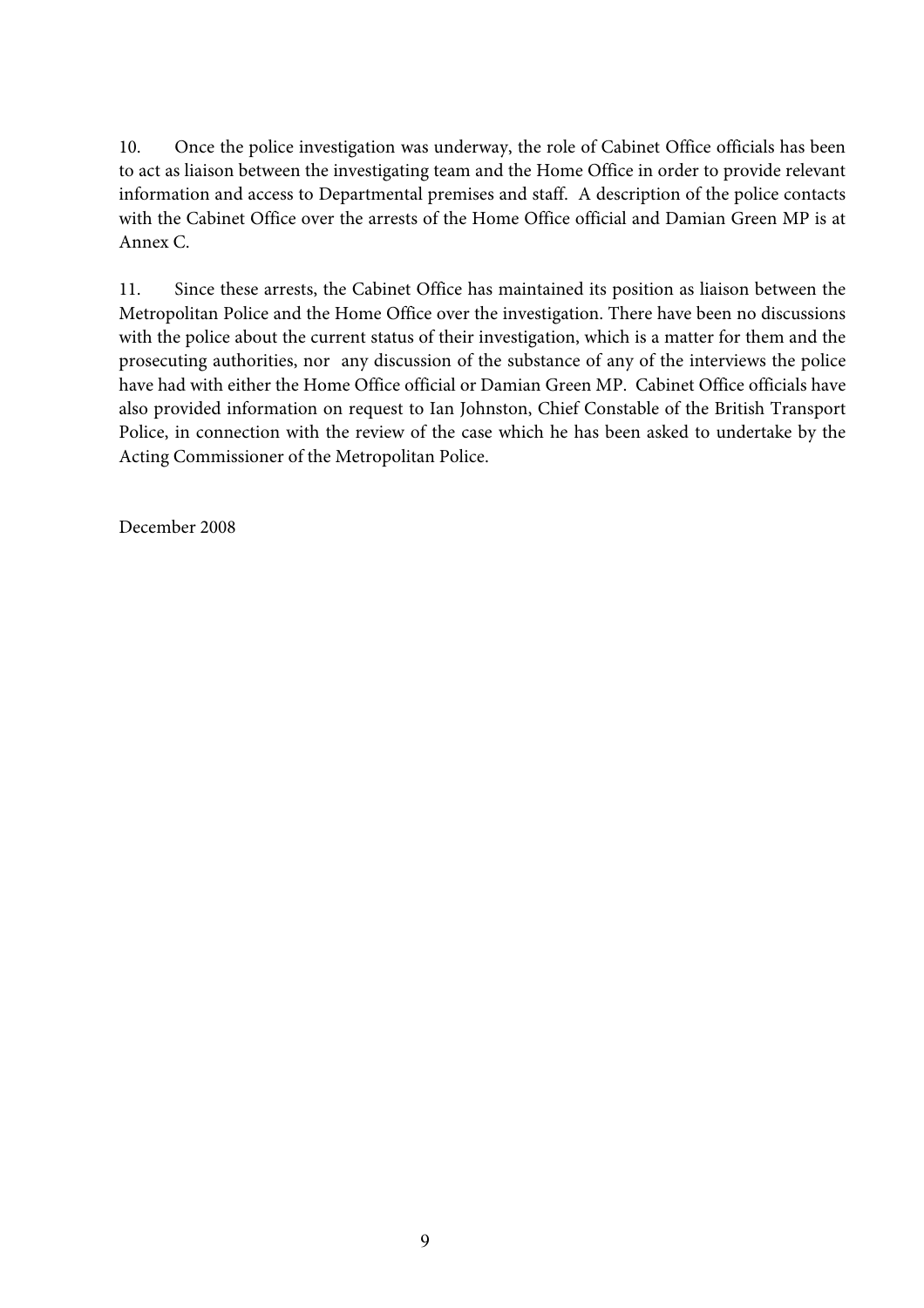# **ANNEX A**

# **Relevant extracts from the Civil Service Code**

### **Civil Service Code**

- You must always act in a way that is professional and that deserves and retains the confidence of all those with whom you have dealings. (Para 5)
- You must not disclose official information without authority (Para 6)
- You must serve the Government, whatever its political persuasion, to the best of your ability in a way which maintains political impartiality and is in line with the requirements of the Civil Service Code, no matter what your own political beliefs are. (Para 13)
- You must act in a way which deserves and retains the confidence of Ministers, while at the same time ensuring that you will be able to establish the same relationship with those whom you may be required to serve in some future Government. (Para 13)

#### **Raising matters of concern**

- The Civil Service Code (paras 16-18) provides for civil servants to raise matters of concern. It encourages individuals to raise matters with their line manager or someone else within line management chain.
- Alternatively you may report the matter direct to the independent Civil Service Commissioners. (Para 18)
- In certain circumstances, the Public Interest Disclosure Act may also apply.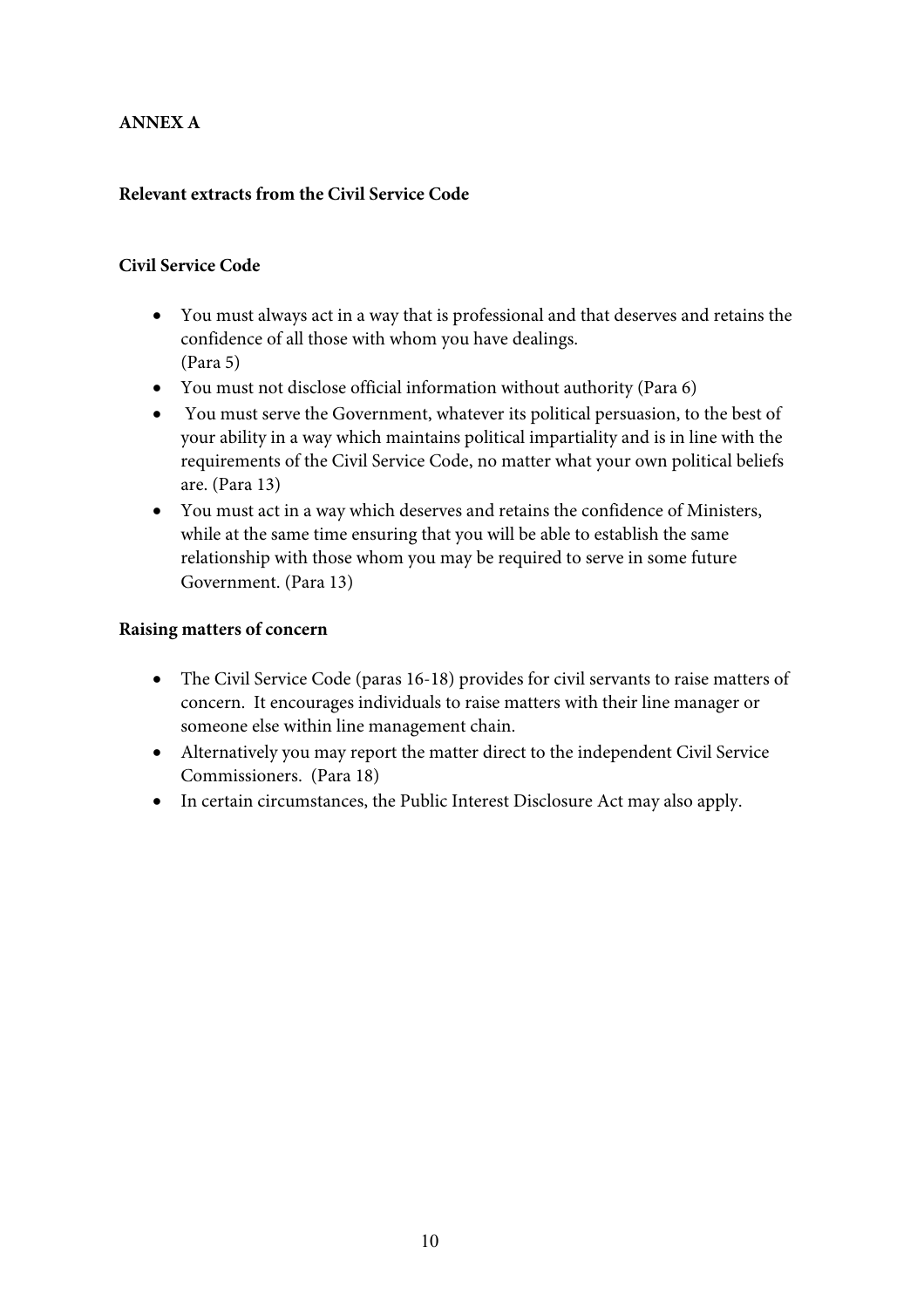#### **ANNEX B**

|                                                              | NUW UNCLASSIFIED                        |  |                  |
|--------------------------------------------------------------|-----------------------------------------|--|------------------|
| <b>※ Cabinet</b> Office                                      | CONFIDENTIAL -<br><b>INVESTIGATIONS</b> |  |                  |
| <b>Chris Wright</b>                                          | 26 Whitehall<br>London<br>SW1A 2WH      |  |                  |
| Jw053                                                        |                                         |  |                  |
| <b>AC Robert Quick</b><br><b>ACSO</b><br>Metropolitan Police |                                         |  |                  |
| $\sim$                                                       |                                         |  | 8 September 2008 |

**NOW UNCLASSIFIED** 

#### **I FAKS**

I am writing to ask whether you will consider agreeing to an investigation into a series of leaks, probably originating in the Home Office, which is causing considerable concern to the Cabinet Secretary.

A number of recent leak investigations, including some conducted by your officers, have raised questions about the security of sensitive information in the Home Office. Whilst not all the leaks which concern us merit, taken individually, investigation by the police, we are concerned that there is an individual or individuals in the Home Office with access to sensitive material who is (are) prepared to leak that information. We are in no doubt that there has been considerable damage to national security already as a result of some of these leaks and we are concerned that the potential for future damage is significant. The risk of leaking is having an impact on the efficient and effective conduct of Government business, affecting the ability of Ministers and senior officials to have full and frank discussions on sensitive matters and undermining necessary trust. You will not be surprised to hear that we are also concerned that there must be risk to information about sensitive operations which, if leaked, could give rise to grave damage.

If you are content to agree to an investigation into these matters, my staff will be happy to brief your officers on the detail. Equally, I shall be happy to discuss with you any arrangements for the oversight of the investigation.

Knowledge of this request is held very tightly here, in the Home Office and in the Security Service and will continue to be so.

A copy of this letter goes on a personal basis to David Normington, Jonathan Evans and to Robert Hannigan and Ciaran Martin here.

**CHRIS WRIGHT** 

Information contained in this document may be subject to exemptions under the Freedom of Information Act (in particular the National Security exemptions in sections 23 and 24). Before considering information in this document for release under the Act, you should contact the Intelligence and Security Secretariat in the Cabinet Office for advice.

#### **CONFIDENTIAL - INVESTIGATIONS**

**To note:** Date mistyped on original letter above. This should read 8 October 2008

#### **NOW UNCLASSIFIED**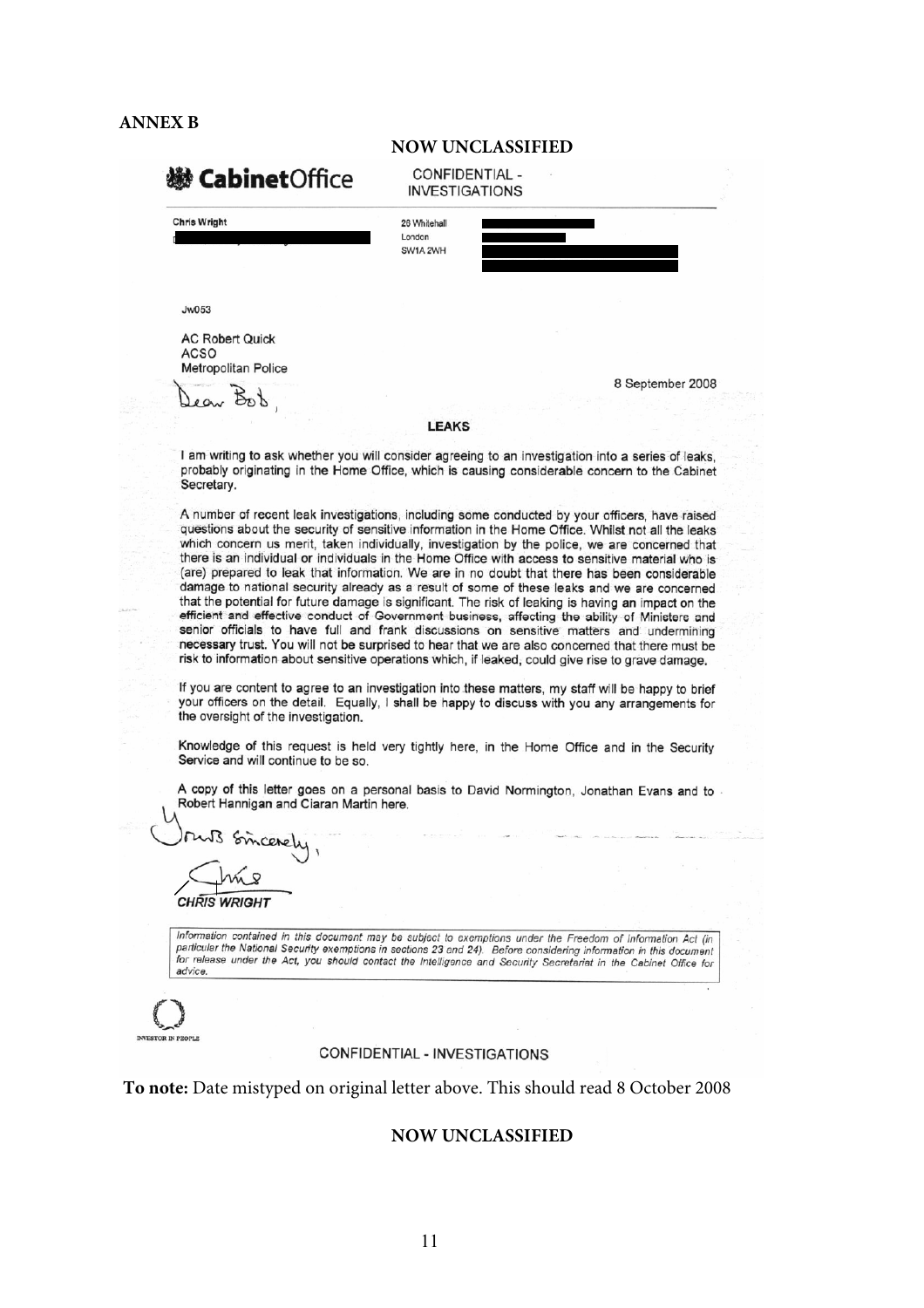# **ANNEX C**

# **DETAILS OF POLICE CONTACT WITH CABINET OFFICE OVER ARRESTS**

1. On **17 November**, the police informed Cabinet Office officials that the early arrest of a Home Office official was likely. The Home Office Permanent Secretary was informed and he informed the Home Secretary. No Cabinet Office Minister was informed, nor was the Prime Minister.

2. On **18 November**, the police informed Cabinet Office officials that a junior Home Office official would be arrested the following morning. The police requested assistance in gaining access to the official's desk and cupboard in the Home Office.

3. On **19 November**, Mr Christopher Galley, a junior Home Office official, was arrested. The Cabinet Office and Home Office were informed once the arrest had been made.

4. On **27 November**, at approximately 1pm the Metropolitan Police informed the Cabinet Office that four properties connected with an Opposition Front Bench spokesman would shortly be searched. Three were the subject of warrants under s.8 of the Police and Criminal Evidence Act and one was to be searched with permission. The Metropolitan police told the Cabinet Office that this information was also being given to the Leader of the Opposition, to the Mayor of London in his role as Chair of the Metropolitan Police Authority and to Sir David Normington.

5. At about 2.30pm on **27 November** the Metropolitan Police informed the Cabinet Office that the MP had been arrested and that it was Damian Green. The Cabinet Secretary informed the Prime Minister just before 3pm. The Home Secretary was also informed at about 3pm.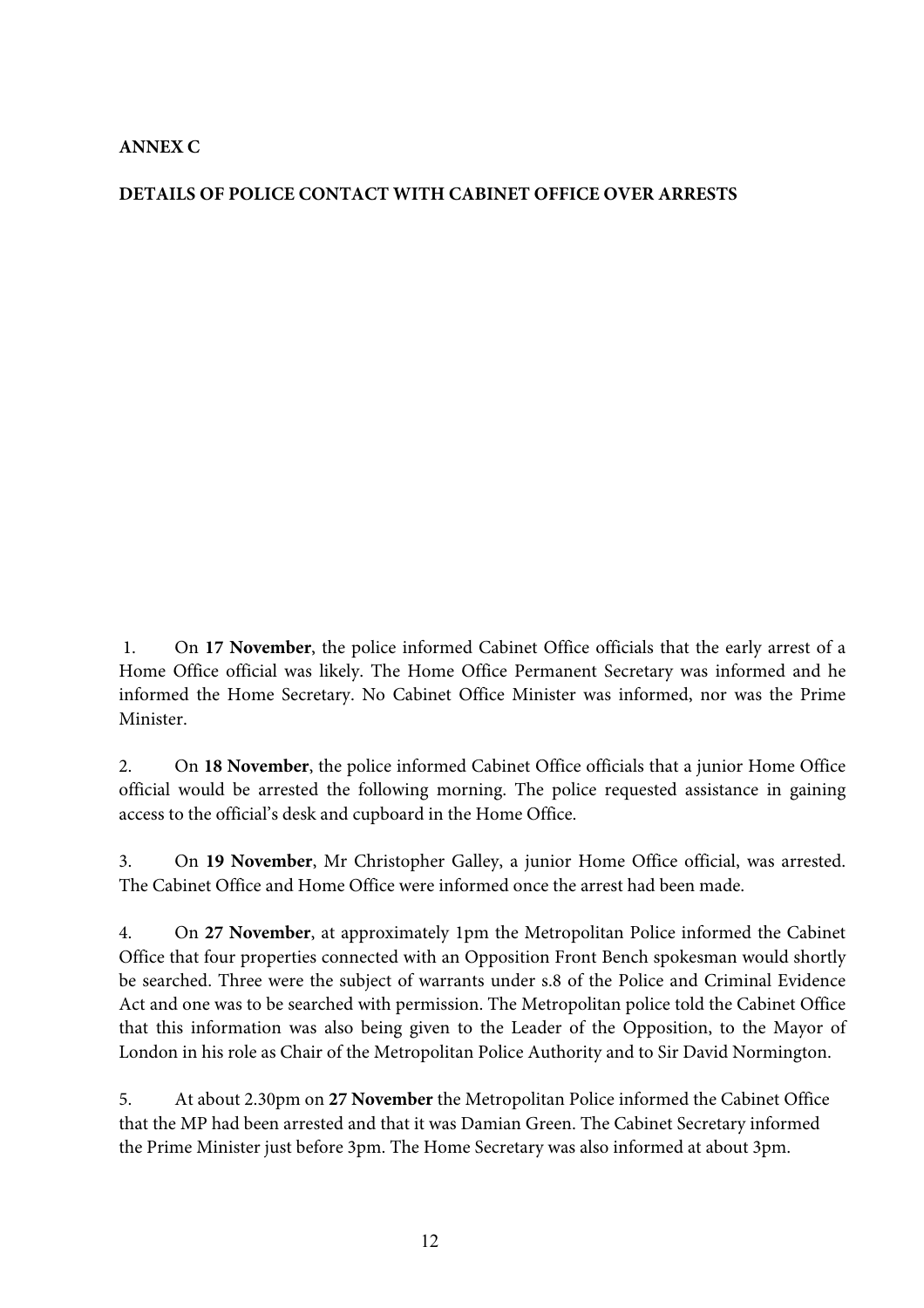# **Memorandum from Sir Gus O'Donnell KCB, Secretary to the Cabinet Office (LWB 05)**

# **PASC Appearance: Leaks and Whistleblowing in Whitehall**

When I appeared before the Committee on 11 December, I said that I would write to you and provide additional information relating to the first half of the session, which was on Leaks and Whistleblowing.

Mr Liddell-Grainger asked if I could provide the number of times that the Government has asked the police to investigate a leak and they have declined. David Burrowes asked if I would provide copies of previous letters inviting the police to investigate leaks. When a referral is made to the police of a potential leak that may have resulted in criminal offences being committed, it is for the police to decide independently whether or not to pursue such an investigation. Departments refer such leaks to the police in writing after careful consideration and initial consultation with the police. Once a written referral has been made, the police can decide not to pursue an investigation after further consideration on their part after the referral. If however, the initial view of the police is that no criminal offences have been committed or a criminal investigation is not warranted then a formal referral will not be made to them and we retain the option to investigate internally with recourse to internal disciplinary procedures. However, it has been the policy of successive administrations not to publicise the independent decisions of specific police investigations into leaks nor to comment on specific outcomes where they do not result in prosecution.

January 2009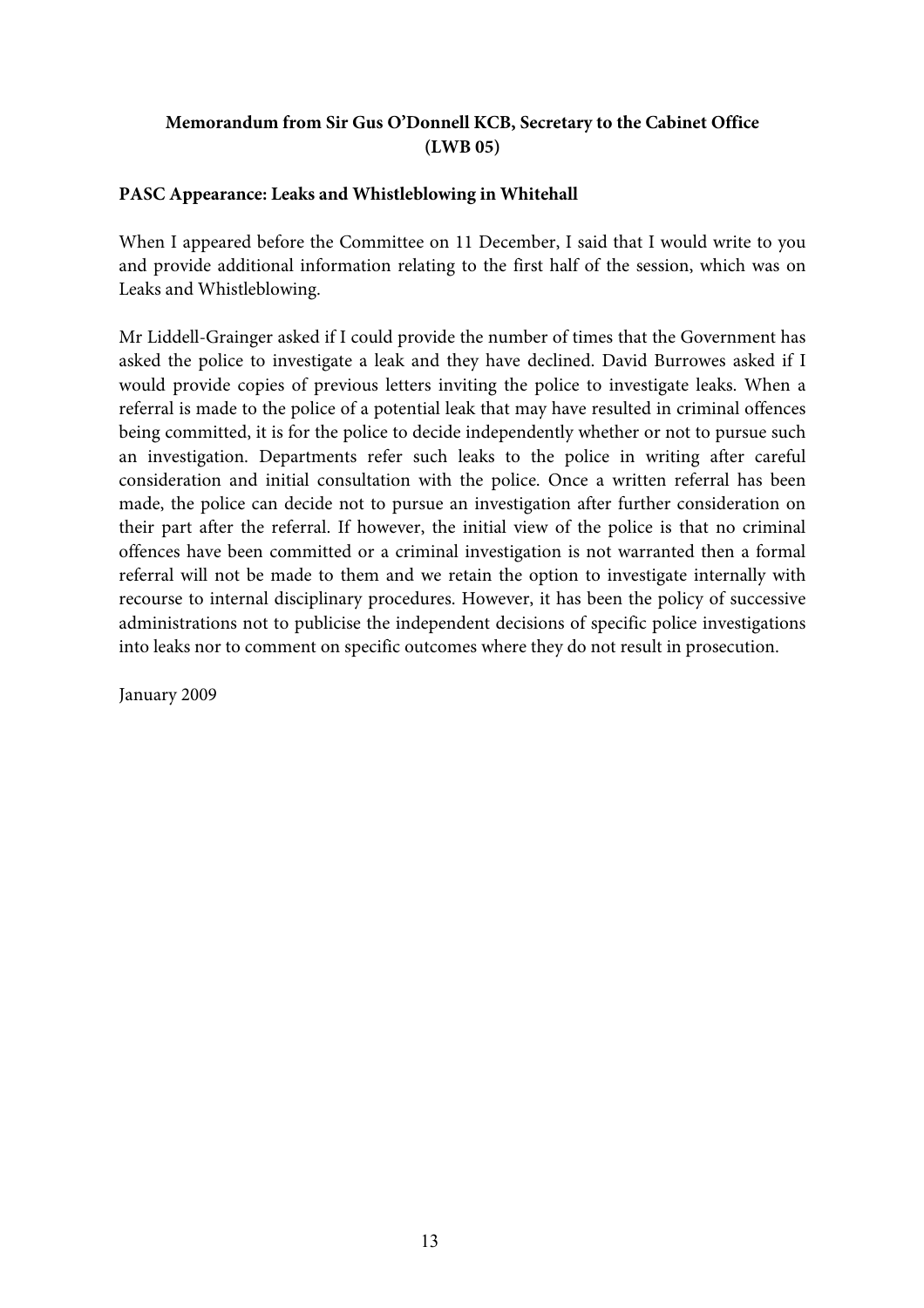### **Memorandum from FDA (LWB 06)**

The FDA welcomes the opportunity to respond to the inquiry into intentional unauthorized disclosures of information from within government. We have sought to answer the key questions identified by PASC, and are grateful for the invitation to supplement this written submission with oral evidence.

*1. What are the circumstances, if any, in which a civil servant would be justified in disclosing official information without authority?* 

1.1 **The FDA does not believe that there are any circumstances in which a civil servant would be justified in disclosing official information without authority. Civil servants owe a duty of confidentiality to the elected government of the day. This should be lifelong, and is a core principle of the Civil Service which in turn reinforces the principle of political impartiality.** 

1.2 The Civil Service Code offers a mechanism for any civil servant to raise concerns, without breaching the duty of confidentially, that something untoward is happening within their department (or in the wider Civil Service), and places an obligation on civil servants to raise any concerns they have about the actions of others. This includes the reporting of "criminal or unlawful activity to the police or other authorities" (CSCode paras  $15 - 17$ )

1.3 It is also important in the context of this inquiry to remember that the Civil Service "supports the Government of the day in developing and implementing its policies, and in delivering public services. Civil servants are accountable to Ministers, who in turn are accountable to Parliament" (CSCode para 1). In other words, the Civil Service is not some 'neutral umpire' between Ministers and Opposition, and the concept of political impartiality means that all civil servants will serve the elected Government of the day with dedication and professionalism, but will serve a different political administration with equal dedication and professionalism, regardless of the personal political views of civil servants themselves.

1.4 For the Civil Service to function effectively there must be a relationship of trust between Ministers and the civil servants, which the unauthorised disclosure of information breaches. Ministers, and the wider public, must be able to rely on that duty of confidentiality. For a civil servant to disclose official information without authority means that civil servant is seeking to put their interpretation of the public interest above that of their civil servant manager (their departmental Permanent Secretary or, ultimately, the Head of the Civil Service) and above that of the judgment of Ministers.

1.5 As background, the FDA campaigned for a number of years, following the acquittal of Clive Ponting in 1985 in his prosecution under the Official Secrets Act, for the introduction of what became the Civil Service Code. As a consequence of the FDA's campaign,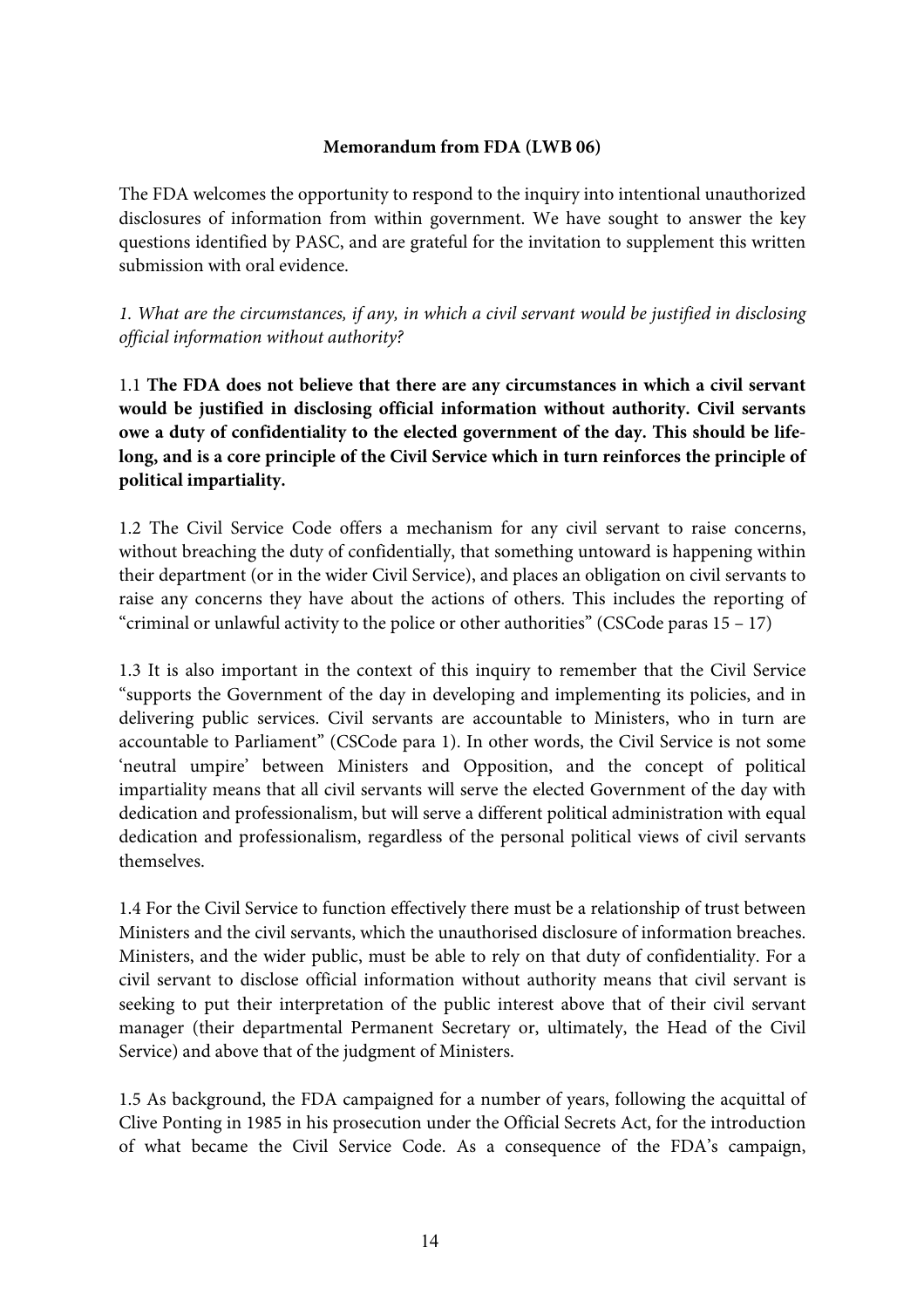Parliament accepted and endorsed the introduction of the Code.

*2. How appropriate and effective are the routes open to those civil servants who see a need to disclose official information beyond their management chain (for example to the Civil Service Commissioners)? How could they be improved?* 

2.1 A civil servant who is concerned about some issue, and therefore feels the need to disclose official information beyond the management chain to which they have been authorized to circulate information, has at least three options. Firstly they could take the matter through to their Permanent Secretary. If they did not feel that this was appropriate or they feel concerned by the response, the matter can be taken up with the Head of the Home Civil Service, and any civil servant can ultimately appeal to the Civil Service Commission. Although the Code explains that a civil servant should take a concern through a line management chain, it also allows an individual to take a matter direct to the Civil Service Commission (or to the police, as noted above), and individual civil servants need to be aware of this right. The FDA believes this is an appropriate and satisfactory mechanism.

2.2 An individual might also seek, on a confidential basis, to raise the matter with their trade union.

2.3 The key area of improvement would be to ensure that all civil servants are aware of the detail of the Civil Service Code, of their rights as well as obligations, and of the nominated officer within their department. We remain concerned that this is not common knowledge in all departments, and we cannot stress too strongly the importance of addressing this.

2.4 A further potential channel for unauthorised disclosure is through publication of newspaper articles or memoirs by a civil servant who has previously left civil service employment. Sir Christopher Meyer is an example. Again, the FDA believes that this is inappropriate and is supportive of recent attempts by the Cabinet Office to strengthen the rules governing such disclosure in the media. That said, the FDA believes a distinction needs to be drawn between the unauthorised disclosure of official confidential information in this way, and retired civil servants using the knowledge and experience they have gained in their careers to offer commentary and analysis of unfolding contemporary events; civil servants in this situation can add substantially to the public and political understanding of the issues in question.

*3. What are the effects of unauthorised disclosures of information on the operations of government?* 

3.1 The FDA believes that unauthorised disclosures of information ('leaks' in other words) are corrosive of trust and the effective operations of any government department. If the leaks are from civil servants, and Ministers lose confidence in the confidentiality of civil servants within their department, it damages, potentially for the long term, the civil service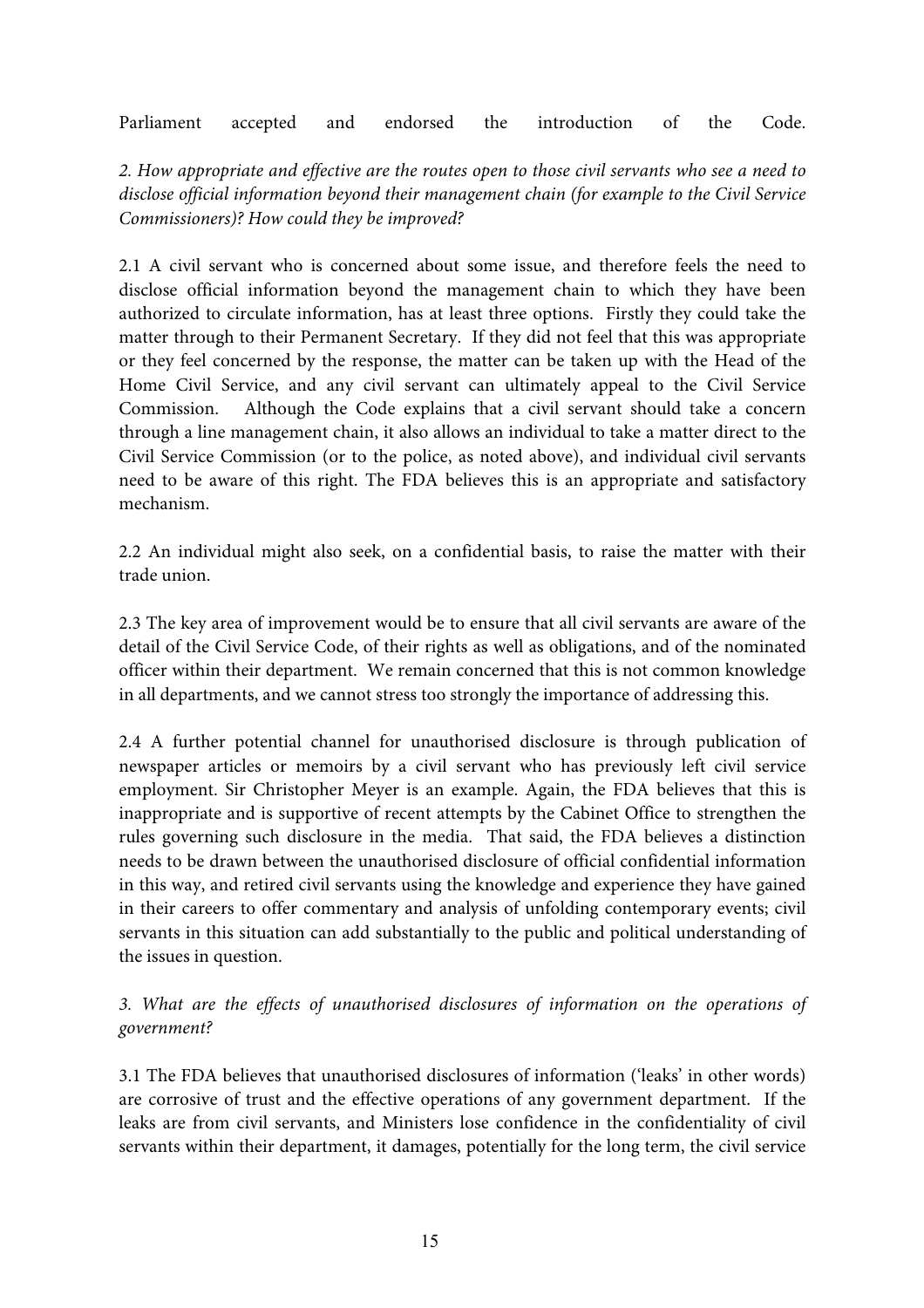as a whole and can raise questions about the political impartiality of the Civil Service, which is one of its core principles.

3.2 However, as explained below, the FDA believes that most unauthorised disclosures of information in fact stem from political sources within government, that is, from Ministers or special advisers. Special advisers are of course civil servants themselves but unless otherwise stated they are excluded from the term civil servant used in this document.

# *4. How appropriate and effective are existing processes for investigating unauthorised disclosures of information? How could they be improved?*

4.1 The existing processes for investigating unauthorised disclosures are in the main relatively ineffective. This is primarily because most such unauthorised disclosures stem from political sources and in these circumstances there is little real desire to identify the source of any such leak. Even where such a leak has potentially come from a civil servant it can be a very time consuming and difficult process to identify the individual concerned. Experience suggests that this is only occasionally possible unless the individual chooses to identify themselves by one means are another, or is the author of a series of such leaks (which in turn assists any leak enquiry by allowing the potential identification of those who would have had access to the breath of information being disclosed).

4.2 There are occasions when, to be frank, a leak inquiry is launched purely as a gesture. It can be questioned whether there is any value in such action, even as a deterrent. At the same time, even when there are grounds for believing that a civil servant may have leaked information, it is important that individuals receive a fair hearing, and departments do not simply seek to scapegoat people. This is particularly important where there is media interest in the issue, and one should not underestimate the pressure that the glare of publicity can bring upon an individual who is not used to being in the 'public eye'.

4.3 It should also be noted that in some limited circumstances leaks have stemmed from individuals whose primary reason for seeking civil service employment was to gain access to information. There have been incidences of national newspapers directing the purloining of information in this way although the FDA is not aware that any formal action against an individual or media outlet has ever resulted.

# *5. What action is taken against civil servants who disclose information without authority? Is the action appropriate?*

5.1 The FDA accepts that unauthorised disclosure of information is a serious disciplinary offence that can warrant dismissal. However, a criminal prosecution of a civil servant who has leaked information should be contemplated only in the most serious of circumstances (for example when it can be clearly shown that national security is potentially undermined).

*6. How appropriate and effective is the law governing the disclosure of official information*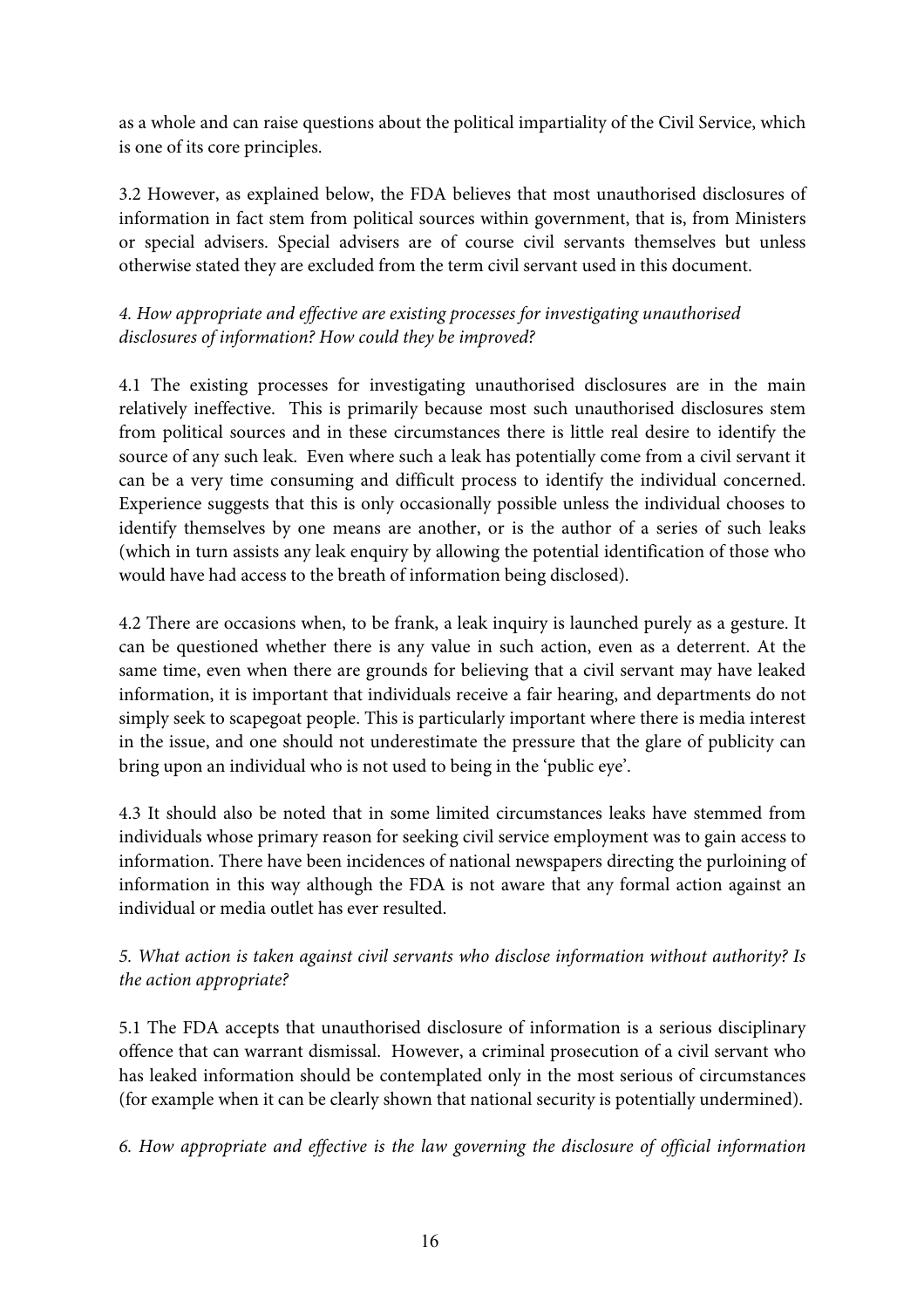# *(including the Civil Service Code)? How could it be improved?*

6.1 The FDA considers that the Civil Service Code provides an effective mechanism for governing the duty of confidentiality owed by civil servants to Ministers (albeit with concerns about how effectively this has been communicated as we set out above). However the FDA considers that at present the Civil Service Code is essentially in the gift of Ministers and considers that incorporating it into statute (whether through a stand alone Civil Service Act or as part of a wider Constitutional Renewal Act) would be desirable.

*7. How appropriate and effective are the arrangements governing the disclosure of official information by ministers and special advisers? How could they be improved?* 

7.1 The FDA believes that the majority of leaks in fact occur through political sources. There are a variety of motives for such leaking. On some occasions it would appear that the leaking has been done to, in effect, test public reaction to a proposed initiative by allowing its disclosure in the media at an early stage. It can also be undertaken for short term political advantage, when information is released earlier than would have been the case. The deliberate disclosure of partial and misleadingly selected statistics about knife crime in November 2008 is a case in point, which the Government might well have 'got away with' had it not been for the vigilance of the UK Statistics Authority. It is also apparent that some leaking takes place on a purely malicious basis to cause damage to other Ministers. There is a widespread view in the Civil Service that the 'Downing Street machine' plays an important role in many politically inspired leaks (although this raises the issue of what should be regarded as 'unauthorised' since, except where constrained by statute, it is surely not possible to speak of the Prime Minister not being authorised to deal with government information as he sees fit).

7.2 The effect of all such behaviour by political sources within government can be damaging to morale across government in the round, and it is certainly regarded as corrosive by many departments. In addition, it may well add unnecessarily to the burdens on hard pressed officials.

7.3 However, there appears little action that the Civil Service itself can take in such circumstances. Although as noted above special advisers are technically civil servants and therefore under the authority of the departmental Permanent Secretary, in practice she or he is almost powerless to act unless the Minister concerned or the Prime Minister is willing to sanction such action. The FDA is not aware that this has ever been sanctioned. It is hard to envisage a way in which this matter can be addressed as it is a question of political culture, not of sanction.

7.4 A further disturbing trend has been the tendency in recent years for both Ministers and special advisers to publish memoirs soon after leaving office, and whilst the Cabinet Office has sought to 'edit' such publications, individuals have not always agreed changes. This deliberate and self-interested behaviour by politicians sets an unwelcome example to civil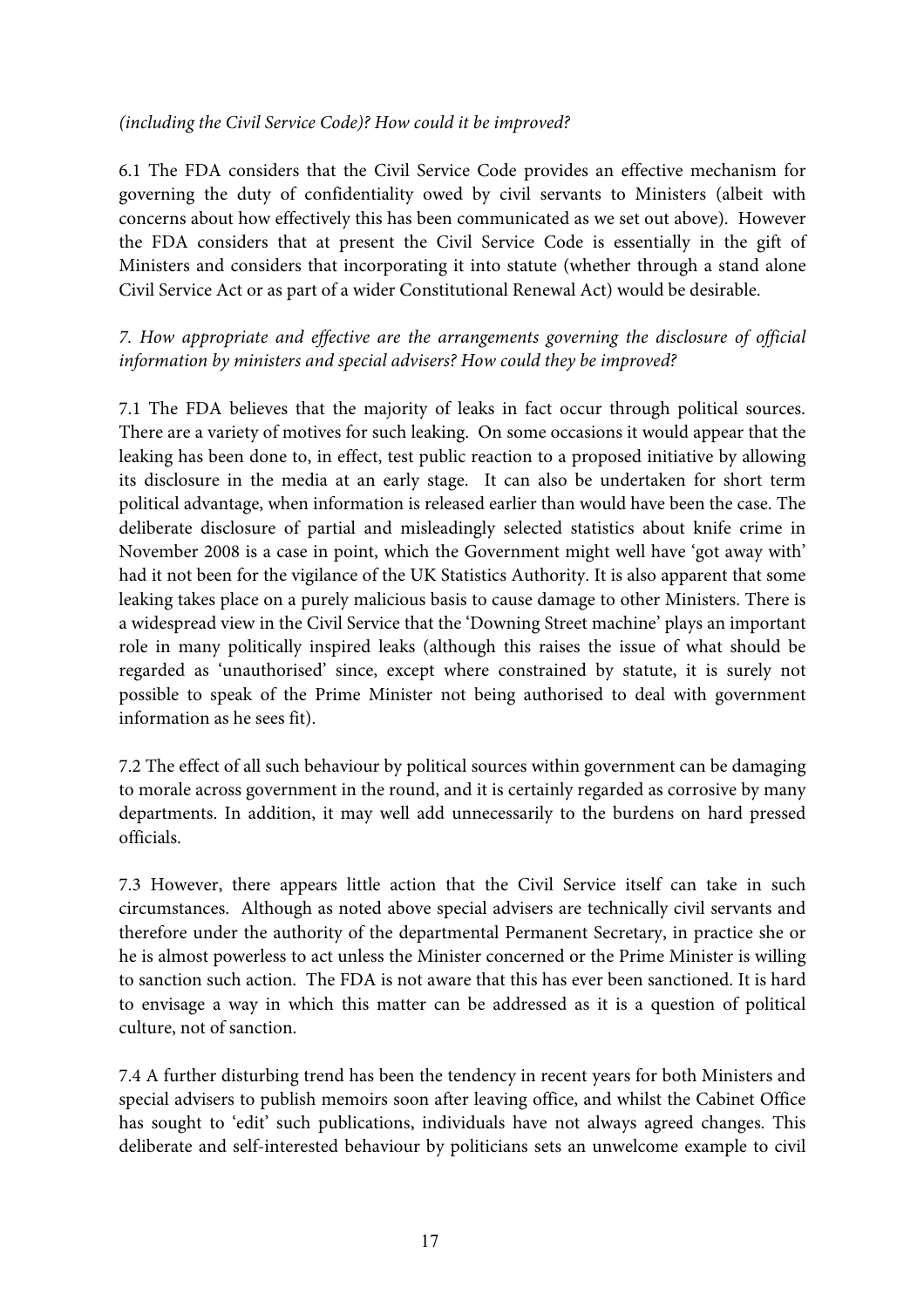servants, and has the potential to undermine trust more generally in government. In principle, the approach to the memoirs of civil servants and of Ministers should be on a comparable basis.

*8. Is there anything that Whitehall can learn from the approaches of other sectors or countries?* 

8.1 Civil servants, particularly in the core government departments, work in a highly political environment where information is always a valuable currency. The Civil Service has a high standard of professional conduct and integrity, and leaks by civil servants are rare. We believe that the civil service acts, by and large, fairly and promptly where leaks are identified as having a civil service source, and that the main problem that needs to be addressed is a political culture of systematic leaking.

8.2 That said, the FDA campaigned long and hard for the introduction of the Civil Service Code and we believe that it is matter that requires a continuing and continual vigilance on the part of the senior management of the Civil Service, the Civil Service Commissioners and Parliament to ensure that every civil servant understands both understands their obligation of confidentiality but also their rights if they believe that a breach of the Code is or has occurred.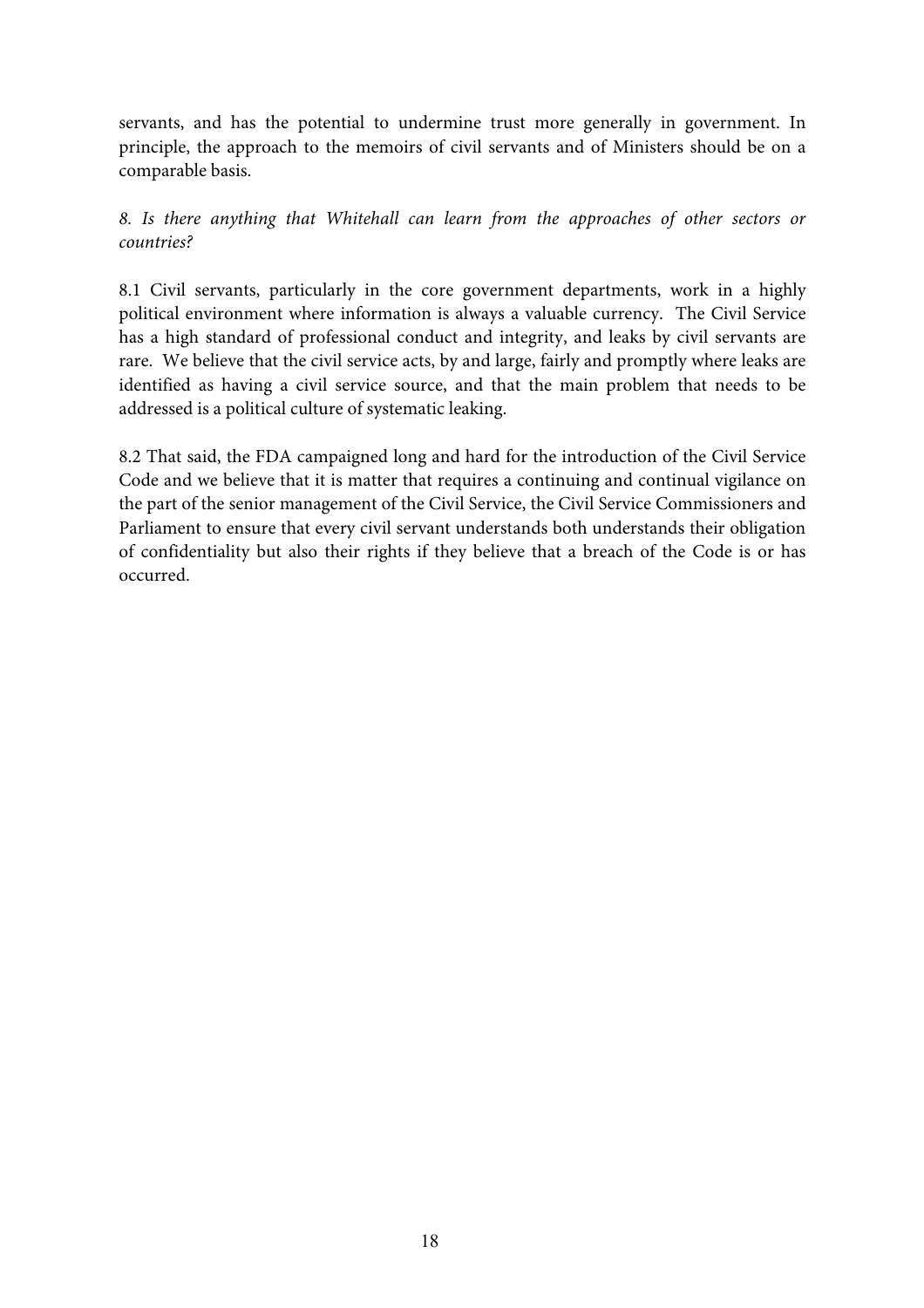### **Memorandum from Public Concern at Work (LWB 07)**

# **Response to the Public Administration Select Committee's Inquiry into Leaks Whistleblowing in Whitehall**

- 1. The Government has long grappled with how to prevent leaks from the Civil Service. In the past, even the most draconian measures have failed and it is unlikely that leaks will ever be completely preventable. In this submission, we seek to explain how good whistleblowing arrangements can assist in reducing their occurrence. As such our comments to the inquiry are focussed on answering questions 1, 2, 5, 6 and 7 asked by the Committee.
- 2. There will inevitably be circumstances when information may come across a civil servant's desk that will give them cause for concern. Whilst we would hope that in most cases this could be raised internally with the appropriate person within the Department, there will be times where this is not a feasible option. How can the matter then be handled so that damaging disclosures (to the press or for political purposes for example) are less likely?
- 3. At present there is a risk that a civil servant, fearing their concern will not be addressed internally sees an anonymous leak to the media as the safest form of protection. Ultimately, whilst the media may not be the starting point, it is vital in a functioning democracy and can be very effective in encouraging people to regulate their behaviour or to answer difficult questions if they fail to do so. However the media is a means of exposing and may not be the most effective way to resolve or prevent wrongdoing. This is why if the Government is serious about a culture that does not lend itself to leaking in a way that is unnecessarily damaging to Government and the public, the value of making whistleblowing work has to be understood.

#### **The current law**

- 4. At present the Official Secrets Act 1989 (OSA) imposes criminal sanctions on the unauthorised disclosure of certain categories of "official" information. There is no justification or defence in the OSA for disclosing this information without authority.
- 5. However, the catalyst for this inquiry was a series of disclosures which fell outside what would be considered official information under the OSA and some of this information may have been disclosable under the Freedom of Information Act 2000 (FOI).
- 6. We are not of the view that the existing legal framework for when information can be disclosed, consisting principally of the FOI and the Public Interest Disclosure Act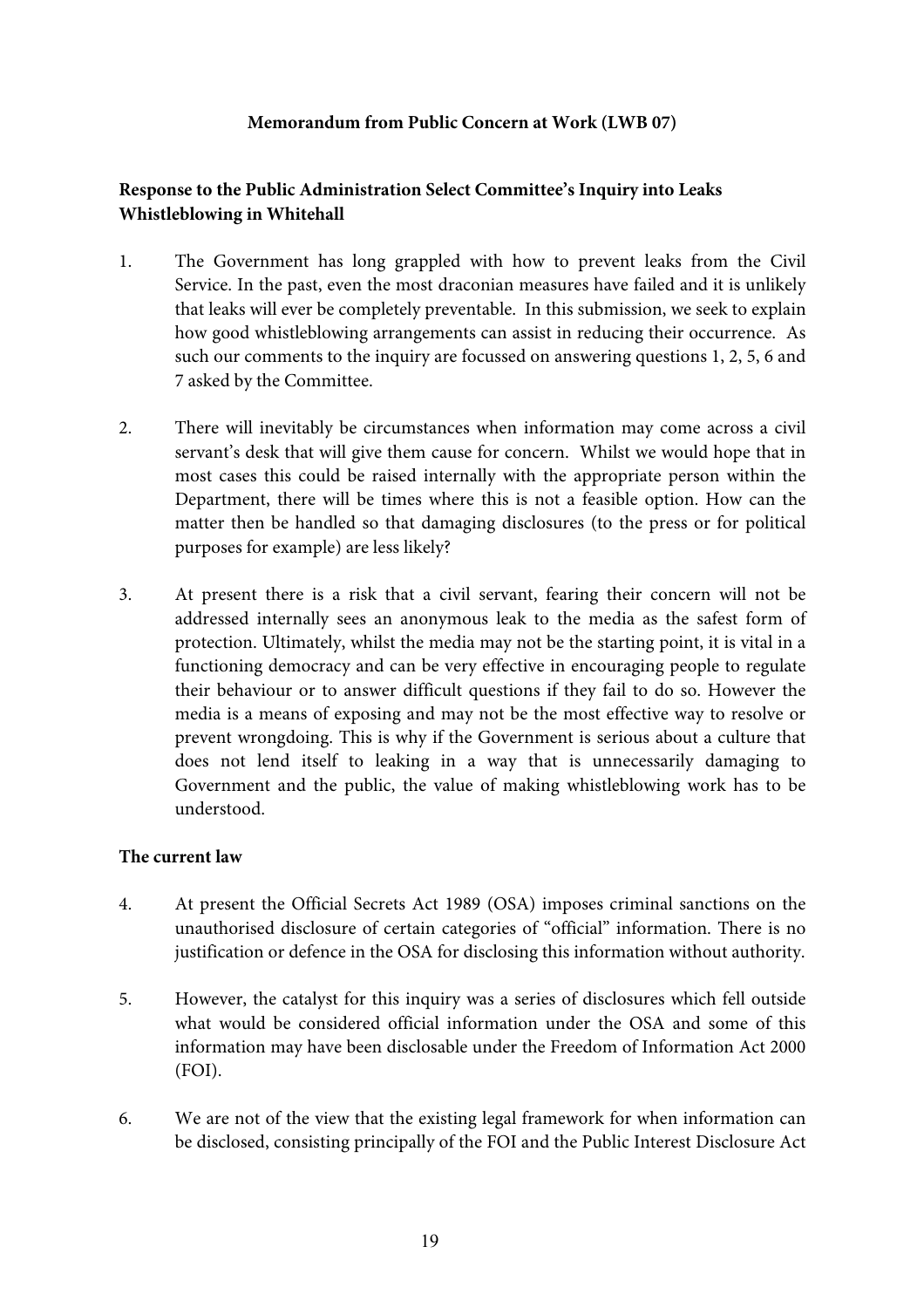1998 (PIDA), needs readjusting. However, it does need further promotion, closer observance and a less protectionist response from Whitehall. Ensuring the legislation works as a system of checks and balances for good government is about embedding the principles of the legislation in the culture in which civil servants operate.

- 7. Parliament specifically included Crown servants when enacting PIDA and PIDA treats Crown servants no differently from any other employee, civil servants no differently to special advisers. So the framework is there, the question is whether it has been given effect.
- 8. PIDA does not encourage the anonymous leaking of information because (a) such action may raise questions about whether the disclosure was made in good faith and (b) anonymity makes it harder to establish if any reprisal was because of raising the concern as this would require evidence the employer knew the official had made the disclosure. On this basis alone it is clear that if whistleblowing arrangements are working well, raising a concern openly and internally, with the protection of PIDA, should be a more attractive option to an individual who might be worried about their own position.

# **Good Practice**

- 9. The key questions we suggest Government Departments should be asking when a leak occurs are as follows:
	- a. Had the matter already been raised internally?
	- b. If not, why not?
- 10. Whilst PIDA provides the framework for protection of an individual, it is the backstop for when whistleblowing has resulted in reprisal. Good whistleblowing arrangements should ensure no reprisal against a civil servant who raises a concern in good faith, but they are dependent on strong leadership from the top. Without this there is a risk that whistleblowing arrangements just consist of a policy: all too often ill thought through, legalistic and/or difficult to understand, and under promoted. Senior management must understand the importance of establishing good whistleblowing arrangements and recognise that the failure to do so can only be detrimental to the organisation that they are responsible for.
- 11. The Government acknowledged this in its White Paper Response on Standards in Public Life<sup>5</sup>and stated it recognised the "importance of ensuring that staff are aware of and trust the whistleblowing process and for the need for boards of public bodies to demonstrate leadership on this issue". If those at the heart of Government do not make it clear how seriously they take whistleblowing and lead by example it is

<sup>&</sup>lt;sup>5</sup> Cm 6723 Dec 2005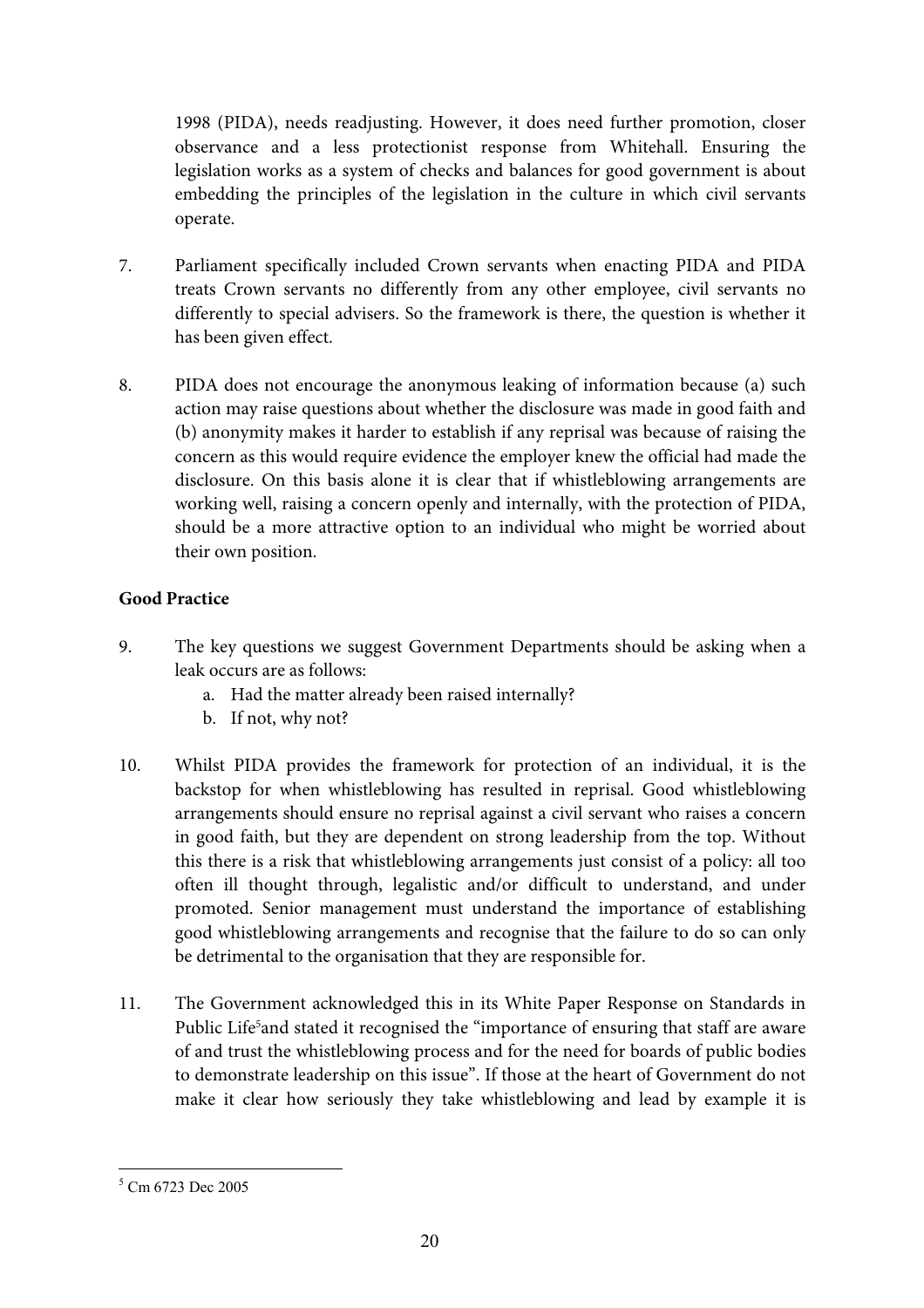unlikely that a civil servant will raise their concern internally or with a regulator and more likely that they will stay silent or make an anonymous wider disclosure.

- 12. Good whistleblowing arrangements will help detect and deter wrongdoing at the earliest opportunity. If staff know that it is safe and acceptable to speak up, this will deter serious wrongdoing in the first place. Ultimately an individual who is looking for information that can be traded for private gain is assisted by a culture of silence: the information is an exclusive, no one else has raised the concern so there has been no opportunity for the organisation or Department to address the wrongdoing. Such a culture of secrecy provides fertile ground for malpractice and this is what needs to be addressed by fostering an open and accountable culture.
- 13. Whilst the first step is for those at the top of an organisation to take the issue in hand, the next is clear and coherent guidance. Public Concern at Work conducted a review of Government guidance on whistleblowing and all Government Departments' whistleblowing policies in 2007.<sup>6</sup> What our analysis revealed is a gap in leadership had resulted in many Departments falling short of good practice. The report is relevant to the Committee's inquiry and is attached at appendix A. It contains detailed commentary on how Departments might improve their policies and sets out how to best comply with the six criteria for good practice as outlined by the Committee on Standards in Public Life (CSPL).
- 14. Our recommendations in this regard remain the same. There is still the need for an urgent review of the Directory of Civil Service Guidance to ensure consistent and clear messages are given to Departments on whistleblowing policies.
- 15. As the Committee has already noted, guidance on good whistleblowing arrangements has been set out by the CSPL. Further guidance on how to get it right can be found in the recently published British Standards Institution *Whistleblowing Arrangements: Code of Practice* (The Code of Practice). This can be downloaded at www.pcaw.co.uk/bsi. The Code of Practice incorporates guidance from CSPL and 15 years of our experience in public interest whistleblowing. The Code of Practice is designed to help organisations understand the benefit and importance of good whistleblowing arrangements. We recommend the guidance be endorsed as a means of informing good practice throughout Whitehall. We would be pleased to discuss how we may assist in this regard.

 $\overline{a}$ 

<sup>6</sup> I understand the committee has a copy of our report entitled *Whistleblowing in Whitehall*. This can also be found at http://www.pcaw.co.uk/policy/civilservice.htm.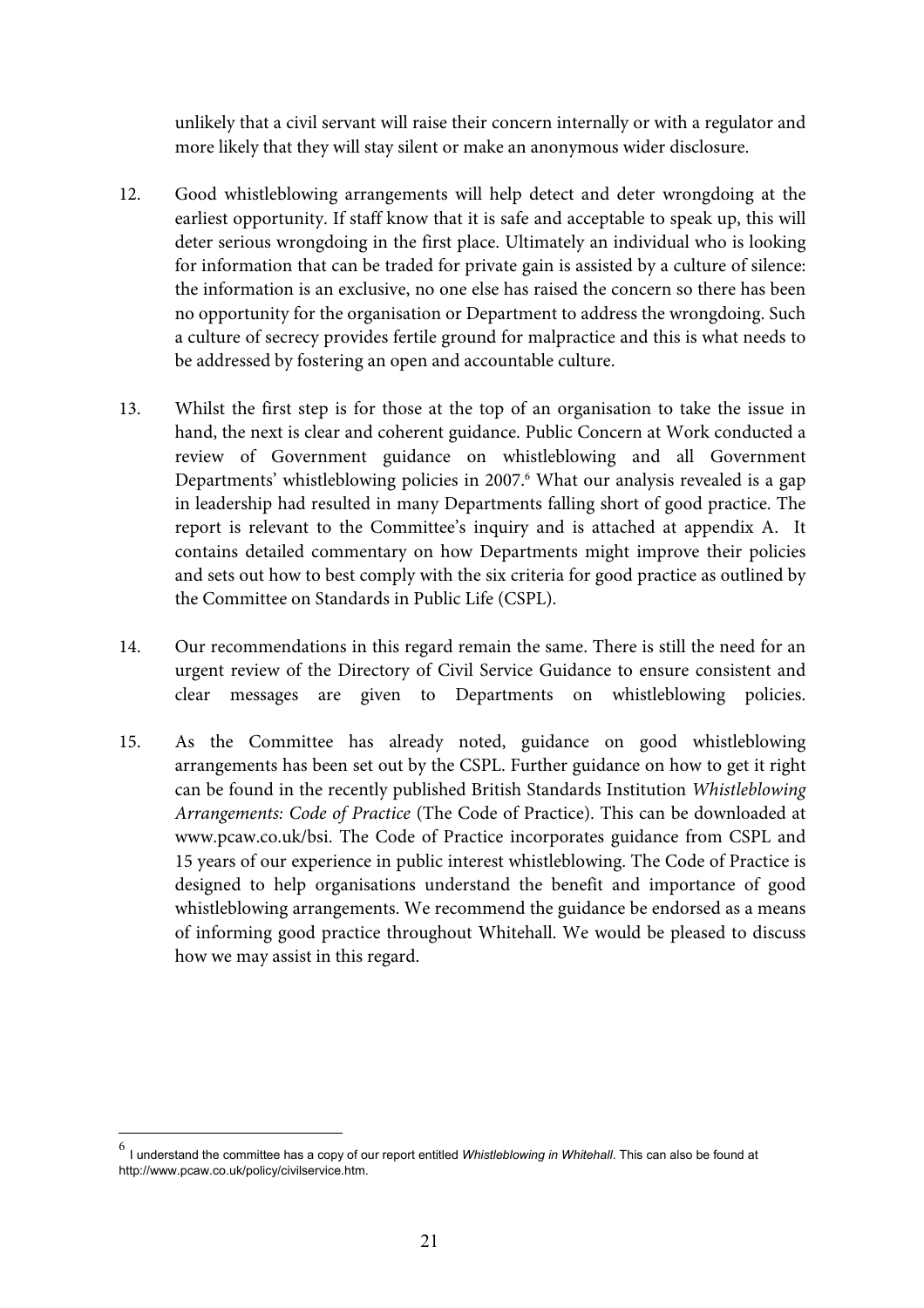#### **Independent Advice**

16. Where staff are worried about what to do if they suspect wrongdoing in the work place, access to independent advice is invaluable. This will provide them with a safe haven to discuss their concern and receive advice on how to proceed sensibly and responsibly. Such advice can be sought from a union or Public Concern at Work, who provide free confidential advice to individuals faced with such a dilemma.

#### **External Oversight**

- 17. We welcome the revised Civil Service Code and the clearer guidance given to civil servants if they believe they are being asked to act in breach of the code and that, where necessary, a civil servant can approach the Civil Service Commissioners directly.
- 18. The Code is overarching guidance for civil servants and provides some routes to external oversight in relation to criminal matters. We understand from our correspondence with the Civil Service Commissioners that their remit is to look into matters concerning the behaviour of civil servants and not to receive substantive concerns about wrongdoing. On this basis they have said it would not be appropriate for the Civil Service Commissioners to become a prescribed regulator under PIDA 43F.<sup>7</sup> Clearly there is a gap in external oversight if this remains the position.
- 19. As our report revealed, the guidance for civil servants who might wish to raise a concern externally is unclear. Who should they go to outside the Department? A lack of such guidance may well mean the default is to resort to a media disclosure. The impression that a concern can only be raised internally may also trigger protection for a media disclosure as the individual may have reason to believe they will be victimised for raising a concern with a regulator.
- 20. To provide sufficient clarity as to routes outside of the Department we suggest that the Chairman of an appropriate Select Committee, such as the Public Administration Select Committee, could be the prescribed person under PIDA 43F for civil servants. Not only will this ensure the Civil Service Commissioners' role remains intact under the Code but it will re-establish parliamentary oversight without the interference of party politics. It will provide further reassurance as this provides access to an independent body that is clearly distinct from the Civil Service.

<sup>&</sup>lt;sup>7</sup> Letter of 25 July 2003 from Baroness Usha Prashar CBE to Guy Dehn, Public Concern at Work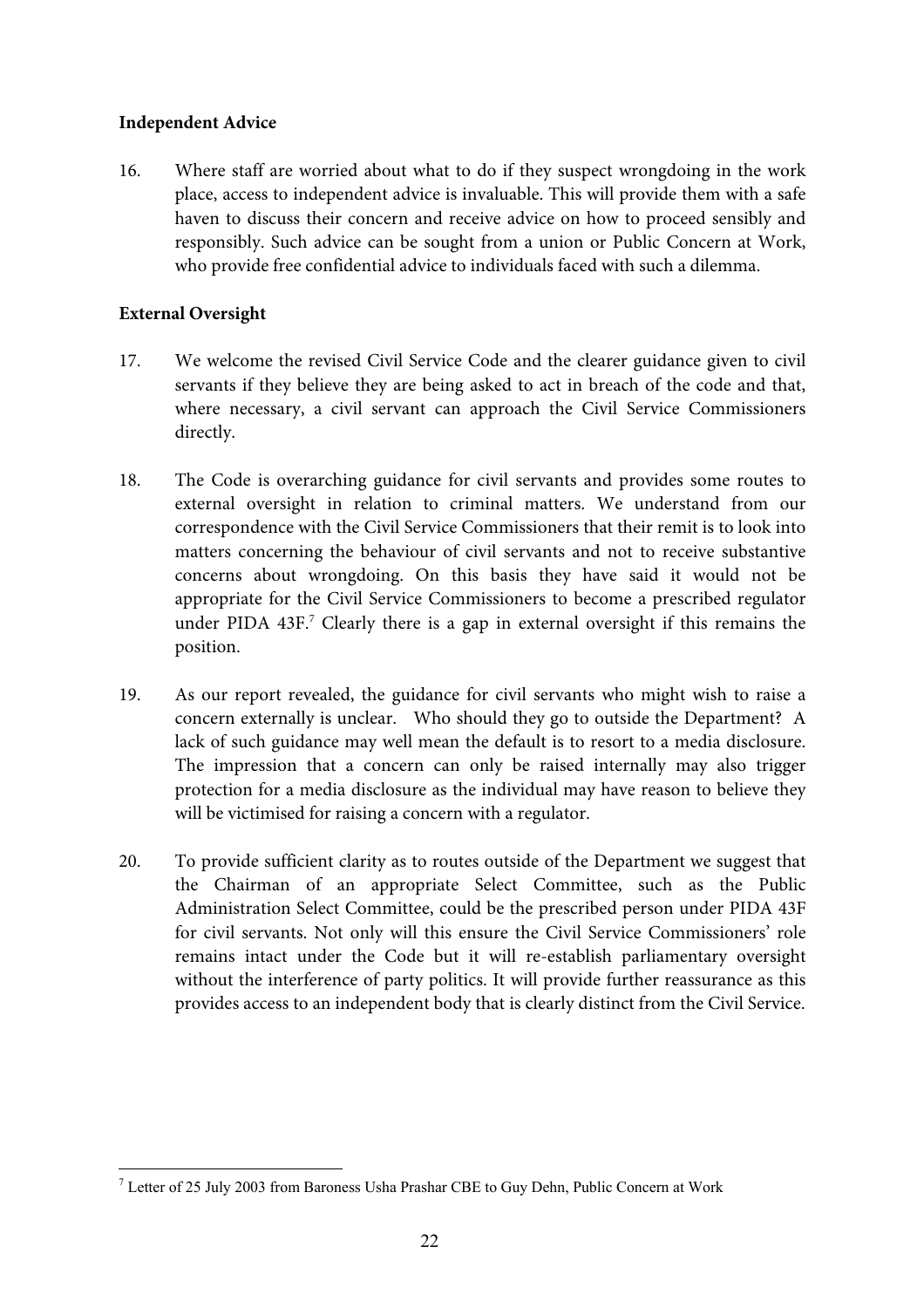#### **Assurances against reprisal**

- 21. The very first step in this process is to ensure the systems exist and that they are trusted – for this to work, civil servants need to see the arrangements working in practice, with no reprisal. That way the internal route will be the default in almost all cases.
- 22. Whistleblowing arrangements can make clear that assurances in the policy will not apply to a member of staff who maliciously raises a matter they know to be untrue or discloses information for personal gain. In such circumstances disciplinary action may well be appropriate.
- 23. However few situations are clear cut. As such, we believe that any action taken against an individual for whistleblowing should be very carefully considered in light of the potential chilling effect both on whether an individual might raise a concern in future.
- 24. Recent events have caused much confusion over when and how civil servants may disclose information. Now more than ever, clear guidance is needed to ensure that silence does not become the preferred option regardless of the risk.

### **Promotion and monitoring**

- 25. We note that since the revised Civil Service Code has been actively promoted the Civil Service Commissioners have received significantly more contacts they deem legitimate under the Code than in years past and put this in part down to the promotion of the Code.8 We recommend that once good whistleblowing arrangements are in place they are included as part of staff induction, that staff receive training on the arrangements and that they are regularly promoted and annually refreshed.
- 26. We note in addition the Civil Service Commissioners have surveyed Departments on how well they promote the Code. We suggest as part of a health check on whistleblowing arrangements, Departments annually survey their nominated officers and ask:
	- a. How many whistleblowing concerns have you received?
	- b. How many were partly or wholly well-founded?

We suggest Departments publish these results and give a gist of the kinds of concerns that were raised and where possible indicate success stories. All too often it is only those that end in disaster that people know and talk about.

 $\overline{a}$ 8 Civil Service Commissioners Annual Report 2007/8.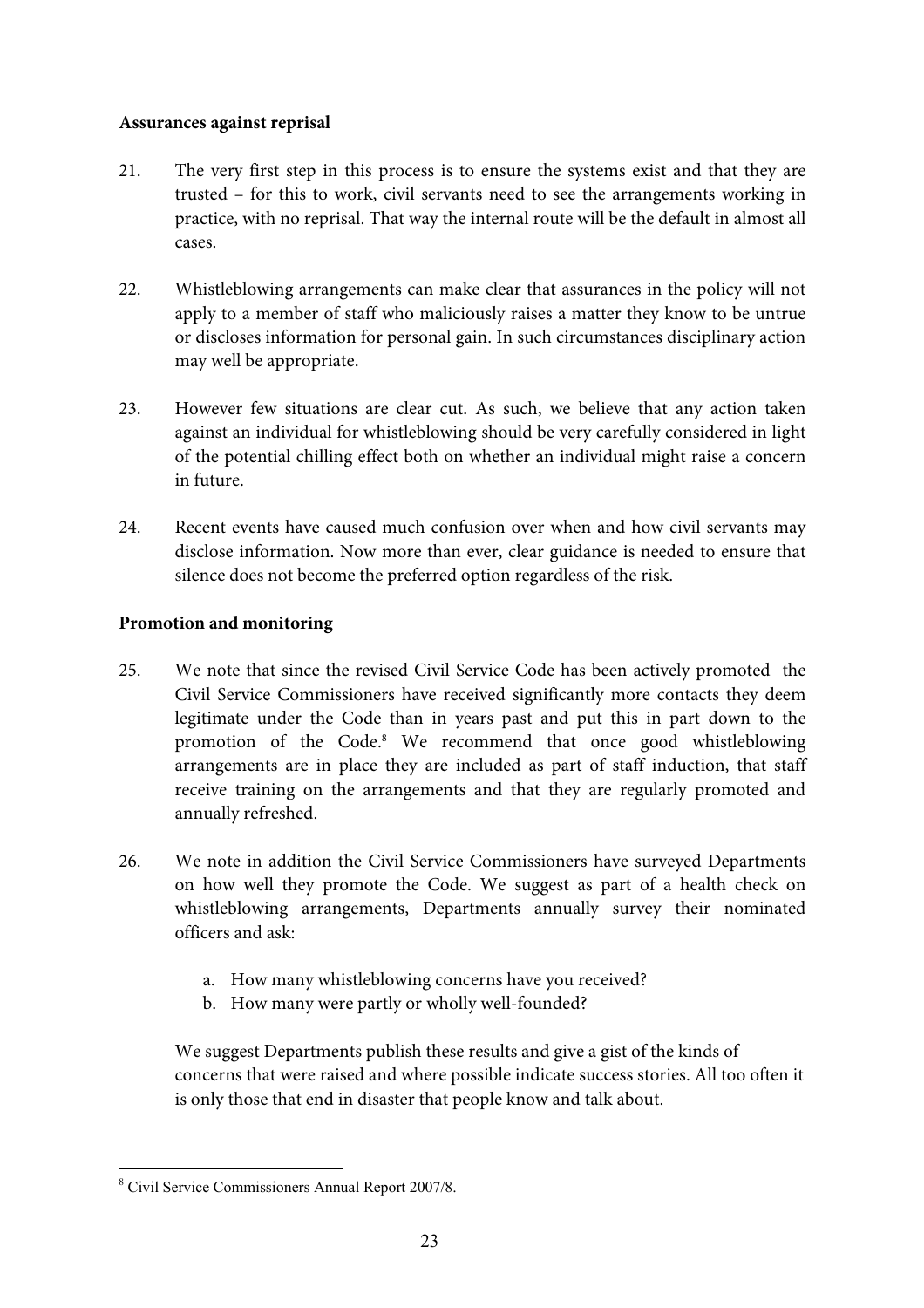#### **Summary of recommendations**

- 1. A Chairman of an appropriate Select Committee becomes a prescribed person for civil servants under 43F PIDA.
- 2. The Cabinet Office demonstrates leadership and issue guidance on best practice for whistleblowing arrangements.
- 3. Such arrangements include clear guidance for staff on how and when they may approach the relevant regulator.
- 4. Departments revamp and refresh their whistleblowing arrangements to ensure they meet good practice.
- 5. All departments be required to report on the efficacy of their whistleblowing arrangements in their annual report.
- 6. Training be given to management and nominated officers on handling a concern.
- 7. Annual surveys of nominated officers on the number and types of concerns received.
- 8. Periodic surveys of all staff to promote whistleblowing and gauge staff awareness.
- 9. New staff be issued the revised whistleblowing guidance alongside the Civil Service Code.

February 2009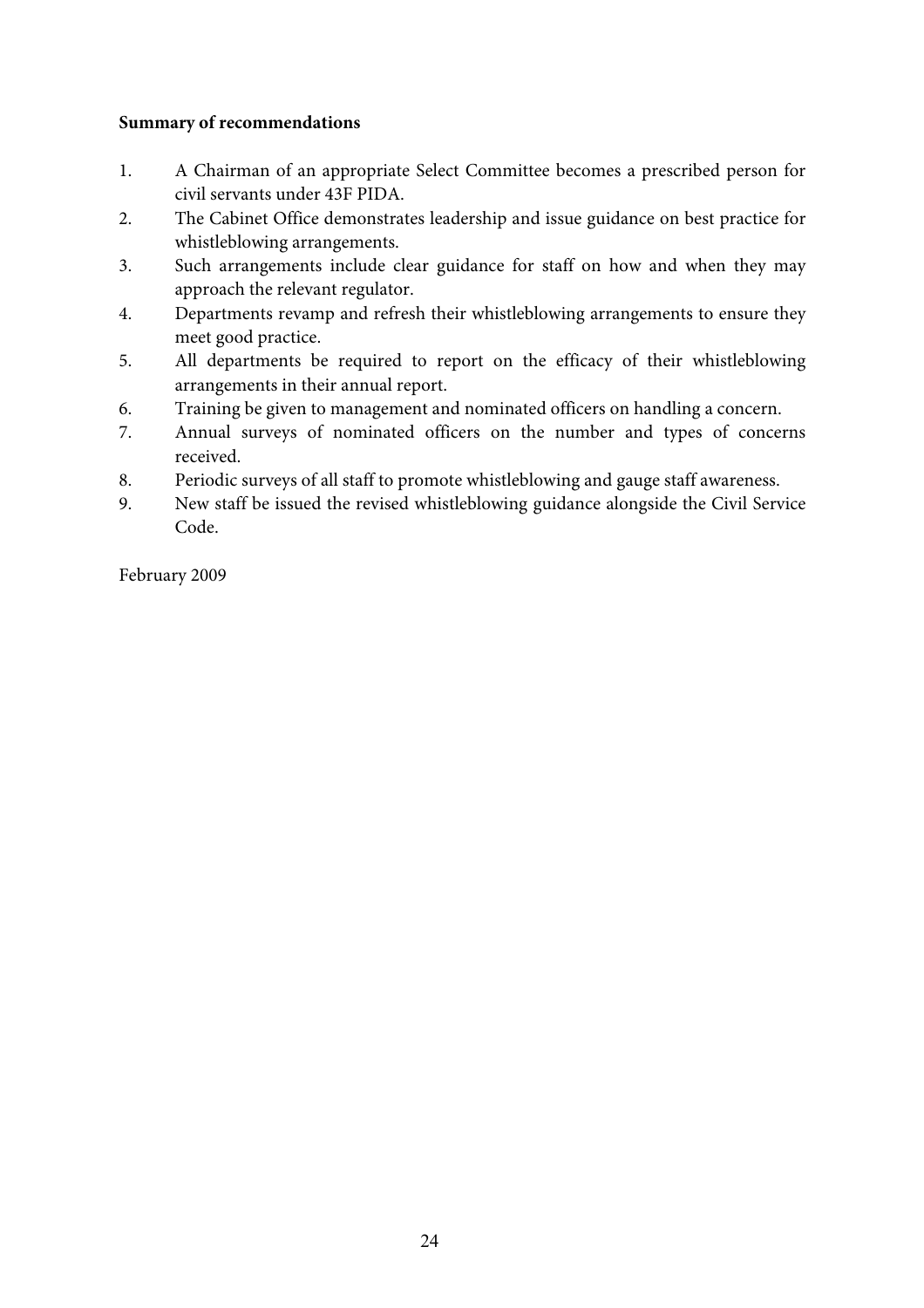# **Appendix 1**

# **WHISTLEBLOWING AND WHITEHALL**

# A review of how the policies of Government Departments comply with accepted good practice on whistleblowing

#### **Contents**

Introduction Methodology The Seven Criteria

- $\triangleright$  Commitment & clarity
- $\triangleright$  Offering an alternative to line management
- $\triangleright$  Access to independent advice
- $\triangleright$  Openness & confidentiality
- $\triangleright$  Whistleblowing outside
- $\triangleright$  Sanctions
- $\triangleright$  Reassurance

Other issues

Summary and recommendations League Table of Government Departments

Annexes

A. Good Practice

B. Extracts from Central Guidance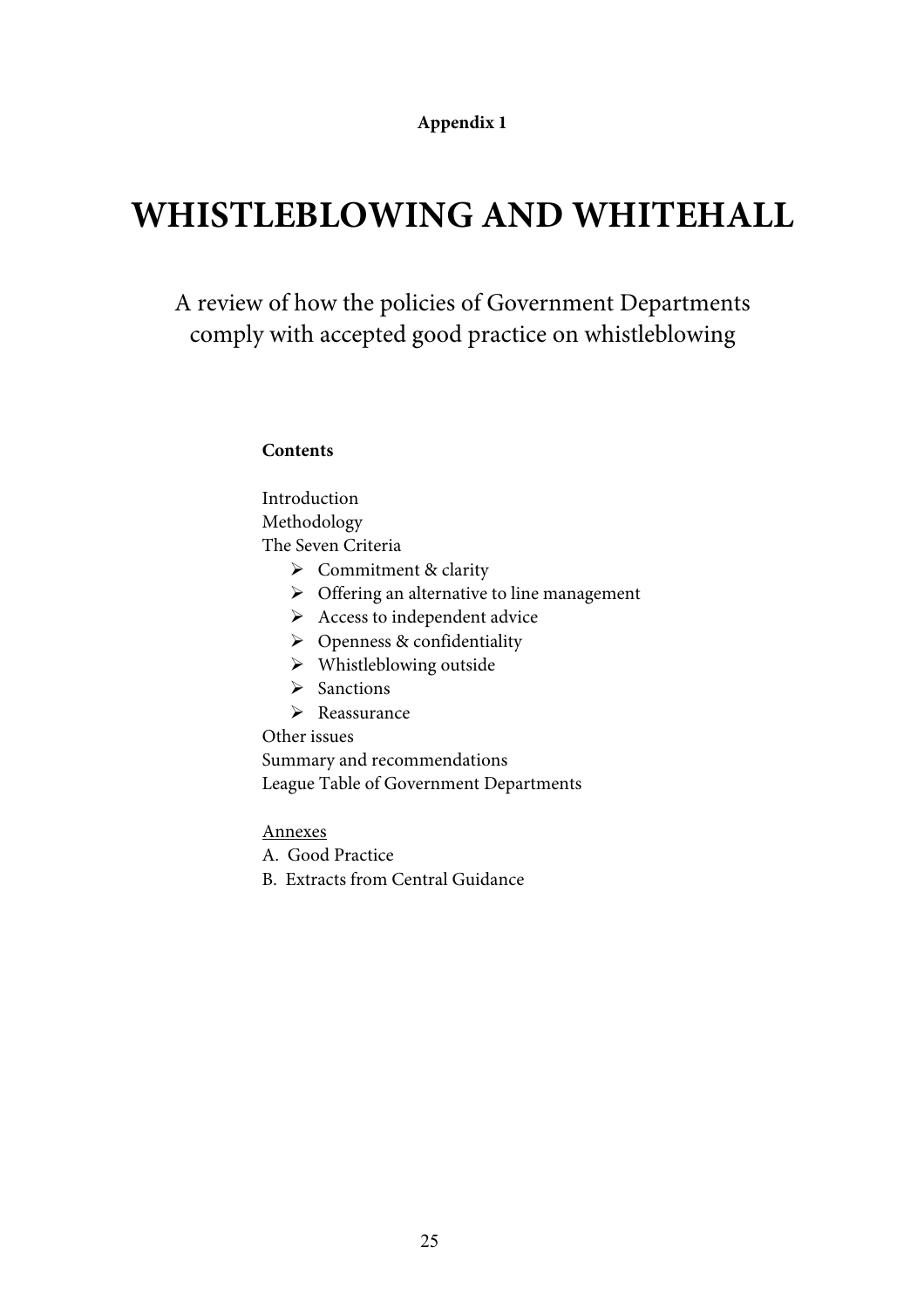# **WHISTLEBLOWING AND WHITEHALL**

A review of how the policies of Government Departments comply with accepted good practice on whistleblowing

# **Introduction**

This paper reviews the advice that Government Departments give their staff on whistleblowing, in the light of the good practice set out by the Committee on Standards in Public Life and accepted by Government (set out in Annex A). The time is right for such a review as the value of whistleblowing in promoting accountability and deterring malpractice is now being recognised at the top of Whitehall. The new Civil Service Code issued in June 2006 - the relevant sections of the Code are set out at Annex B - for the first time mentions the Public Interest Disclosure Act 1998 (PIDA).

The purpose of the review is to assess where good practice in Whitehall is on this issue and to inform the work of Departments as they develop their whistleblowing arrangements. It should be stressed that the review looks only at the content of Departmental policies and it does not assess the extent to which those policies are promoted by Departments or work in practice. This is something that we will return to in the light of the Government's recognition – stated in its White Paper Response on Standards in Public Life (Cm 6723, Dec 2005) – of the 'importance of ensuring that staff are aware of and trust the whistleblowing process and for the need for boards of public bodies to demonstrate leadership on this issue.'

As the League Table on page 12 shows, while the majority of Government Departments offer their staff some helpful guidance on whistleblowing, few policies fully comply with accepted good practice and some fall far short of it. The major flaw stems from what appears to be a concerted desire and intent that whistleblowing concerns should be kept internal in all circumstances. The origins of this flaw lie in the Directory of Civil Service Guidance (extracts of which are in Annex B) which is used by Government departments to comply with the law and good practice. The result of its errors are that a good many policies flout accepted good practice on whistleblowing, ignore the Civil Service Code and are misleading about the statutory scheme for whistleblowing in the Public Interest Disclosure Act.

# **Methodology**

In August 2006 we wrote to Government Departments asking them to send copies of their current whistleblowing policies or to confirm that the policies we had collected in 2005 were still current. We were grateful for the co-operation we received from most Departments. We should record however that, despite reminders, we received no reply from the Cabinet Office, the Department of Trade and Industry (DTI), the Department of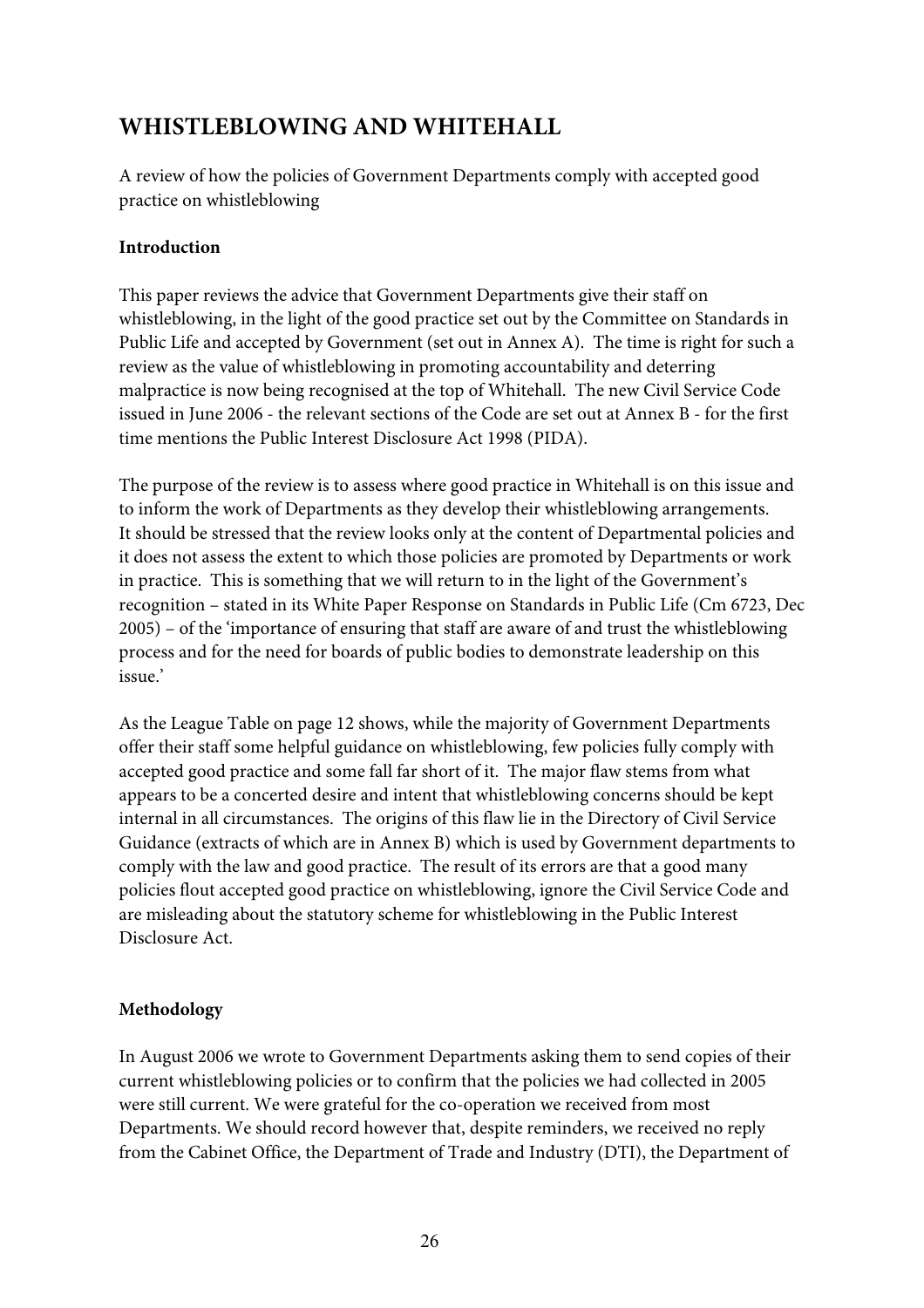Constitutional Affairs (DCA) or the Department for the Environment, Food and Rural Affairs (DEFRA). We have in these cases assumed that the policies they supplied to us in 2005 remain operative.

We reviewed each Department's policy against six criteria, based on the good practice recommendations of the Committee on Standards in Public Life, set out in Annex B. After a draft of this paper and the rankings were supplied to those departments that had participated in the survey, we reviewed the analysis in the light of comments received and added one additional criterion – rating how well we consider the policy would give reassurance to an official unsure whether or how to raise a concern. The overall rankings we gave each Department are set out in the league table on page 12 (which also explains the abbreviations used here for Departments' names). These rankings represent our estimate of how far Departments meet the basic requirements of setting out advice to staff on policy. As stated above, this was a paper review and did not cover key issues such as how the guidance is communicated to staff, how it actually works in practice and whether staff are aware of it.

# **THE SEVEN CRITERIA**

### **1. Commitment & clarity**

Leadership is paramount. In order to deter and detect malpractice, it needs to be made clear at the highest levels of the organisation that it treats malpractice seriously and welcomes employee concerns. If employees are unsure of their organisation's commitment to these two points, it is unlikely they will raise concerns about malpractice. The same principle applies to Government departments.

It is good practice to make clear at the outset that the Department is committed to achieving the high standards of conduct. For example:

The Department of Health is committed to achieve the highest possible standards of service and ethical standards in public life. Members of staff should not feel intimidated in reporting wrongdoing that should be disclosed or raising matters that they feel concerned about.

Placing a whistleblowing policy in this context is helpful as it gives the right signals and helps embed a positive approach to accountability. It is useful to go on to say that staff are encouraged to raise concerns even if they have only a suspicion – 'if in doubt, raise it' is an encouraging message which some Departments make explicit (DfES). The Department for Culture, Media and Sport (DCMS) elaborates as follows:

If something is troubling you which you think we should know about, please tell us straight away. We would rather that you raise the matter when it is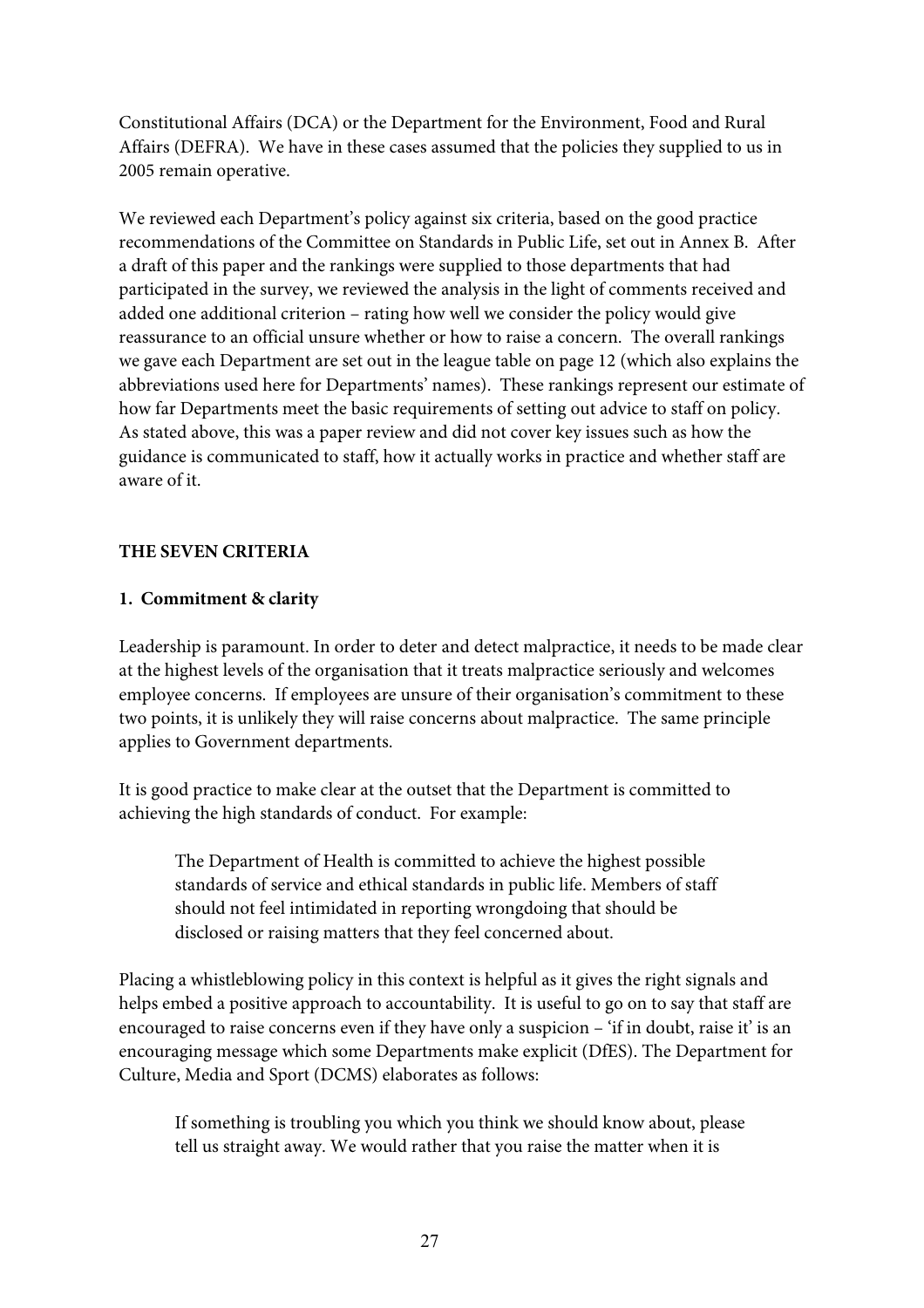just a concern rather than wait for proof.

We think this strikes the right tone: it is misguided for employers to suggest to staff that whistleblowing is confrontational. Nor is it desirable to urge whistleblowers to keep silent until they have proof. In this context statements like 'the more evidence you can present the better' (MOD), though not untrue, might encourage amateur investigation and prove unhelpful to the Department and indeed to the whistleblower (as the courts have held an overzealous investigation can jeopardise protection under PIDA9 ). The message 'You do not need proof; that is our responsibility' (DTI, FCO) is better.

It is important that the policy distinguishes between public concerns (whistleblowing) and private grievances and gives practical examples of each. Some Departments have done this, and the following useful examples of public concerns have been given:

- fiddling expenses claims (MOD)
- rigging a contract for personal gain (MOD)
- misuse of official information to further private interests (DfES)
- bias in the public appointments process (DfES)

as against examples of grievances:

- not having been promoted (MOD)
- harassment/bullying (MOD/DH)

In our view it is unhelpful and counterproductive to mix in with concerns about wrongdoing matters of individual conscience – such as the options for an official who is strongly against abortion when his or her policy work takes the official into this field.

Cabinet Office advice to staff is in need of amendment. It is headed 'Procedure for use by Cabinet Office staff who wish to make an appeal under paragraph 11 of the Civil Service Code'. This is hardly inviting or reassuring to an official who is concerned about some possibly serious wrongdoing but is unsure to whom they should talk. Additionally it is unsatisfactory because the term 'appeal' is overly formal, if not adversarial and inaccurately describes the purpose of those who raise whistleblowing concerns.

While supporting documents and FAQs can be very helpful, clarity is not aided where there is an inconsistency between these documents. For example, the FCO supplied staff with a circular, a chapter of guidance, a leaflet and a sheet of 'Frequently asked questions' which are not always consistent with each other.

 $\overline{a}$ <sup>9</sup> Bolton School v Evans (Court of Appeal) [2006] EWCA Civ 1653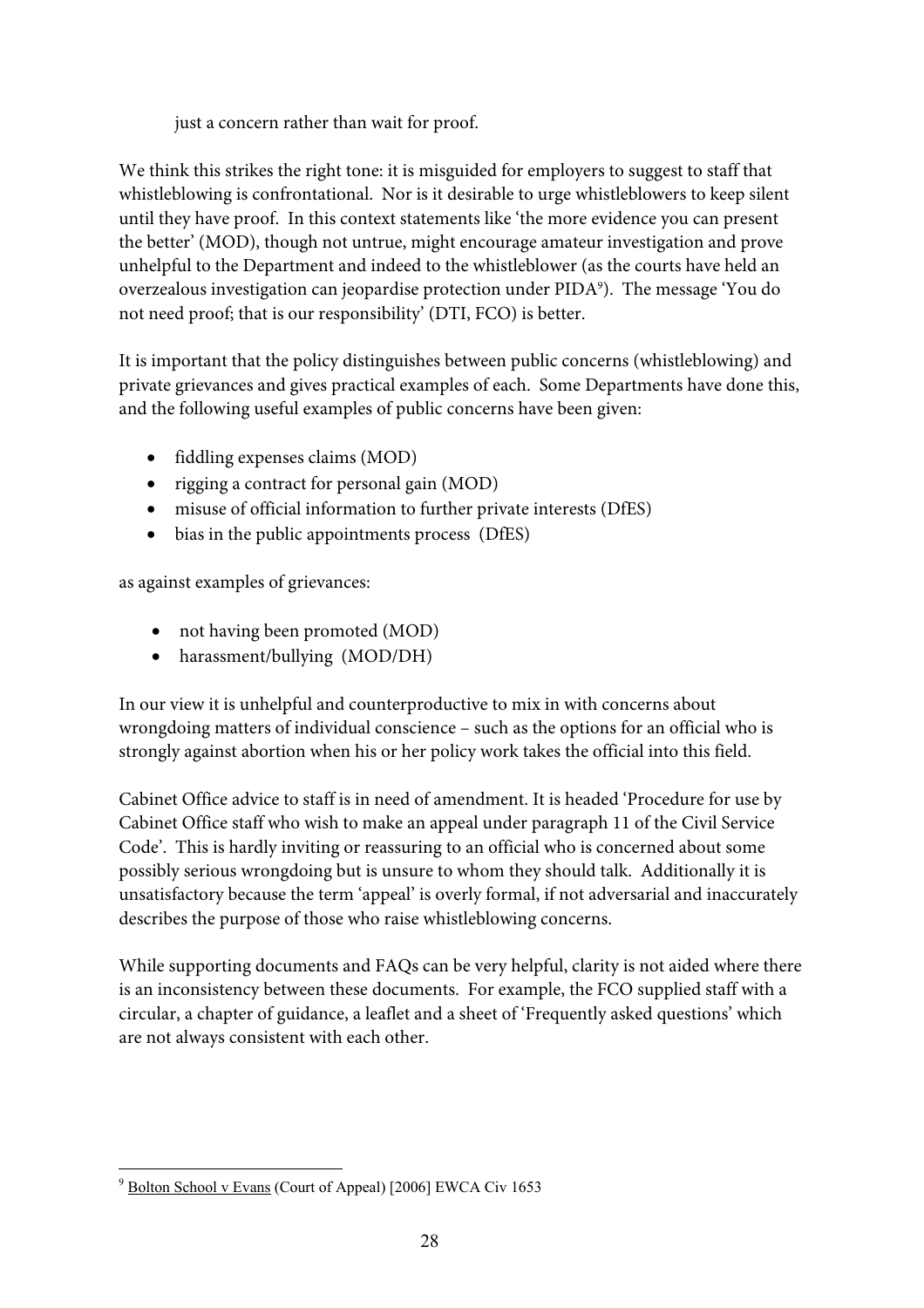# **2. Offering an alternative to line management**

It is right to encourage staff to see their line manager as the normal first port of call. However there will be cases where staff do not wish or think it appropriate to use the line management chain. Their concern may relate to the behaviour of an immediate manager and in some cases they may be reluctant to refer the matter further up the management chain. The option of by-passing this chain is consistently made available, but there are a variety of approaches. These are the contacts within Departments, but outside line management, which are named in policies:

- Nominated Officers (generally)
- Officers with professional responsibility for standards (MOD)
- Departmental advisers specialised in whistleblowing (DfES, MOD, DTI)
- Internal audit (DH, DCLG, DCMS, DCLG)
- HR (DCMS, DfID, DfES, FCO, DCA)
- Welfare Officers (HO, DCA, DFID)
- A Risk Assurance Division (DWP)
- A Departmental whistleblowing hotline (DWP, DEFRA)
- Special routes for particular issues notably special contacts (sometimes a hotline) for suspicions of fraud (DFID, HO, DH, MOD, FCO).

Trade Unions and the Civil Service Commissioners are also mentioned in this context. This will be confusing to some as they are not part of the Department's command and control. In our view they each fall more properly under other sections and we deal with them below.

Usually more than one of these options is available. However in a few cases, Nominated Officers are the only contact mentioned (SE, HMT, DCA, Cabinet Office). As they tend to be very senior officials, who may not be or be seen to be readily approachable, that may prove counter-productive - particularly if the single Nominated Officer is also the source for advice on how to approach the Civil Service Commissioners if the official is dissatisfied with his/her response (SE). Now that the role of the Commissioners, including their willingness to consider taking reports direct, and their contact details, are clearly spelt out in the Civil Service Code, there seems no need to interpose anybody between the civil servant and the Commissioners.

# **3. Access to independent advice**

In situations where staff feel unsure whether or how to raise a concern or where they suspect the overall management may condone or not wish to learn about some improper conduct, staff will find themselves in a dilemma about raising the concern with internal contacts. For this reason, they need to be able to discuss their concerns with an independent body.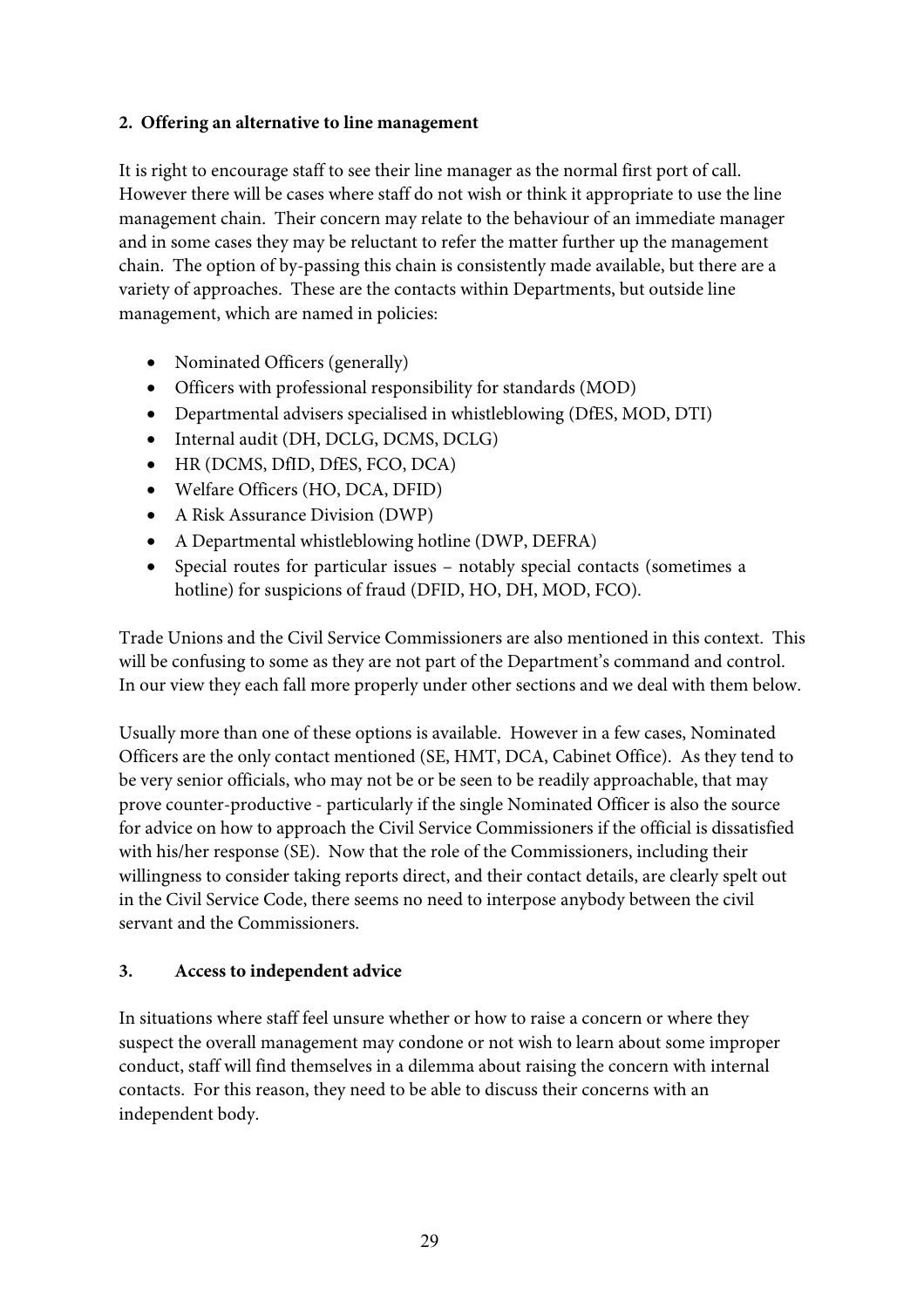Not all policies address this point. Where they do, they mention one or more of the following possibilities:

- Trade Unions (DCMS, DfES, DH, DFID, HO, DTI, Cabinet Office, DCA, DEFRA)
- Public Concern at Work (PCaW) (DCMS, DfES, DH, DFID, DWP, HMT, DTI, DEFRA)
- An independent professional external provider (the Employment Assistance Programme) (FCO, DFID)
- Legal advisers (DCMS, DH, DTI, DEFRA)
- A named contact at the NAO (FCO, DCLG)
- The Financial Services Authority's helpline (DH)

The last two of these are external regulators and are unlikely to hold themselves out as being a source of confidential advice – they fall more properly under the section which deals with raising concerns externally (see section 5 below). Departmental legal advisers will have a primary duty to their Department rather than to the individual official and so should fall more properly under section 2 above.

# **4. Openness & confidentiality**

Several policies contain sensible statements about respecting whistleblowers' confidentiality. One good example is DCMS:

The Department recognises that you may want to raise a concern in confidence under this policy. If you ask us to protect your identity by keeping your confidence, we will not disclose it without your consent. However, in some circumstances, this may make it more difficult to fully investigate the matter. If the situation arises where we are not able to resolve the concern without revealing your identity, we will discuss with you how we can proceed.

This statement is helpful. The assumption is that concerns are raised openly but where confidentiality is requested, it makes clear there will be advance consultation if it proves difficult to resolve the concern without revealing the whistleblower's identity.

Conversely, whistleblowers, especially in cases where they are only voicing suspicions, may not be encouraged to come forward by policies which:

- make clear that in any case, their report, and the conclusions of the Nominated Officers on it, will go to the Permanent Secretary (HMT).
- state starkly that confidentiality 'cannot be protected where this would have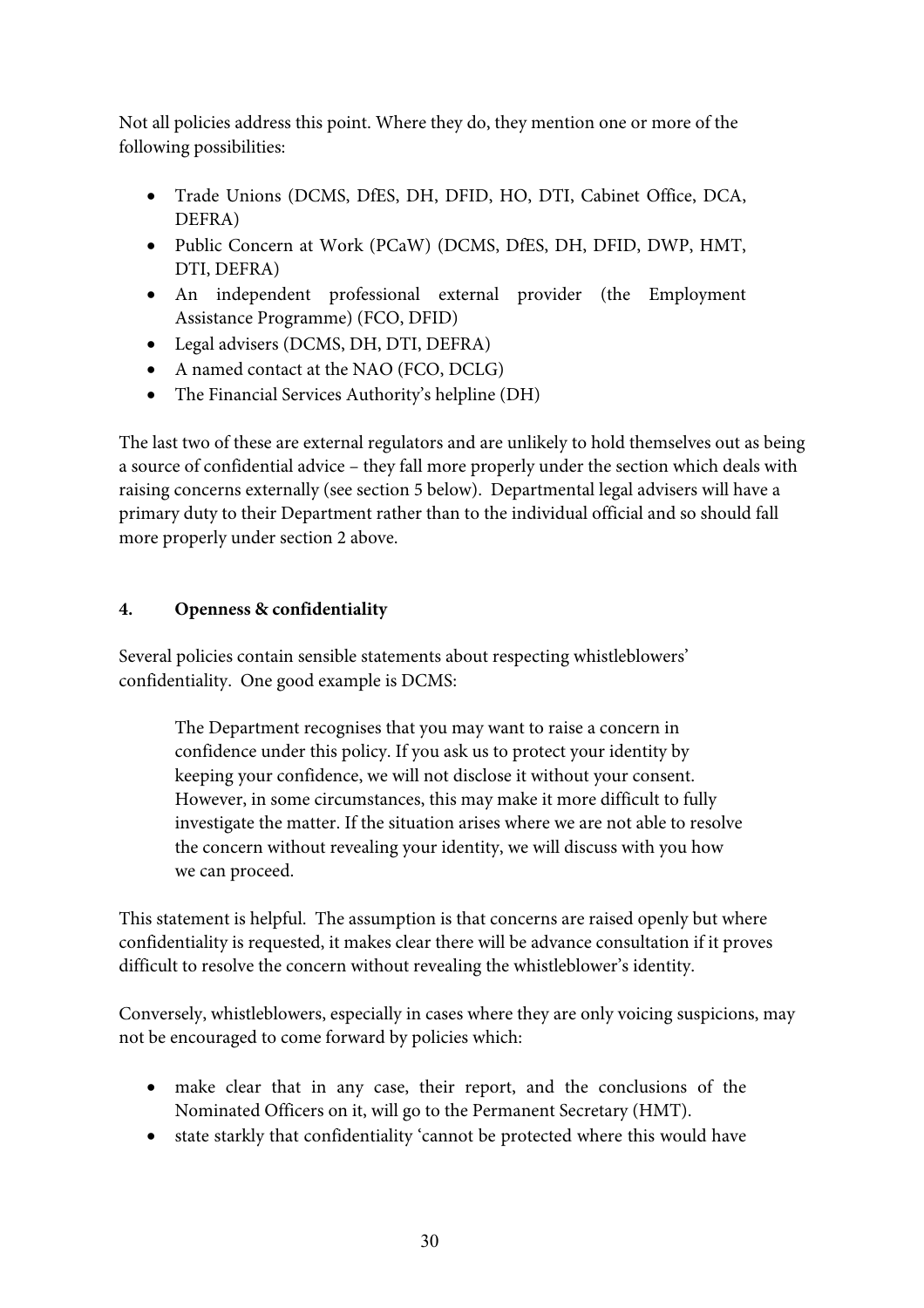an adverse effect on any disciplinary, civil, or criminal proceedings' (DH).

On the other hand, policies should not encourage staff to assume or seek anonymity. On this issue, the DCMS policy is again worth quoting as a good example:

Remember that if you do not tell us who you are, it will be much more difficult for us to look into the matter or to give you feedback. Accordingly, while we will consider anonymous reports, this policy is not designed to deal with concerns expressed anonymously.

Anonymous disclosures will also raise immediate questions about the motivation, good faith and reliability of the whistleblower. One policy (DfES) states that whistleblowing covers certain cases of discrimination 'where the whistleblower has good reason to preserve their anonymity'. The difficulty here is that in cases of specific sexual discrimination or harassment it is very difficult for an employer to proceed lawfully or effectively without the evidence of the victim and to imply otherwise can only sow confusion and raise expectations that cannot be delivered.

While there is nothing in the legislation about respecting whistleblowers' confidentiality, one policy (FCO) claims the Act 'gives an assurance of confidentiality' for disclosures made in the right way.

We believe open reporting should be encouraged, that staff should understand that their identity may be deduced even if it is not disclosed, and that withholding their identity can increase the focus on the messenger, rather than the message. DCA's policy is strong on open reporting, saying 'you are encouraged to put your name to any disclosures you make. Concerns expressed anonymously are much less credible and more difficult to investigate fully....'. While this is good, it does not mention the option of raising the concern in confidence should an official be worried, with good reason or not, about possible reprisals from a manager or colleagues.

One policy states 'if you raise a concern in good faith, i.e. not maliciously…. your discussions with any of the above officers/units remains completely confidential' (FCO). This is an undeliverable promise: the content of the discussion, at least, will need to be revealed if any action is to be taken by the Department on any serious wrongdoing.

# **5. Whistleblowing outside**

Staff need to be aware of when and how they may properly raise concerns outside the Department - for example with an external auditor, a regulatory body or a law enforcement agency. Not only is this an obligation on officials, where there is evidence of a criminal or unlawful act, under paragraph 17 of the Civil Service Code, but it is a key aspect of the statutory scheme in PIDA. This is the main area where Departments seem to have real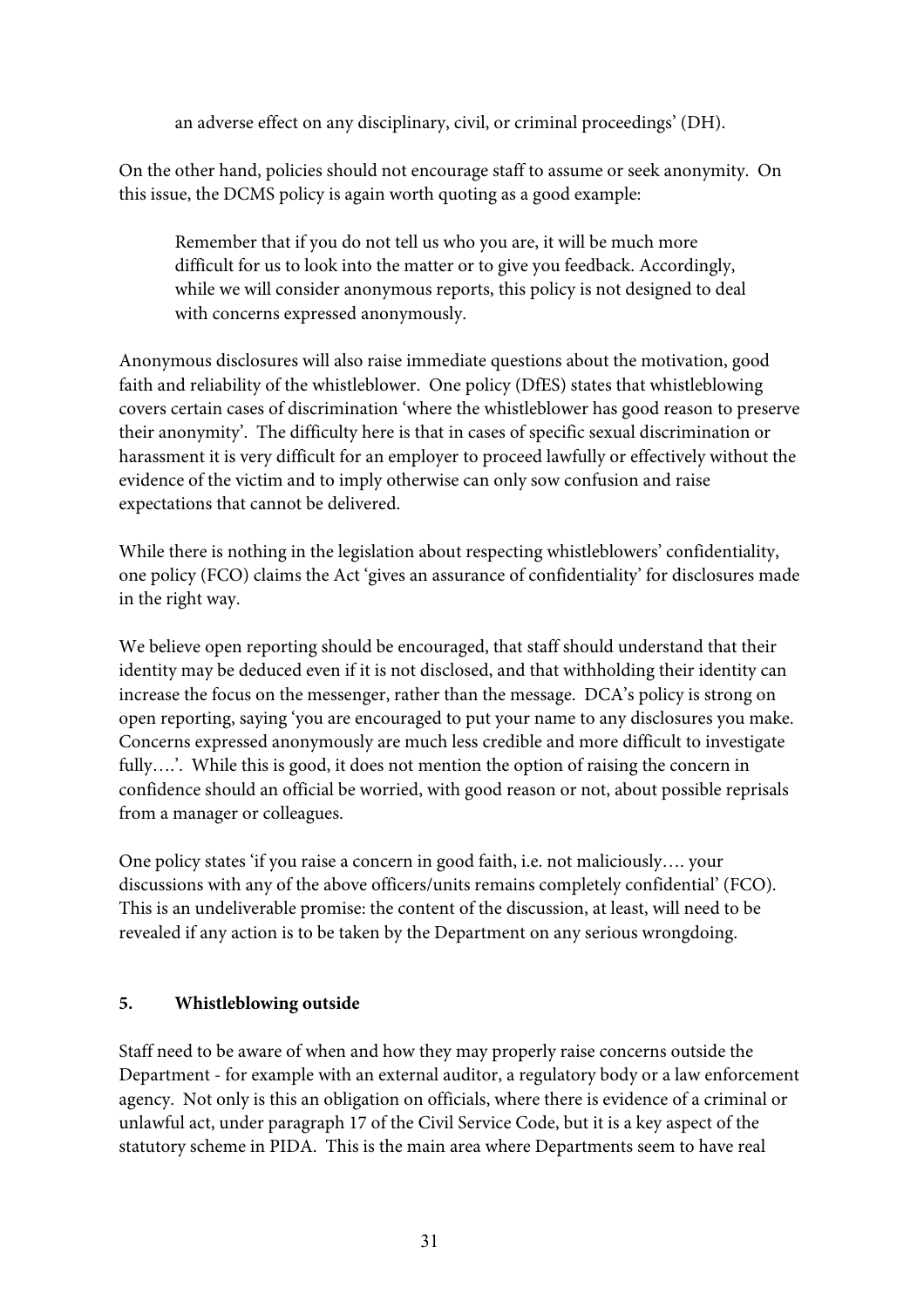difficulty, caused largely, we assume, by the inaccurate advice given in the Directory of Civil Service Guidance. This Guidance sets out a purely internal procedure, with the possibility of reporting to the Civil Service Commissioners if the whistleblower is unhappy with the response, and then states that 'these procedures should also be followed if you wish to make any other disclosure covered by the 1998 Act'. This advice conflicts with PIDA's approach and has the unintended effect of triggering the protection for media disclosures (because it will give officials reasonable cause to believe they will be victimised for going to a prescribed regulator). Not surprisingly, some Departments have been misled by this central advice and their policies are seriously defective as a result (e.g. FCO, DCMS, SE, DCA, Cabinet Office).

While internal reporting should be encouraged and is the most readily protected form of disclosure under PIDA, some Departments go beyond encouraging it by making general statements implying it is the only option. As we have said, not only does this flout good practice accepted by Government for the whole of the public sector, it ignores the Civil Service Code, and fundamentally misunderstands and misdescribes PIDA. Examples include:

- whistleblowing….. enables staff to be protected while reporting unethical, criminal or unlawful activity to employers (DfES)
- a person is protected if they make a disclosure in good faith to their employer or to a person appointed by their employer to receive disclosures (FCO)
- staff are encouraged to raise matters through internal procedures where appropriate and practical, and the legislation specifically refers to compliance with internal procedures authorised by an employer (HO)
- two conditions must be met. The first is that the disclosure is of a certain type – i.e. what is known as a 'qualifying disclosure'. The second is…. to make a disclosure internally in the Department (MOD).

In the absence of other advice, staff reading these statements are unlikely to understand that external reporting is also protected in a wide range of circumstances. If they are unsure whether their department will deal with the issue or will protect them from reprisals, this approach leaves staff with two simple options – the first is silence and the second is the anonymous leak. While some policies (DfES, DEFRA, DTI) suggest that whistleblowers should seek advice from their Trade Union or from PCaW on when to raise concerns externally, best practice as set out by the Committee on Standards in Public Life, accepted by Government and reflected in the Civil Service Code is that policies should address the options for external disclosure.

Some policies mention the Civil Service Commissioners, but usually emphasise only their role as a final appeal when the whistleblower is not satisfied with the outcome of the internal procedures (HMT, DfES, DCMS, Cabinet Office, DCA). In fact the Commissioners have recently been allowed to accept a case which has not been raised locally first and so they no longer exercise what is purely an appeal or review function.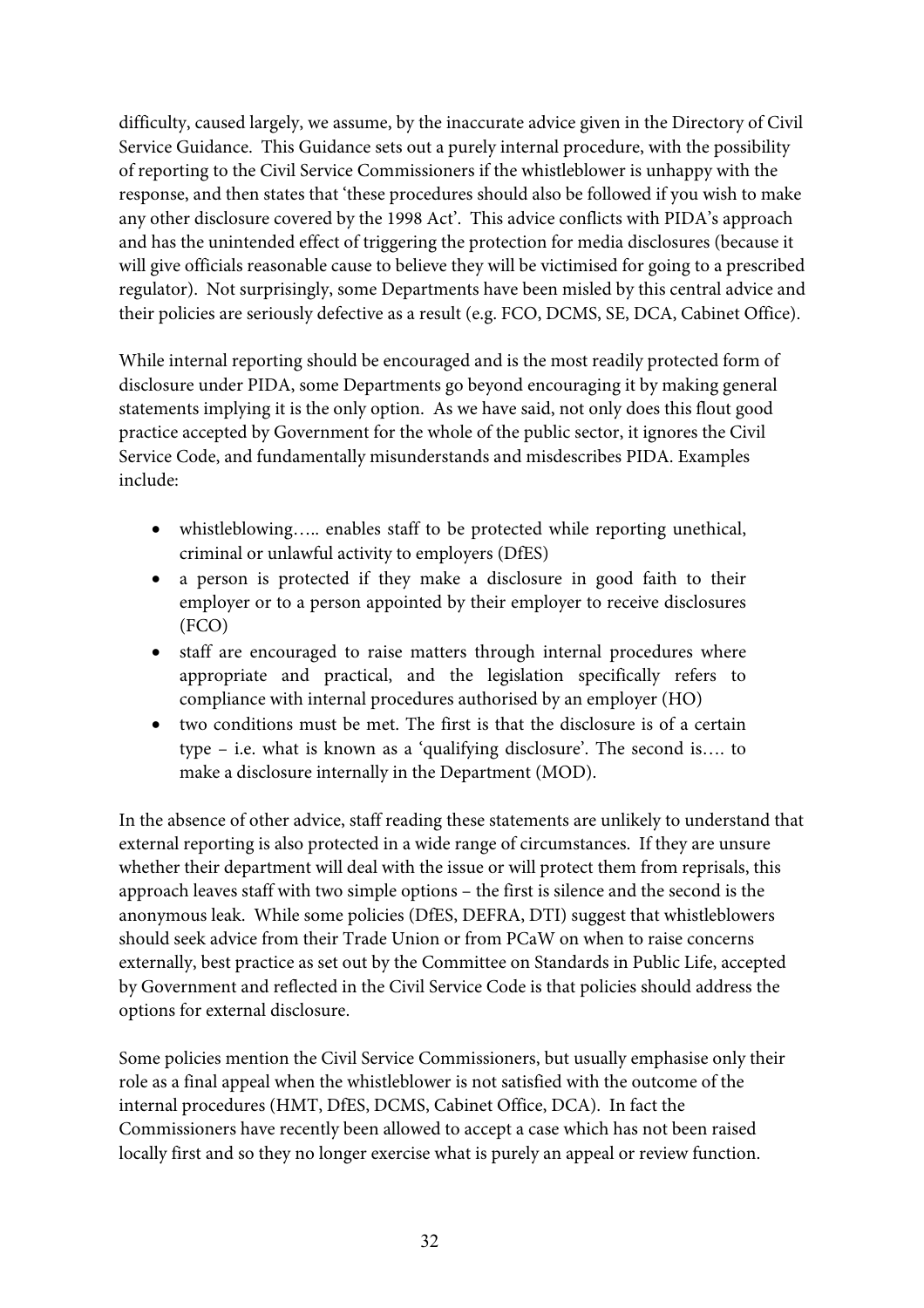However, while we accept the Commissioners have an important and welcome role to play, we do not think they should be the sole external body mentioned in a policy. First, their remit at present appears more akin to reviewing how a concern has been handled or how a whistleblower has been treated rather than whether the concern about malpractice has been substantiated and needs to be addressed. Secondly, while the Commissioners are independent of Departments, that may not be the impression that all civil servants have. For these reasons, there seems to us to be a need to mention other external contacts such as those statutory bodies prescribed under PIDA.

This does not imply that policies should spell out exactly when going to the media is allowed – indeed policies can sensibly say they should not be read as authorising media disclosures. However in our view it is counter-productive and extreme to say that going to the media would almost certainly constitute a disciplinary offence. We agree that going direct to the media is unlikely to be helpful or a sensible first port of call in almost all cases. The circumstances in which PIDA protects media disclosures – essentially where they are both justified and reasonable - are uncontroversial and Departments should recognise the balance in the Act. What is important is that the policies should clearly set out independent external bodies that can be contacted and it is this we now consider.

Under PIDA, staff are protected if they report to a prescribed regulator. PIDA protects disclosures to specified regulators because the existence of such protection makes it more likely that concerns will be properly raised and addressed internally and far more likely staff will have the confidence that they will. This beneficial effect can only be achieved if staff and managers are aware of the external route. MOD has made this clear to their staff in these terms:

PIDA also offers legal protection if you should make your disclosure to a relevant regulatory body – such as, for example, the NAO or the HSE – provided that you have a genuine and reasonable belief that something is wrong.

It is not the case, as DEFRA's policy states, that the whistleblower must have a 'good reason' before raising the matter outside the organisation. DEFRA's policy defines 'good reason' as including cases where employees reasonably believe they will be victimised, or that the organisation will cover up the matter. This is wrong and shows they are confusing the conditions for reporting to a regulator with those for making a wider disclosure (e.g. to the media).

The National Audit Office will have a clear interest in any financial matters likely to be raised under whistleblowing policies and it is for this reason that it is prescribed under PIDA in respect of 'the proper conduct of public business, value for money, fraud and corruption in relation to the provision of centrally funded public services'. But the helpful role of the NAO and of prescribed regulators in general is not well explained and is an area where most Departments could improve their guidance.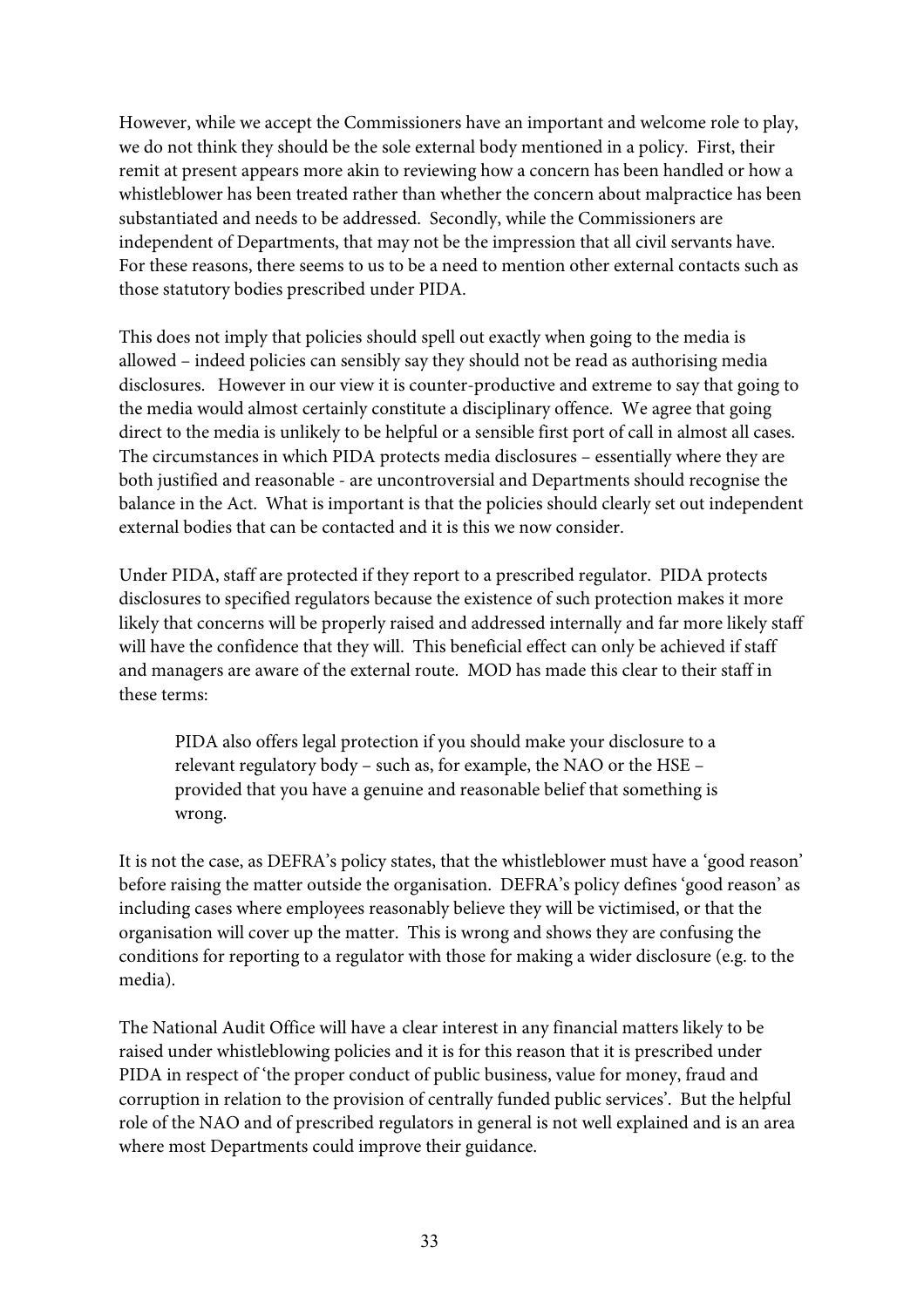In this context, some misleading advice is given about compliance with confidentiality requirements. The Civil Service Code makes it clear that disclosures to appropriate authorities is authorised and PIDA itself makes it clear such disclosures are protected, notwithstanding any duty of confidence. It is therefore misleading to say that 'A civil servant choosing to make a disclosure externally….. would need to take account of their duty of confidentiality in regard to information not in the public domain' (HO). This is not a relevant factor under PIDA or the Civil Service Code where a civil servant approaches a regulator.

# **6. Sanctions**

As part of the critically important protection for bona fide whistleblowers, policies should make clear to both management and staff that victimising employees or deterring them from raising a concern about fraud or abuse may be a serious disciplinary offence. Equally, it should make clear that abusing the whistleblowing process by raising unfounded allegations maliciously may also be a serious disciplinary matter.

We think that the DCMS policy gets it right by assuring whistleblowers that they will not be subject to disciplinary action if they raise a matter in good faith, but adding:

this assurance does not extend to someone who maliciously raises a matter they know is untrue.

It is important that Departments recognise that the fact a concern may not turn out to be well-founded does not mean it was not raised in good faith. Accordingly it is counter productive for a policy to state this may be so by saying 'staff who make claims which are untrue, vexatious or malicious may be subject to disciplinary action' (DH). The same policy says elsewhere, confusingly, that staff may be disciplined for making 'mischievous, malicious or vexatious complaints which they know to be untrue'. The latter seems to us the correct statement: the public interest is served if staff come forward with concerns that are honestly believed, even if they turn out to be untrue. It is also served if staff come forward with true concerns even if their motives may be mixed. We think it self-evident that it is only if a report is both untrue and maliciously motivated that there may be a need to invoke disciplinary procedures.

Another policy (MOD) states that whistleblowers qualify for protection provided the disclosure 'is not knowingly false or malicious and you have no vested interest in the outcome'. This takes an erroneous view of the statutory regime and, we believe, of the wider public interest. While there is no public interest in encouraging staff to raise concerns that they know are false, there could yet be in cases where they themselves are motivated by malice or where the whistleblower may be seen to have an interest in the outcome – for example the dismissal of a corrupt and disliked boss.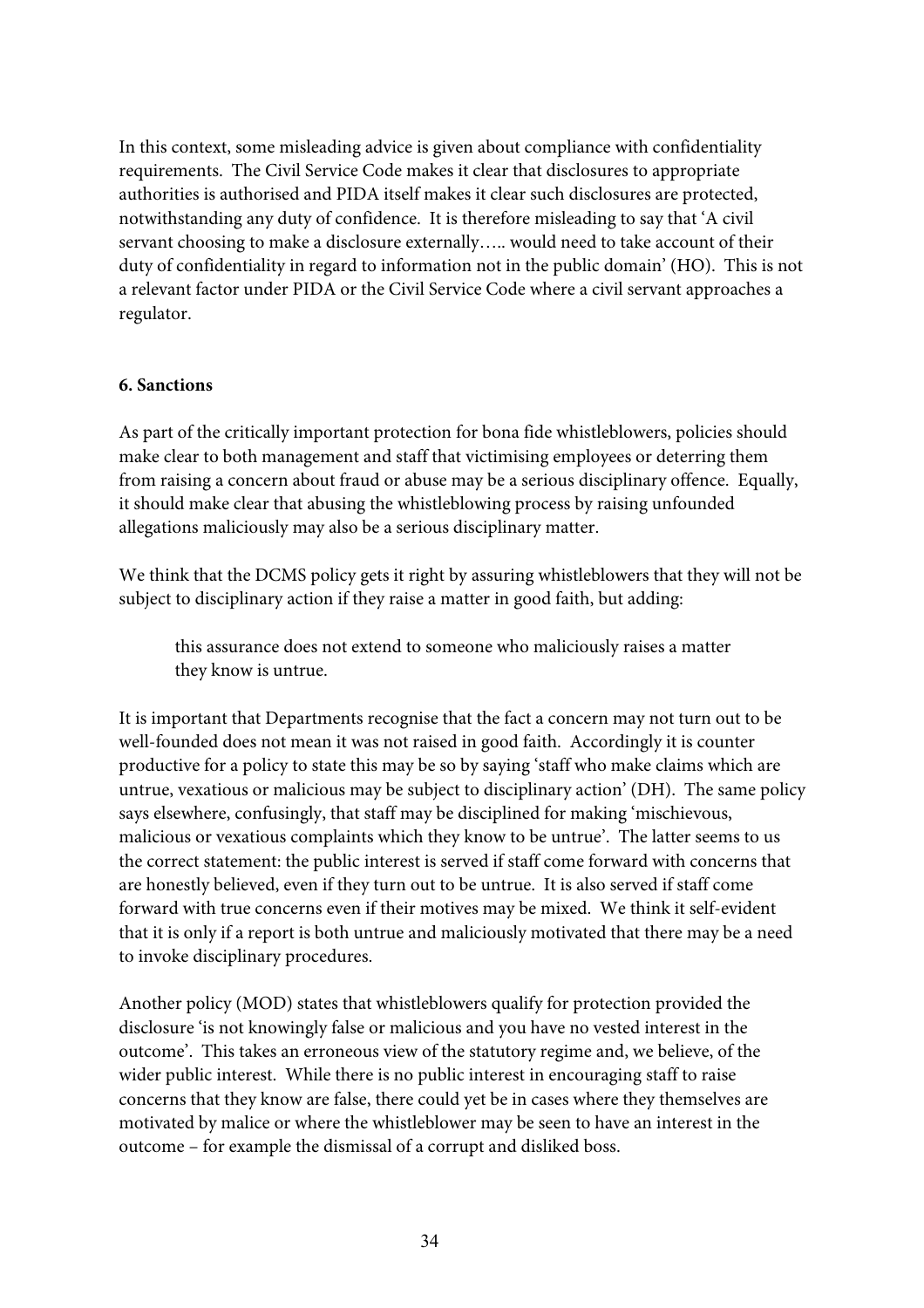Some policies state that 'if you make a disclosure to someone outside the internal whistleblowing procedure and if what you say breaches the Official Secrets Act, then you may be subject to criminal and/or disciplinary procedures' (DEFRA, DTI). It is true that under PIDA a disclosure is not protected if the whistleblower is shown to have committed a criminal offence by making it, but this does not hinge on whether the disclosure is internal (within the Department) or external (e.g. to a regulator). As the Official Secrets Act is limited to cases where damaging disclosures are made which affect security, defence, criminal investigations or international relations, it is unlikely to be breached by whistleblowers other than in rare cases. This will be worth making clear, since there remain myths in and out of Whitehall about the scope of the 1989 Official Secrets Act, deriving from memories of the obsessively insecure 1911 Act.

#### **7. Reassurance**

After the initial consultation with the participating departments on the draft report, an additional criterion has been included in the assessment of departmental whistleblowing policies. This criterion addressed how well we rated the policy as giving reassurance to a staff member who read it so that he or she would raise a concern in line with it. In performing this, we drew on the experience generated from our helpline which enables us to pick up on issues and common problems that whistleblowers face when they first come across potential wrongdoing and are unsure whether or how to raise their concerns.

The Department of Health policy is an example of a weak policy in this respect. Its use of confusing flowcharts and the section entitled "Interaction With Legislation" does little to reassure the reader. This policy also confuses the legal test for prescribed bodies with wider tests. The policy of the Ministry of Defence deals both with handling concerns and raising concerns – resulting in a document that has two different purposes and two distinct readers.

### **OTHER ISSUES**

In an attempt to assist Departments review their whistleblowing arrangements, we set out below other issues which they should also be considering.

### Staff awareness

Staff should be informed of the policy and the contact points in induction packs and as part of training courses. They should also be regularly reminded of them by such means as emails and posters. It is vital that staff trust the contact points and they should be assured of their discretion and probity. Telling good stories will help –all too often it is only negative whistleblowing stories that become known.

We have little information on how Departments ensure awareness, though we know most have placed their policies on their websites. This is a helpful step, but not sufficient to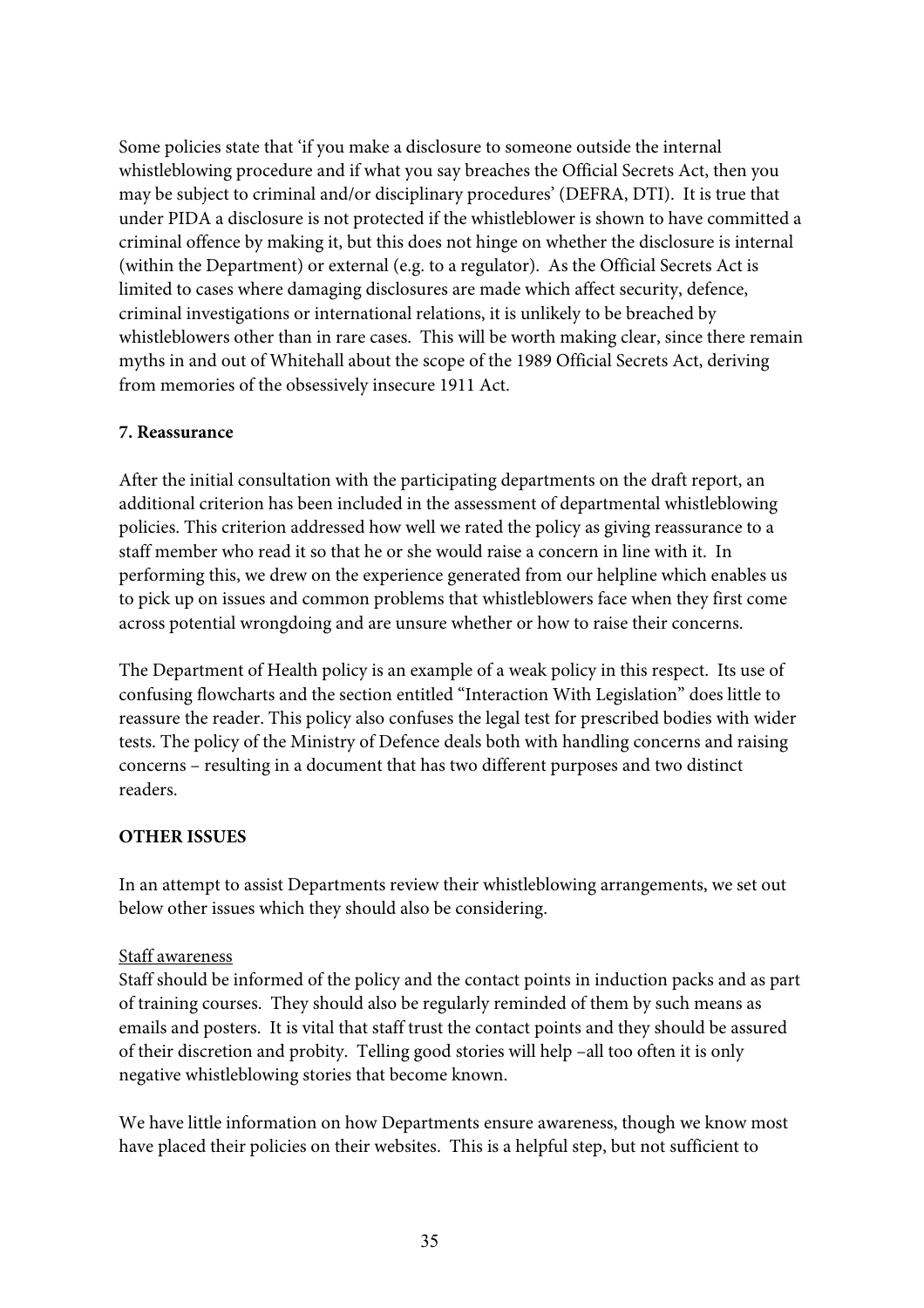ensure awareness. We are aware that dissemination of the policies is patchy in practice, and that GRECO, the Council of Europe's anti-corruption body, recommended in its Second Report on the UK published in 2004 that the issue should be covered in in-service training. We also note that the Government agreed, in its response to the Tenth Report of the Committee on Standards in Public Life, that there is a need for regular communication to staff about the avenues open to them for raising concerns. It will be important for the Cabinet Office to follow up these points.

### Review

There is evidence that many Departments revised their guidance during 2006, whether in response to the new Civil Service Code or as a result of the review of policies by the NAO. In general these changes have been positive. Nevertheless we encourage Departments not to leave the matter there but to monitor their procedures regularly. Ideally Departments should annually review how the procedures work in practice, check levels of staff awareness and trust, and refresh the policy as needs be.

By contrast, the absence of any reply to or acknowledgment of this research from the Cabinet Office, the Department of Trade and Industry, the Department of Constitutional Affairs or the Department for the Environment, Food and Rural Affairs paints another picture. It suggests that in these leading departments there has been no review and none is planned to ensure departmental policies comply with the statutory scheme, Government policy and the Civil Service Code.

# Public Interest Disclosure Act 1998 (PIDA)

We are glad that all the guidance we have seen shows some awareness of PIDA and we are pleased that this recognition of the statutory scheme is now picked up in the new Civil Service Code. Indeed, if anything, we feel there may be too much emphasis on PIDA in the policies of the Department of Health and the Ministry of Defence as the law is only an safety net to a good policy which comes into play when things have gone wrong. As an example, policies occasionally refer to the concept of reporting 'under PIDA' (FCO, DCMS). This phrase seems to be based on a misunderstanding: it makes no difference whether or not the whistleblower says they are reporting under PIDA. The Act protects disclosures which comply with its tests, even if the person making the disclosure is unaware of its existence.

### **Summary and recommendations**

As this review shows, while the clear majority of Government Departments offer their staff helpful guidance on whistleblowing, few policies fully complied with accepted good practice and some fell far short of it. The league table on page 12 rates the whistleblowing policies of Government departments against each of the six criteria of accepted good practice and against a seventh, the reassurance the policy would give an official unsure whether to raise a whistleblowing concern or not.

While congratulations are due the top scoring departments on the content and tone of their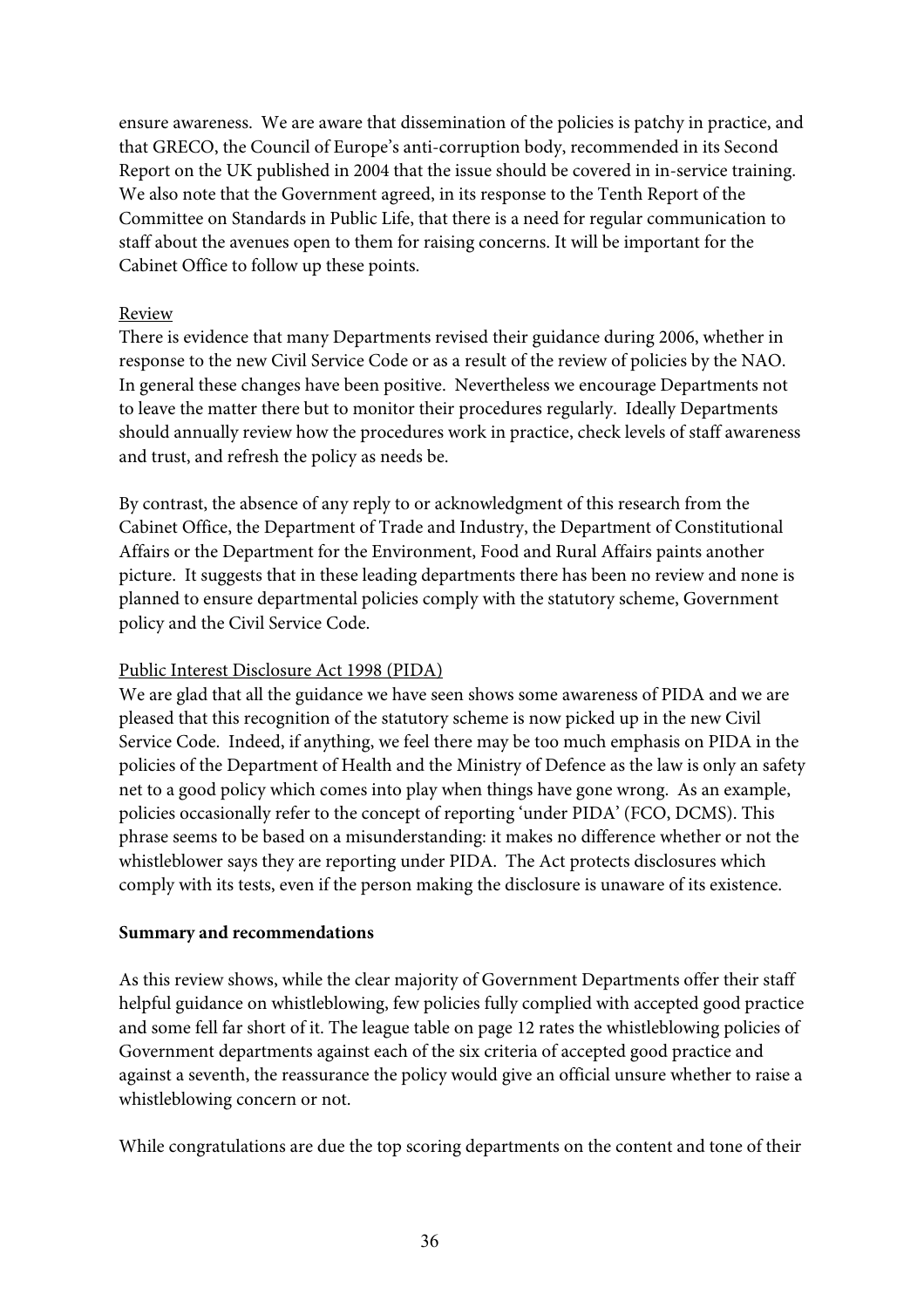whistleblowing policy, the performance of the bottom three departments places them firmly in the relegation zone. There is one important caveat to this exercise – it is a review of the policies as stated, it does not assess how each department does in practice encourage or discourage its staff to raise concerns and how well its staff and managers are aware of and confident in the arrangements.

As this review shows a major flaw in many of the policies stems from what appears to be a concerted desire to insist that whistleblowing concerns should be kept internal in all circumstances. Such misplaced and counter-productive advice appears to be the result of the erroneous provisions in the Directory of Civil Service Guidance (extracts in Annex B). By suggesting – albeit wrongly – that the legislative framework creates a hermetically sealed internal process for public interest whistleblowing, the Guidance gives managers little encouragement to address any substantive concern which may cause disruption or embarrassment. This is especially the case where an organisation's hierarchical style means a senior manager's default is to back his manager or where the rotation of posts means there is a good chance that by the time the risk does eventuate it will be someone else's problem.

With the new Civil Service Code expressly citing the protection in the Public Interest Disclosure Act, its referral to the Directory of Civil Service Guidance as a source of valid information suggests a lack of coherence and leadership at the centre. The fact that the Cabinet Office languishes at the foot of the league table reinforces that impression.

# We recommend that

- The Cabinet Office should amend the Directory of Civil Service Guidance without delay so it provides accurate and helpful guidance on the Public Interest Disclosure Act and reflects the new Civil Service Code;
- The Departments at the foot of the league table (Communities & Local Government, the Scottish Executive and the Cabinet Office) should urgently upgrade their whistleblowing arrangements;
- All Departments should annually review their whistleblowing arrangements in the light of any serious incidents that have occurred where it is reasonable to assume that an official should have had a genuine concern about the issue ; and
- All Departments should ask staff about their awareness of and confidence in the whistleblowing arrangements as part of their annual staff surveys.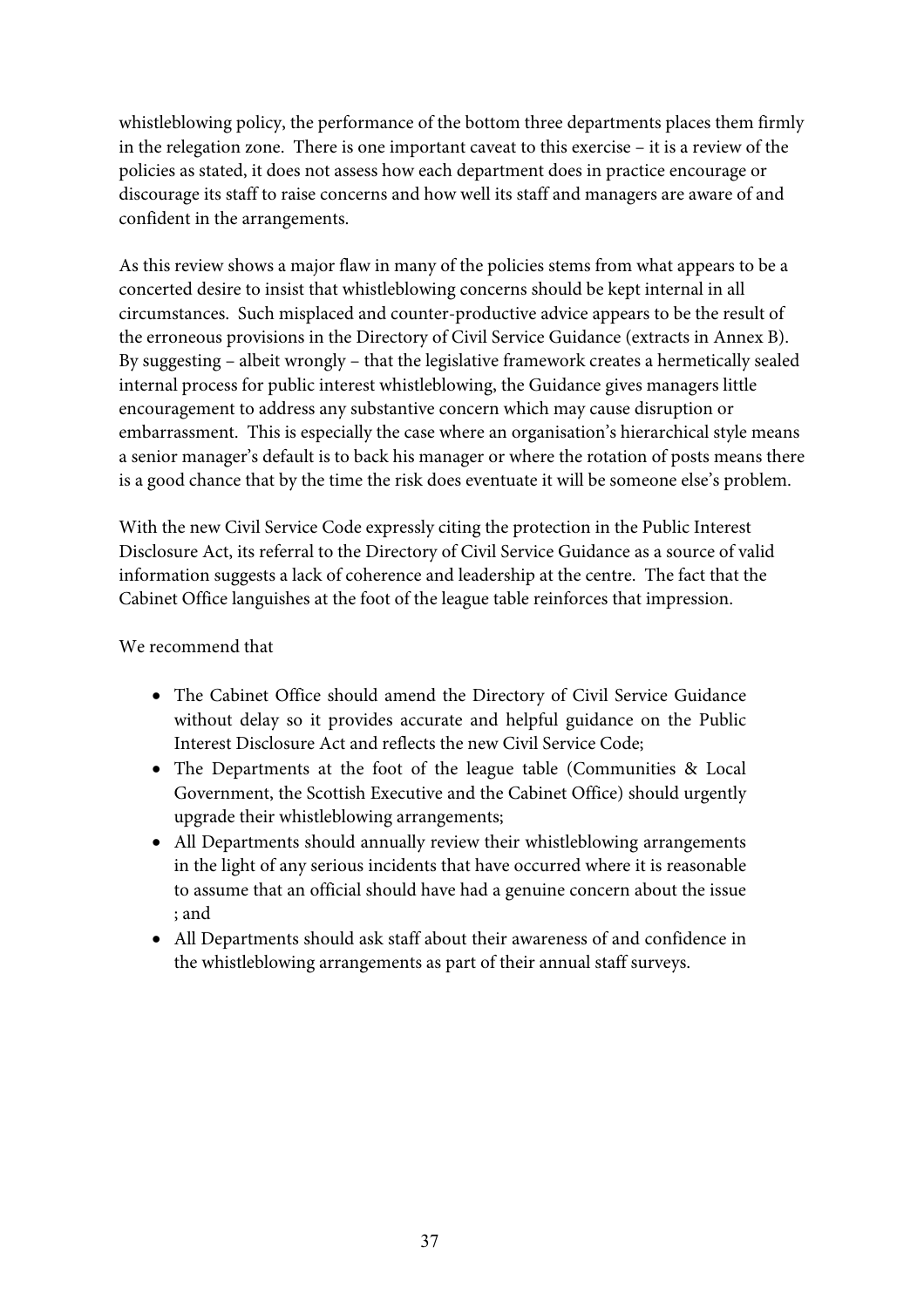|            | Commit<br>& clarity | <i>Options</i><br>outside<br>line | Indep-<br>endent<br>advice | Openly $\&$<br>confident | External<br>o'sight | <b>Sanction</b> | Reassu-<br>rance | <b>Total</b> |
|------------|---------------------|-----------------------------------|----------------------------|--------------------------|---------------------|-----------------|------------------|--------------|
| Department |                     | manager                           |                            |                          |                     |                 |                  |              |

| Culture, Media<br>and Sport<br>(DCMS)     | 3              | 4              | 4 | 4 | 4              | 4              | 2              | 25 |
|-------------------------------------------|----------------|----------------|---|---|----------------|----------------|----------------|----|
| International<br>Development<br>(DFID)    | 3              | 4              | 4 | 4 | $\overline{4}$ | 3              | $\overline{2}$ | 24 |
| Education and<br>Skills (DfES)            | $\overline{4}$ | 3              | 4 | 3 | $\mathfrak{D}$ | 4              | 3              | 23 |
| Home Office<br>(HO)                       | 3              | 3              | 3 | 4 | $\overline{2}$ | 4              | $\overline{2}$ | 21 |
| Trade and<br>Industry (DTI)               | 3              | $\overline{2}$ | 4 | 3 | $\overline{2}$ | 4              | 4              | 20 |
| Department of<br>Health                   | 3              | $\overline{4}$ | 4 | 2 | 3              | 3              | $\theta$       | 19 |
| Environment,<br>Food and Rural<br>Affairs | 3              | 3              | 4 | 3 | $\mathfrak{D}$ | $\mathfrak{D}$ | $\overline{2}$ | 19 |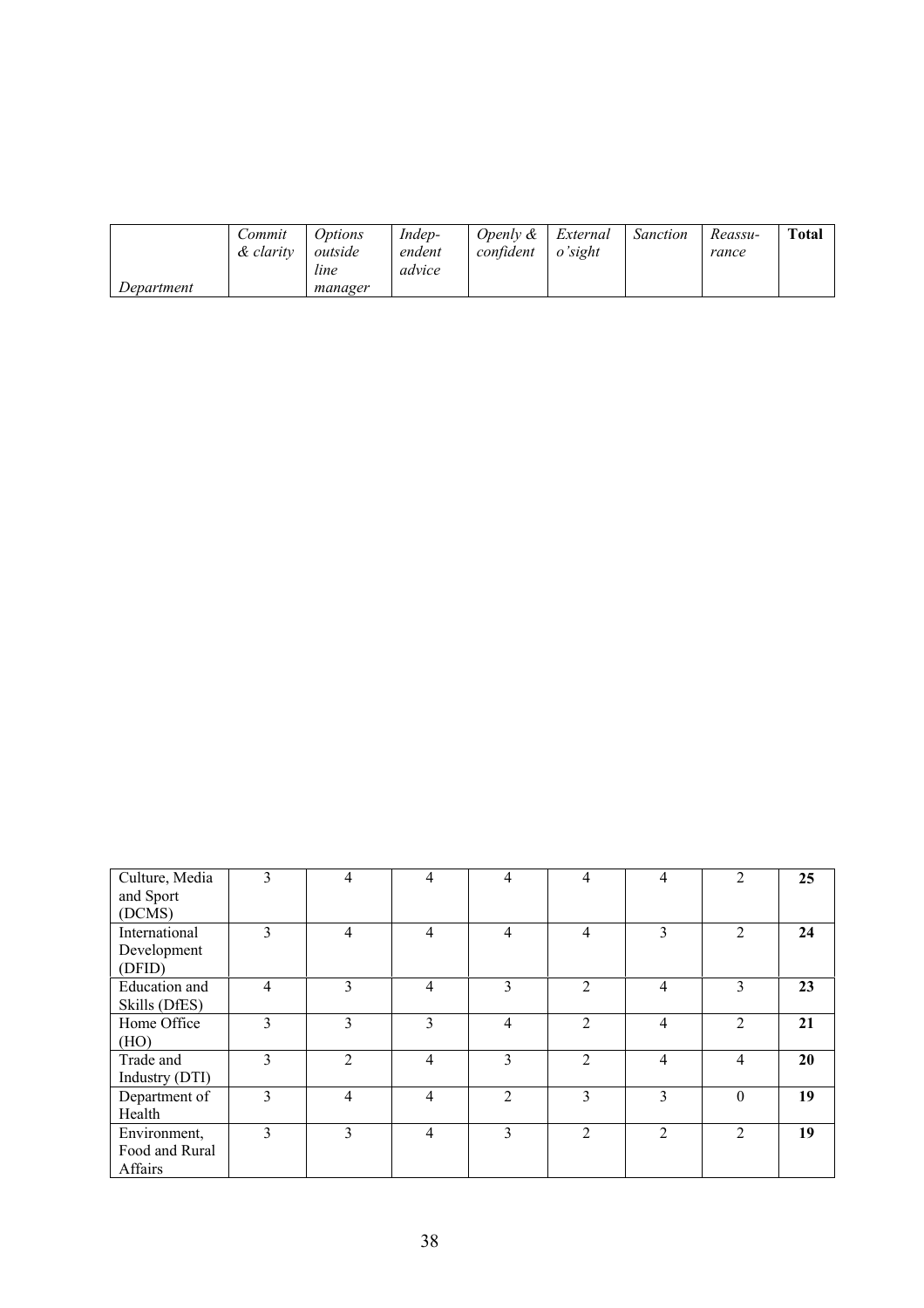| (DEFRA)         |                |                |                |                |                |                |                             |                         |
|-----------------|----------------|----------------|----------------|----------------|----------------|----------------|-----------------------------|-------------------------|
| Transport (DfT) | 3              | $\overline{2}$ | $\overline{2}$ | $\overline{3}$ | $\overline{2}$ | 4              | $\mathfrak{Z}$              | 19                      |
| Work and        | 3              | 3              | $\overline{4}$ | $\overline{2}$ |                | $\overline{2}$ | $\overline{2}$              | 17                      |
| Pensions        |                |                |                |                |                |                |                             |                         |
| (DWP)           |                |                |                |                |                |                |                             |                         |
| Foreign and     | $\overline{2}$ | 3              | 3              | 3              | Ι.             | $\overline{2}$ | 2                           | 15                      |
| Commonwealth    |                |                |                |                |                |                |                             |                         |
| Office (FCO)    |                |                |                |                |                |                |                             |                         |
| Defence         | 3              | $\overline{4}$ | $\Omega$       | 3              | $\mathfrak{D}$ | $\overline{2}$ | $\Omega$                    | 14                      |
| (MOD)           |                |                |                |                |                |                |                             |                         |
| HM Treasury     | 3              | $\overline{2}$ | 3              |                |                | $\overline{2}$ |                             | 13                      |
| (HMT)           |                |                |                |                |                |                |                             |                         |
| Constitutional  | 1              | $\mathbf{1}$   | $\overline{2}$ |                |                |                | $\mathcal{D}_{\mathcal{L}}$ | 9                       |
| Affairs (DCA)   |                |                |                |                |                |                |                             |                         |
| Communities &   | $\overline{2}$ | $\overline{2}$ | $\theta$       | $\theta$       |                | $\theta$       |                             | 6                       |
| Local           |                |                |                |                |                |                |                             |                         |
| Government      |                |                |                |                |                |                |                             |                         |
| (DCLG)          |                |                |                |                |                |                |                             |                         |
| Scottish        | $\theta$       |                |                | $\theta$       | $\overline{2}$ | $\Omega$       | $\theta$                    | $\overline{\mathbf{4}}$ |
| Executive (SE)  |                |                |                |                |                |                |                             |                         |
| Cabinet Office  | $\theta$       |                |                | $\theta$       |                | $\Omega$       | $\theta$                    | 3                       |

# **LEAGUE TABLE OF WHITEHALL DEPARTMENTS ON WHISTLEBLOWING GOOD PRACTICE**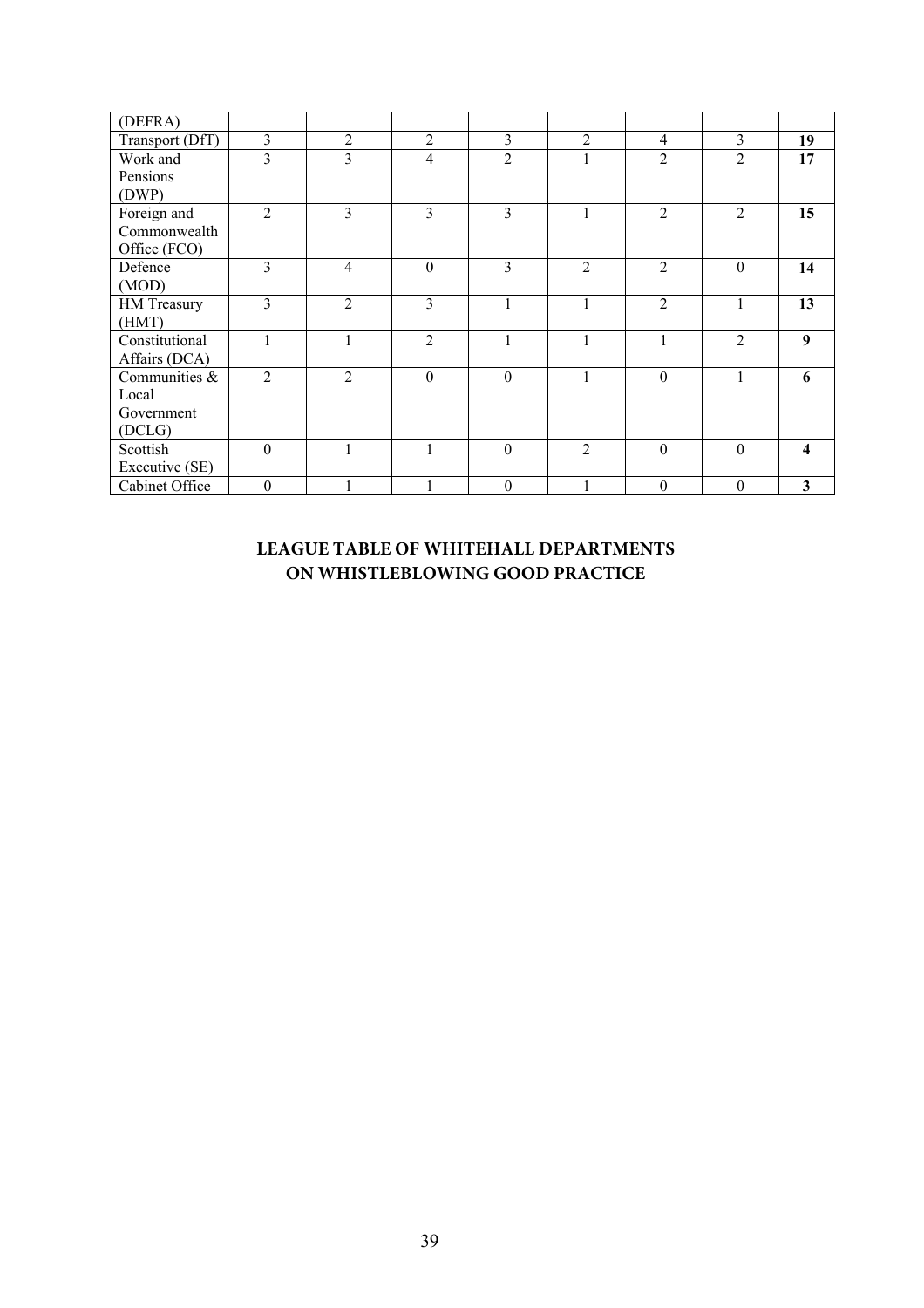#### **ANNEX A**

#### **GOOD PRACTICE ON WHISTLEBLOWING**

Since its launch under the chairmanship of the late Lord Nolan, the Committee on Standards in Public Life has continued to highlight the role whistleblowing plays "both as an instrument of good governance and a manifestation of a more open culture". Its approach and recommendations have been adopted by the Combined Code and regulatory bodies as relevant to organisations in all sectors. Emphasising the important role whistleblowing can play in deterring and detecting malpractice and in building public trust, the Committee has explained:

*"The essence of a whistleblowing system is that staff should be able to by-pass the direct management line, because that may well be the area about which their concerns arise, and that they should be able to go outside the organisation if they feel the overall management is engaged in an improper course."* 

In making this work, the Committee has said that "leadership, in this area more than in any other, is paramount" and that the promotion of the whistleblowing arrangements is critically important. The Committee has long distinguished a 'real' internal whistleblower from an anonymous leaker to the press and has recently stressed that the Public Interest Disclosure Act should be seen as a 'backstop' for when things go wrong and not as a substitute for an open culture. The Committee's early recommendations were accepted in the 1997 White Paper on The Governance of Public Bodies*.*

Drawing in part on the practical experience of Public Concern at Work, the Committee has recommended that a whistleblowing policy should make the following points clear:

- *1. The organisation takes malpractice seriously, giving examples of the type of concerns to be raised, so distinguishing a whistleblowing concern from a grievance.*
- *2. Staff have the option to raise concerns outside of line management.*
- *3. Staff are enabled to access confidential advice from an independent body.*
- *4. The organisation will, when requested, respect the confidentiality of a member of staff raising a concern.*
- *5. When and how concerns may properly be raised outside the organisation (e.g. with a regulator).*
- *6. It is a disciplinary matter both to victimise a bona fide whistleblower and for someone to maliciously make a false allegation.*

However good the written policy is, how it works in practice is critical. As the Commerce & Industry Group state: "*How an organisation responds to a whistleblowing situation is the litmus test of its corporate governance arrangements which proves whether they are genuine or just lip service*". In its most recent report the Committee on Standards in Public Life "emphatically endorsed" additional elements of good practice drawn from Public Concern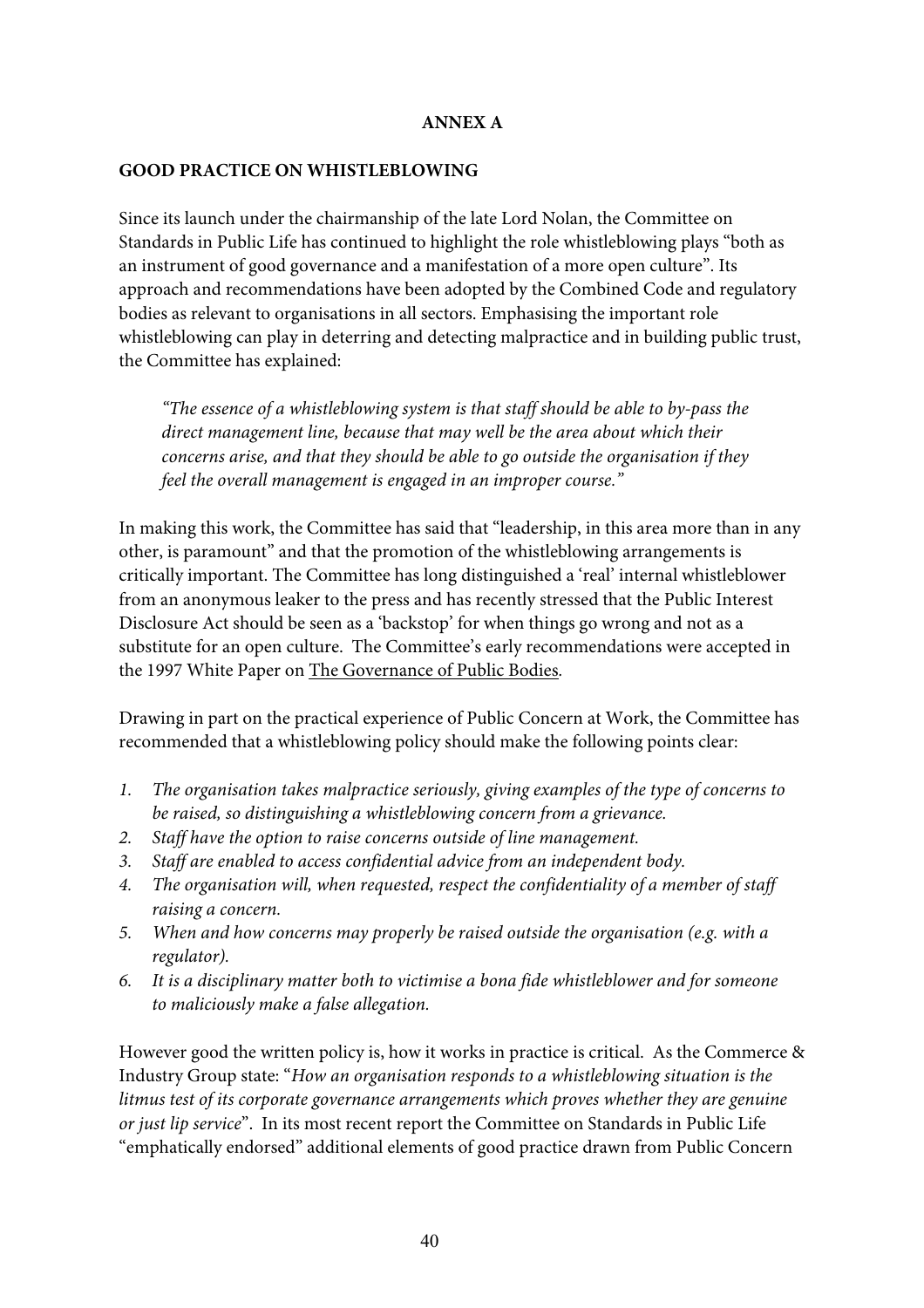at Work's evidence that organisations should:

- *(i) ensure that staff are aware of and trust the whistleblowing avenues;*
- *(ii) make provision for realistic advice about what the whistleblowing process means for openness, confidentiality and anonymity;*
- *(iii) continually review how the procedures work in practice;*
- *(iv) regularly communicate to staff about the avenues open to them.*

In its 2005 White Paper on Standards in Public Life, the Government responded that "*it agrees on the importance of ensuring that staff are aware of and trust the whistleblowing process, and on the need for the boards of public bodies to demonstrate leadership on this issue. It also agrees on the need for regular communication to staff about the avenues open to them to raise issues of concern*."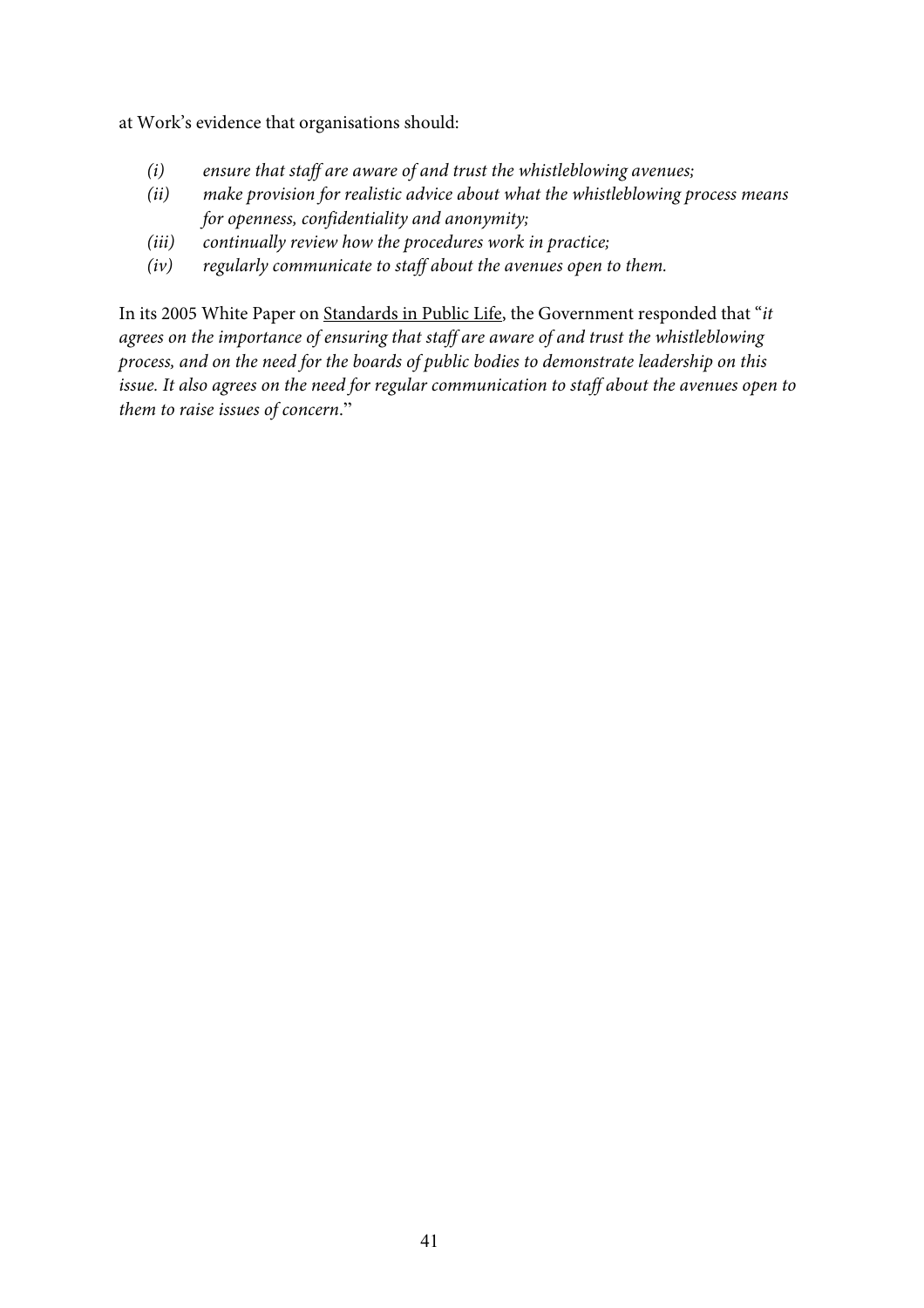#### **ANNEX B**

#### **EXTRACTS FROM EXISTING CENTRAL ADVICE TO CIVIL SERVANTS**

#### **The Civil Service Code**

The new CSC, issued 6 June 2006, includes the following:

15. Your department or agency has a duty to make you aware of this Code and its values. If you believe that you are being required to act in a way which conflicts with this Code, your department or agency must consider your concern, and make sure that you are not penalised for raising it.

16. If you have a concern, you should start by talking to your line manager or someone else in your line management chain. If for any reason you would find this difficult, you should raise the matter with your department's nominated officers who have been appointed to advise staff on the Code.

17. If you become aware of actions by others which you believe conflict with this Code you should report this to your line manager or someone else in your line management chain; alternatively you may wish to seek advice from your nominated officer. You should report evidence of criminal or unlawful activity to the police or other appropriate authorities.

18. If you have raised a matter covered in paragraphs 15 to 17, in accordance with the relevant procedures [1}, and do not receive what you consider to be a reasonable response, you may report the matter to the Civil Service Commissioners. The Commissioners will also consider taking a complaint direct. Their address is:

 3rd Floor, 35 Great Smith Street, London SW1P 3BQ. Tel: 020 7276 2613 email: ocsc@civilservicecommissioners.gov.uk

If the matter cannot be resolved using the procedures set out above, and you feel you cannot carry out the instructions you have been given, you will have to resign from the Civil Service.

1 The whistleblowing legislation (the Public Interest Disclosure Act 1998) may also apply in some circumstances. The Directory of Civil Service Guidance gives more information: www.cabinetoffice.gov.uk/propriety\_and\_ethics .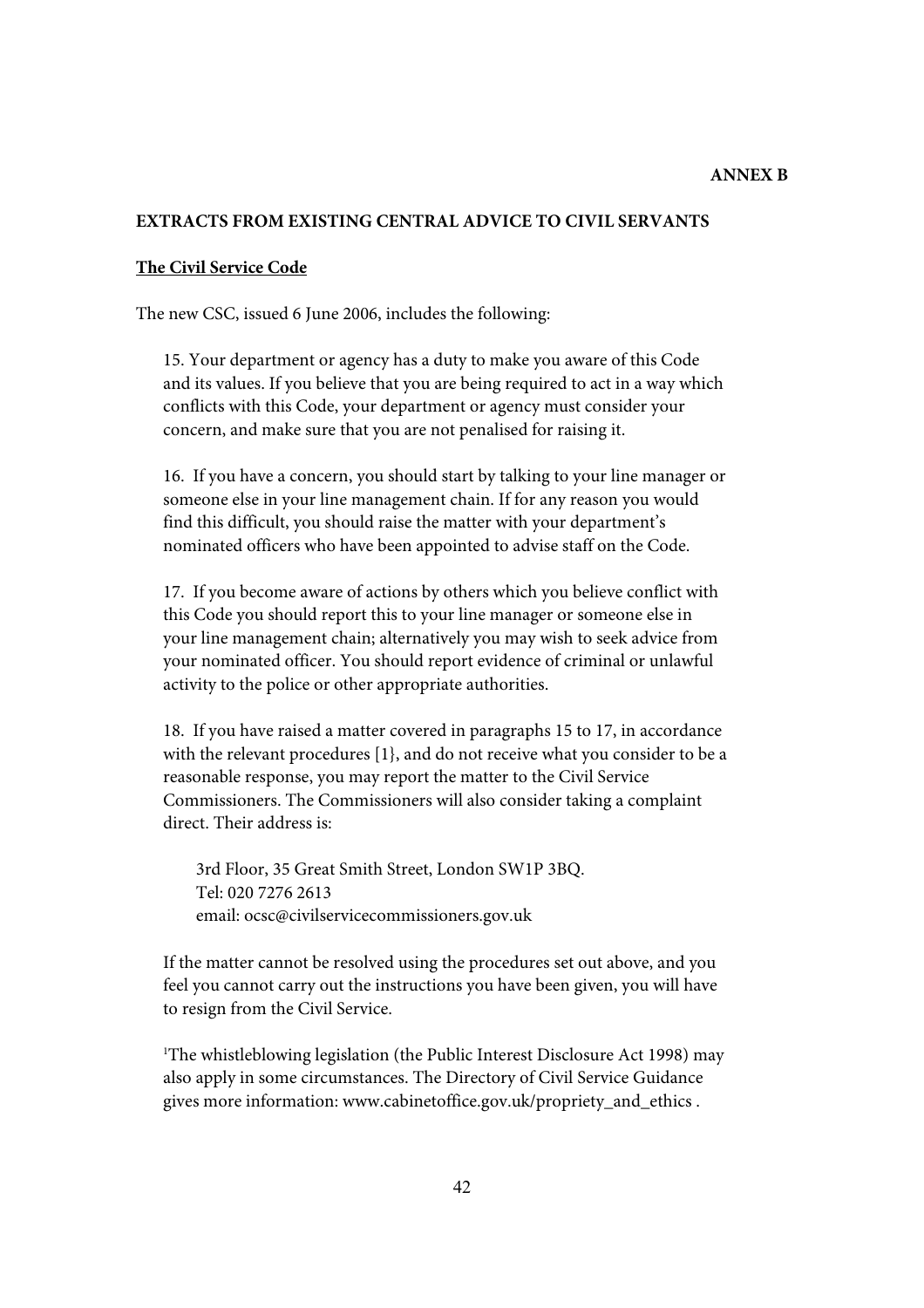The Directory of Civil Service Guidance

The Directory of Civil Service Guidance dates from 2000. The existing text (vol 2 pp 54- 56) summarises the 1998 Act effectively. It then goes on to state that:

6 The Civil Service Code advises that you should report any actions that are inconsistent with its provisions (paragraph 11). First you should raise the issue with your line manager. If for any reason you would find that difficult you should report the matter to the nominated appeals officer within your department.

7 If you are unhappy with the response you receive, you may report the matters to the Civil Service Commissioners (paragraph 12 of the Civil Service Code). Exceptionally the Civil Service Commissioners will consider accepting a complaint direct.

These paragraphs are more introspective than PIDA and difficult to reconcile with the Civil Service Code which states (now in para 17) that evidence of criminal or unlawful activity should be reported to 'the police or other appropriate authorities'.

PIDA protects disclosures to statutory regulators such as the National Audit Office because the existence of such protection makes it more likely that concerns will be properly raised and addressed internally. However this beneficial effect can only be achieved if staff and managers are aware of the external route. Contrary to the spirit and letter of PIDA, paragraph 8 of the Guidance then states

8 These procedures should also be used if you wish to make any other disclosure covered by the 1998 Act.

The final section of the Guidance emphasises this different approach and is difficult to reconcile with the legislation: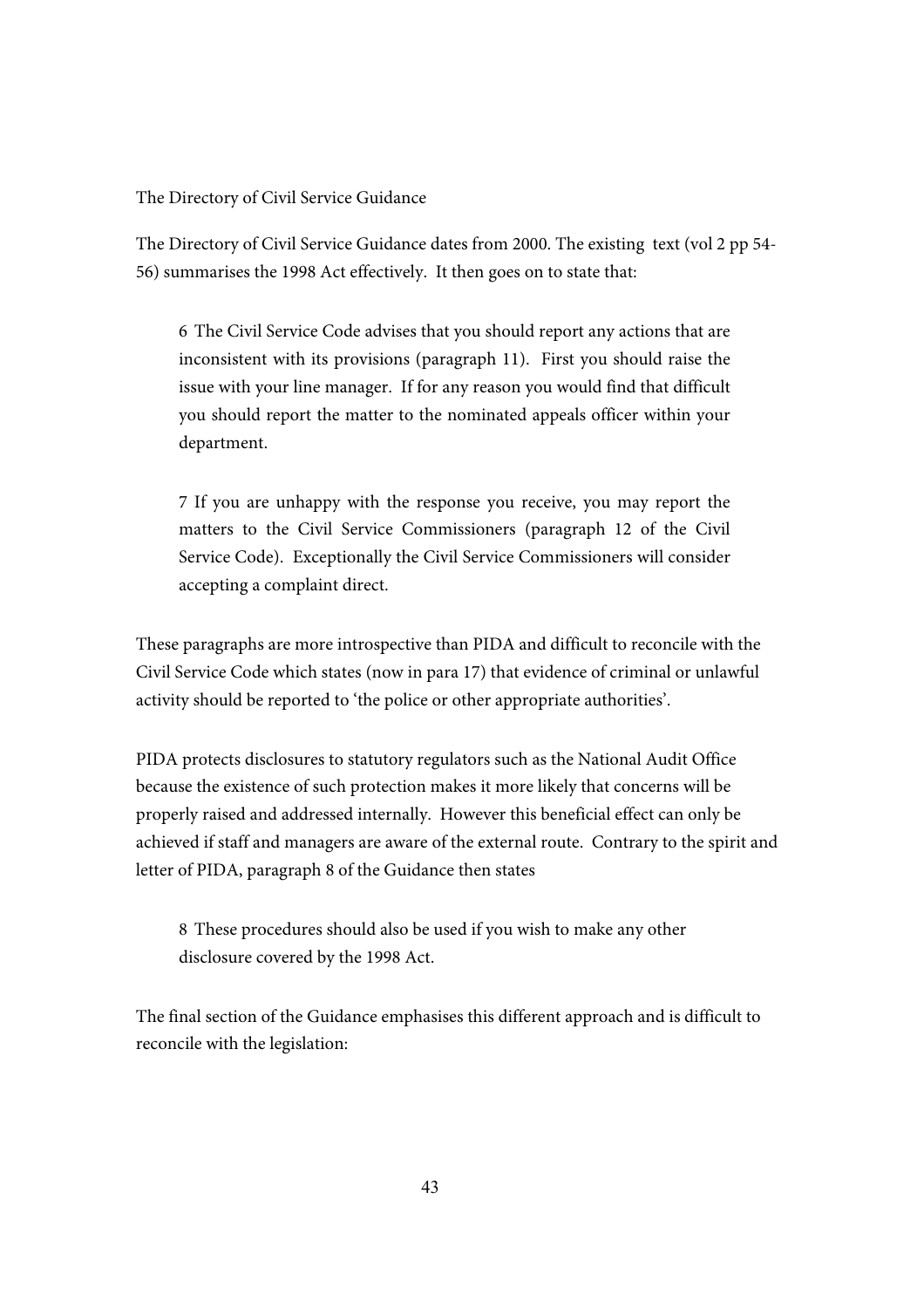Will I be protected if I blow the whistle before going through the internal procedures?

9 Only you can make this judgement, and in doing so you will need to consider the preceding paragraphs carefully. It is preferable and this is at the heart of the Public Interest Disclosure Act to raise the matter internally if appropriate and practical. It is after all in the interests of the organisation and its workforce that issues and concerns are aired in this way. If you are in any doubt you should speak to your departmental nominated officer. Your conversation will be treated in absolute confidence

First, this implies that internal disclosure is not whistleblowing. Secondly, it gives an overly complicated and negative impression of the protection available where an official goes, say, to the National Audit Office, the Information Commissioner or another prescribed regulator. Thirdly, as expressed it appears to put the departmental nominated officer in an impossible position if he is told of some serious malpractice as he is expected to keep it confidential rather than see that it is dealt with in the Department's interests.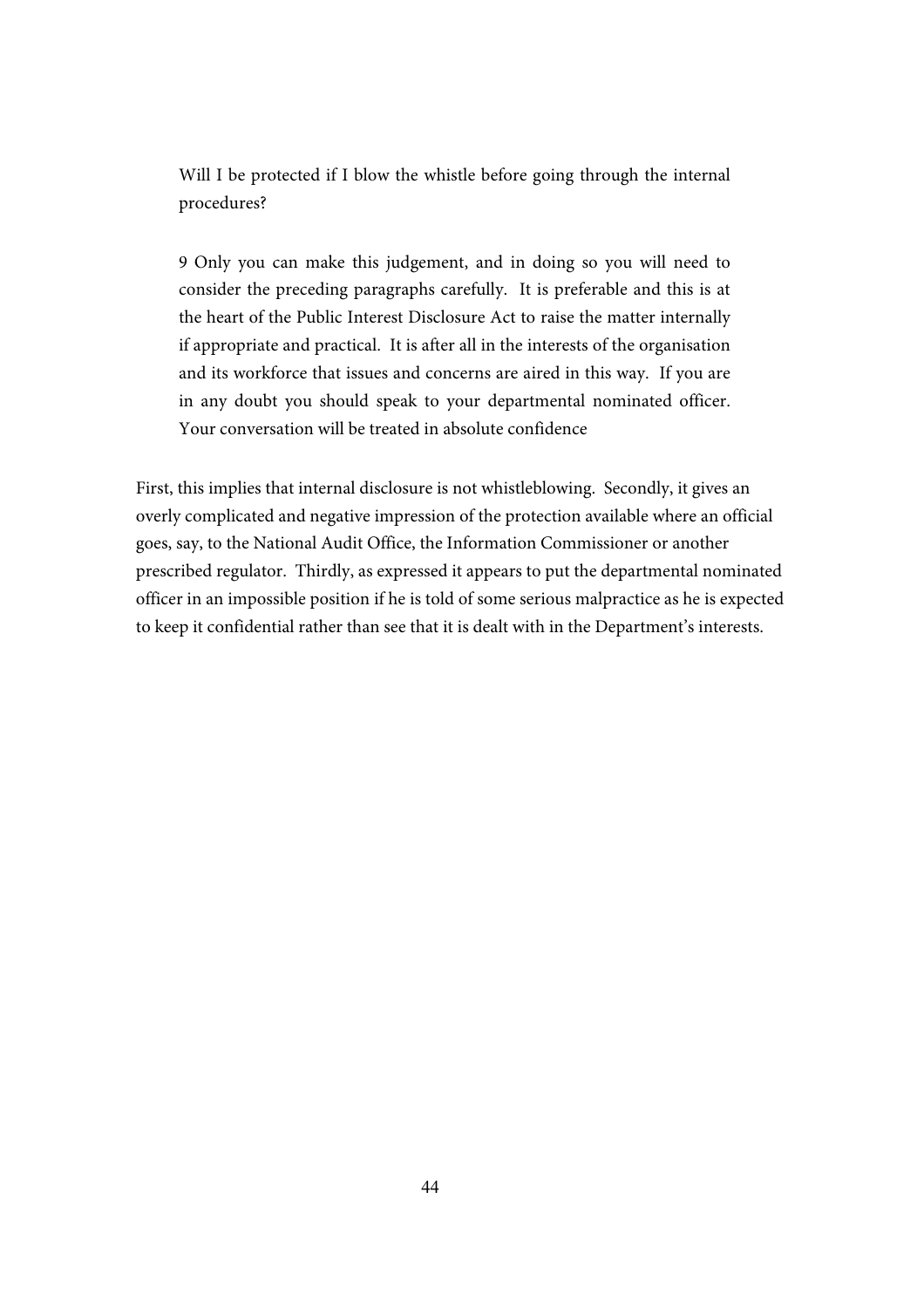#### **Memorandum from the Civil Service Commissioners (LWB 08)**

#### **Introduction**

1. The Civil Service Commissioners welcome the Public Administration Select Committee's inquiry into unauthorised disclosure in government. The Commissioners work with departments and agencies to help them promote the Civil Service values expressed in the Civil Service Code. We believe it is important that the values enshrined in the Code, and the routes open to civil servants to raise concerns when faced with ethical dilemmas, are well known and understood throughout the Civil Service and by the public.

2. To assist the inquiry we thought that the Committee might find it helpful if we briefly set out our role; explain how we hear appeals from civil servants under the Civil Service Code; outline the work we do in helping departments promote the Code; describe our ongoing work in relation to the Code; give some thoughts on the unauthorised disclosure of information; and finally set out some conclusions.

#### **Role of the Civil Service Commissioners**

3. The Commissioners are independent of the Civil Service and of Government. We are appointed by the Crown on merit following public advertisement and a fair and open selection competition.

4. The Civil Service Commissioners have two primary functions, as detailed in the Civil Service Order in Council, 1995, as amended. First, we are responsible for upholding the principle that selection to appointments in the Civil Service must be on merit on the basis of fair and open competition.

5. Second, we hear and determine appeals raised by civil servants under the Civil Service Code. We were given this role when the Code first came into effect on 1 January 1996. The Code is part of the contractual relationship between civil servants and their employer. Although the Commissioners have important functions relating to the Code, responsibility for the Civil Service Code rests with the Cabinet Office. We worked closely with the Cabinet Office to revise and refocus the Code in 2006, but the Code is not 'owned' by the Commissioners.

#### **Hearing appeals from civil servants under the Civil Service Code**

6. The role of the Civil Service Commissioners in hearing appeals under the Civil Service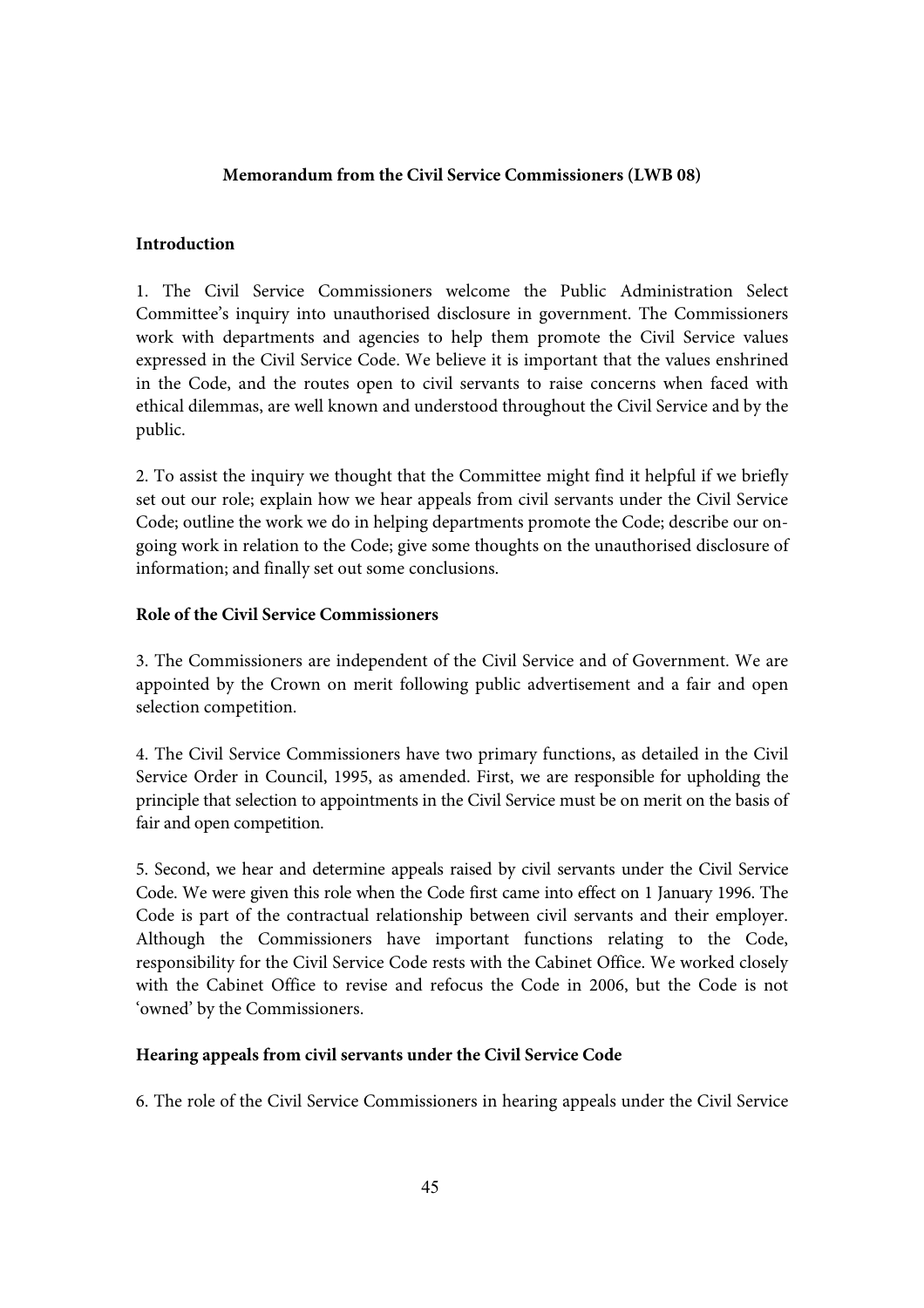Code is outlined in the Civil Service Order in Council:

*The Commissioners may hear and determine appeals to them by a member of the Service under the Civil Service Code and for this purpose* 

- *may regulate their own procedure; and*
- *may require the parties to any appeal or to any investigation occasioned by an appeal to provide such information and other assistance as the Commissioners shall think necessary or appropriate; and*
- *may make recommendations.*

7. When a civil servant has concerns that they have been asked to do something which goes against the values described in the Civil Service Code, or believes that they have witnessed the actions of others which go against the values, they should first raise it within their own line management chain.

8. As an alternative to this, or if the concern cannot be resolved within the line management chain, the matter can be raised with a Nominated Officer within the department. Nominated Officers are appointed in all departments and agencies to help civil servants with issues under the Code and to provide a route outside of the management chain for them to raise concerns.

9. The Nominated Officer may help the civil servant to resolve the issue or may offer advice and assistance to help the civil servant pursue the matter further. If the issue has been considered within the civil servant's own department but he or she is still not satisfied then they can approach the Civil Service Commissioners. The Commissioners may also decide to accept an appeal that has not gone through departmental processes.

10. The ability to hear appeals direct from civil servants, without the necessity to go through departmental processes first, was given to the Commissioners at the time of the introduction of redrafted Code in June 2006.

11. The Commissioners pressed for this change, arguing that it was important that there should be a direct route to us for situations in which appeal through the line management chain was impractical; or in situations where the urgency or importance of the appeal meant that it was desirable that it should be considered by independent regulators as soon as possible.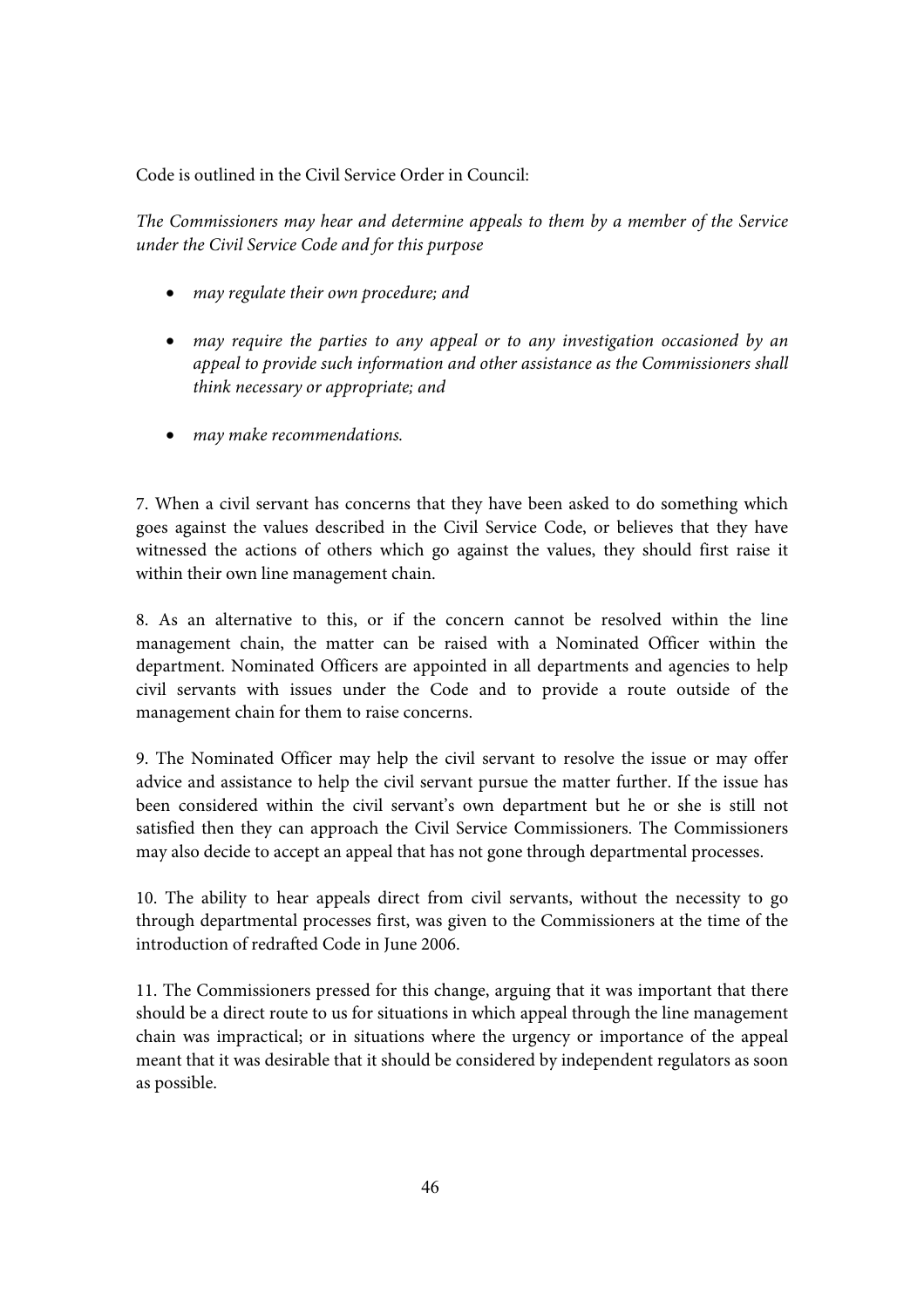12. Not all approaches to the Commissioners requesting investigations of appeals under the Code are taken forward, for example, when the appellant is not a civil servant, or because the matter is not one that falls under the Code.

13. If the Commissioners accept an appeal then we will launch an investigation. The Commissioners tailor their approach to the appeal to the needs of the individual case. For the most complex cases Commissioners may convene separate evidence gathering sessions with the appellant and the department and might also call upon outside experts.

14. At the end of the appeal process the Commissioners make recommendations. The Commissioners are free to decide what recommendations they make, and to who.

15. We recognise that there may be cases where our investigations lead us to believe that there may be evidence of a major and/or systematic failing of the Civil Service values that warrants in-depth and extensive investigation, of the nature and scale of an official inquiry. We consider that one possible recommendation from any appeal we hear might be that there should be an independent investigation of this scope and significance, armed with sufficient resources and powers. It may be that a body other than us would be best placed to conduct such an inquiry, and this might be the substance of our recommendation.

### **Helping departments promote the Civil Service Code**

16. Since 2003 the Commissioners have, at the suggestion of the Committee on Standards in Public Life, and with the agreement of the Cabinet Secretary, been working with departments to help them promote the Code. We have also been surveying them on their efforts to promote the Code, especially through their induction and training processes. The Commissioners give the findings of these surveys in our Annual Report and also record information supplied to us by departments on the number of appeals under the Code that have been resolved at departmental level.

17. A new edition of the Civil Service Code was drafted in 2006. We worked closely on the new text with a group of Permanent Secretaries supported by the Cabinet Office. The new text was intended to be more relevant to all civil servants and focused specifically on four core Civil Service values: Honesty, Integrity, Objectivity and Impartiality. The Cabinet Office conducted a three month consultation exercise on this text, during which nearly 2,000 comments by civil servants and relevant organisations were received. The revised text was launched by Sir Gus O'Donnell in June 2006.

18. The working group of Commissioners and Permanent Secretaries that had drafted the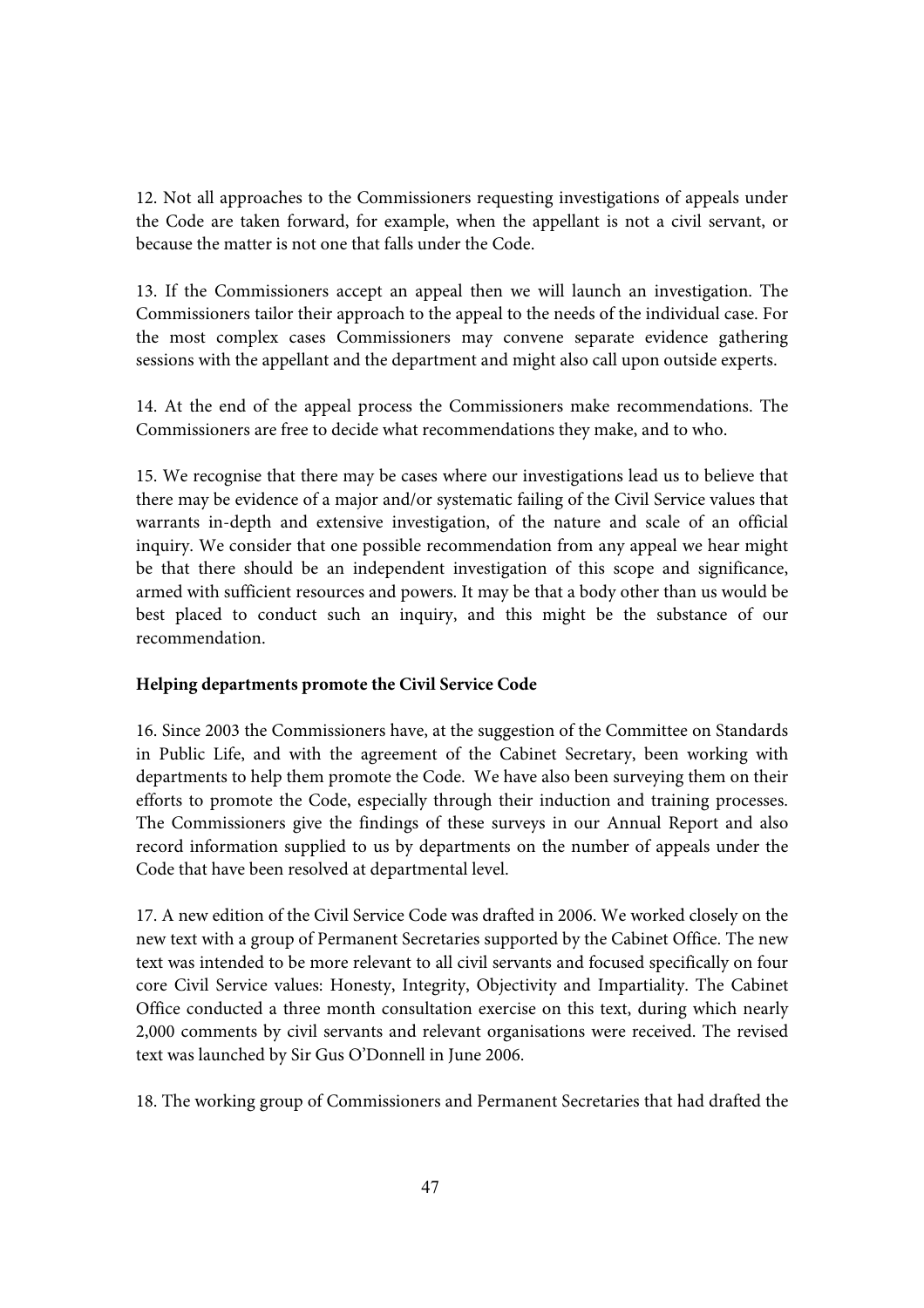new Code continued to meet to consider how best it could be promoted. In July 2007 the Cabinet Office and the Commissioners jointly issued the Best Practice Checklist to assist departments and agencies in their promotion of the values in the Civil Service Code. [Copy attached.]

19. In addition, we have sought to find imaginative and engaging ways to help promote the values in the Civil Service Code to civil servants. We sponsor the Cabinet Secretary's Award at the Civil Service Awards, which goes to the individual or team that have most clearly demonstrated the Civil Service values in their work. The Civil Service Commissioners were also active participants in the Civil Service Live event in April 2008. We ran a lively 'Question Time' debate on Civil Service Values. We also had a stall for the three days of the event and were pleased to meet many civil servants from around the country and to share insights and experiences.

20. Possibly as a result of the enhanced activity on promotion of the Code, the Commissioners have noted an increased number of approaches from civil servants seeking to raise issues under the Code with us.

#### **Commissioners' on-going work on the Civil Service Code**

21. The Civil Service Commissioners have heard appeals under the Civil Service Code since it was first introduced in 1996. The numbers of full appeals that have come to the Commissioners since then have not been great. Nor have departments reported significant numbers to us that have been formerly raised and resolved at departmental level.

22. In our Annual Report for 2006-07 we noted the very small number of formal appeals that reached us or were formerly raised and dealt with by departments; and expressed some concern that this might indicate that civil servants were not clear or confident about issues that might be raised under the Code or that appeals might not be centrally recorded by departments.

23. Therefore, in our Annual Report for 2007-08 we reported on two voluntary surveys we had undertaken (http://www.cscannualreport.info/Our\_surveys/). One asked all departments and agencies how many appeals had been resolved at departmental level. We received information on 27 cases which was a significant increase from the three cases that had been reported to us in the previous year. The second survey was sent to the major employing departments and agencies and asked them what they were doing to promote the Code in line with the recommendations in the Best Practice Checklist. The responses indicated a great deal of positive activities within departments to promote the values in the Code.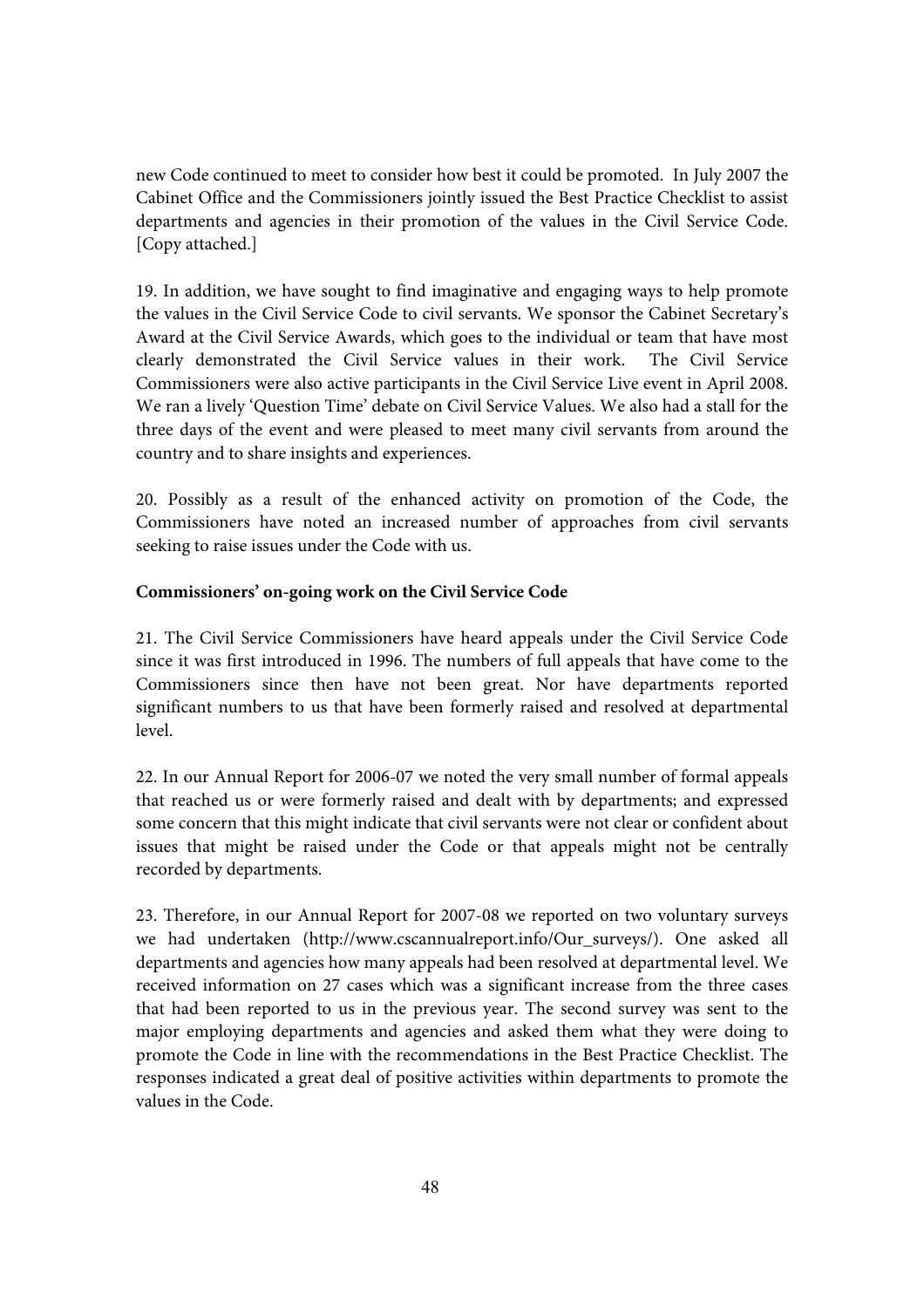24. Building on the survey work we did last year, we have now agreed with the Cabinet Secretary that we should introduce a more systematic audit of departments and agencies policies and procedures for the promotion of the values in the Code and their handling and recording of concerns raised under it. We will publish the results in our Annual Report in July.

25. We are also progressing through a re-assessment of all our policies and practices in handling Civil Service Code appeals. We want to benchmark ourselves against best practice. A result of this will be new information for civil servants and the public explaining clearly what our role is, how we will going about fulfilling it, and the standards that we set ourselves and against which we can be judged.

#### **Unauthorised disclosure of information**

26. The Commissioners believe that a fundamental cornerstone of the constitutional settlement in this country is that there is a permanent Civil Service which serves and is loyal to the government of the day but acts in such a way that it can maintain the same relationship with future governments, whatever their political colouring. It is fundamental to our system that governments trust the Civil Service to serve them fully and effectively, whatever the personal political convictions that individual civil servants may hold.

27. One of the Code's illustrations of the core value of Integrity is that a civil servant must not disclose official information without authority, both when in the service and also after having left. The Commissioners believe that the unauthorised disclosure of information by civil servants undermines the notion of an impartial Civil Service. As the Civil Service Code says, civil servants must;

*act in a way which deserves and retains the confidence of Ministers, while at the same time ensuring that you will be able to establish the same relationship with those whom you may be required to serve in some future Government* 

28. It is extremely unlikely that the Civil Service as a whole will be able to retain the confidence of Ministers, or potential future Ministers, if those Ministers believe that members of the service are likely to systematically release information without authorisation.

29. This is not to say that there are absolutely no circumstances at all in which unauthorised release of information is justifiable, but that the bar must be set very high. As is noted in the Committee's Invitation to Submit Written Evidence, in certain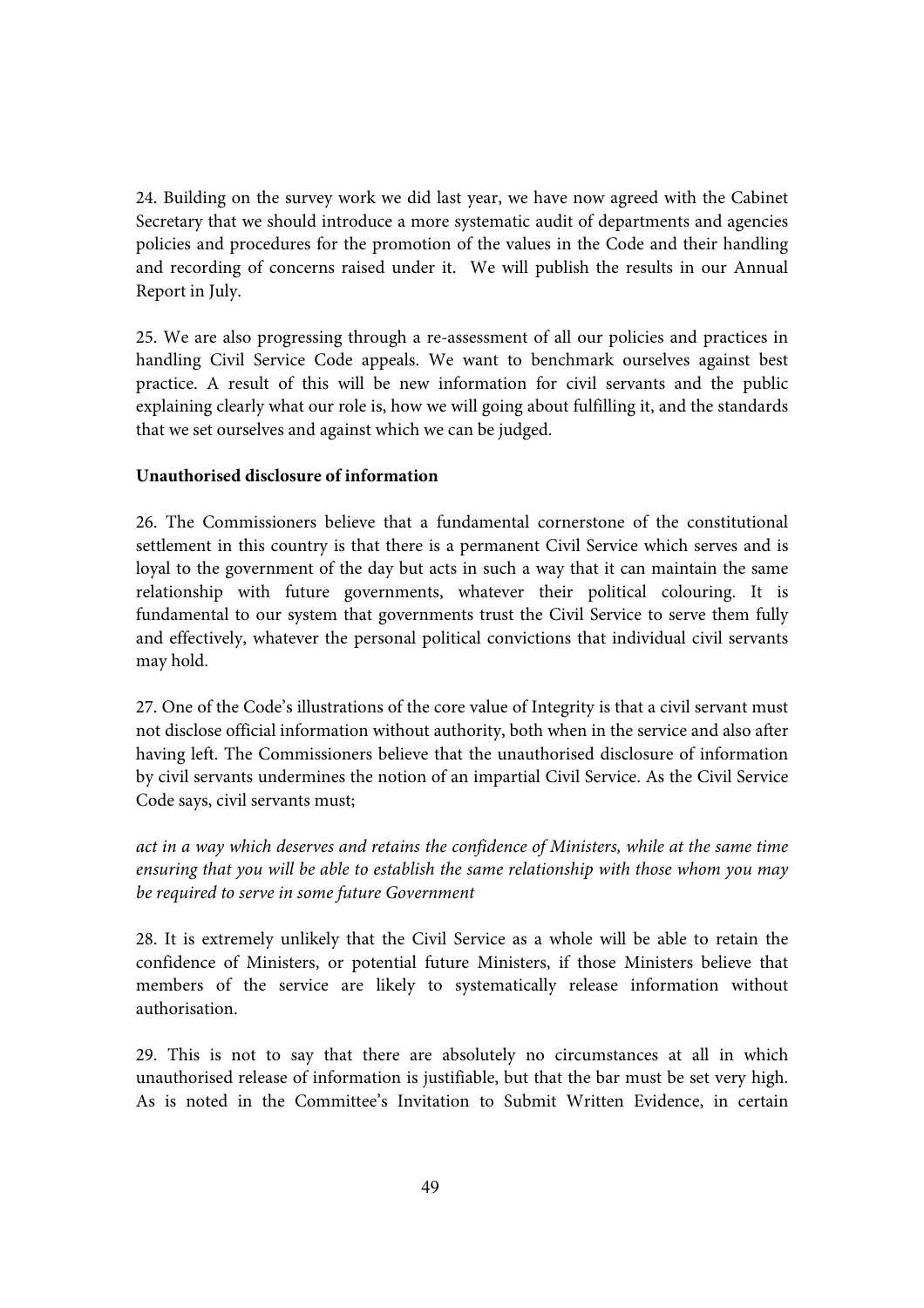circumstances the Public Interest Disclosure Act 1998 (PIDA) provides protection against victimisation for disclosures of information in the public interest. We believe that PIDA has struck the appropriate balance in protecting six specific and manifestly important areas of disclosure.

30. We are not convinced, given the routes available to civil servants to raise issues under the Civil Service Code, that there are circumstances wider than these that would justify unauthorised disclosure.

31. In principle, the Commissioners believe that ethical issues, including situations where information is being withheld and an individual civil servant believes it should be released, should be handled within the organisation where they arise, if this can be achieved.

32. A healthy organisational culture coupled with good management should allow an organisation to resolve most ethical issues that arise. If this is done within an open and trusting working environment then the organisation will also be able to learn from the experience of resolving the issue.

33. However, even within the healthiest of organisations, there will be times when an individual is not satisfied with the way that an issue has been handled internally. In these circumstances it is important that they have a clearly signposted route to a body outside their organisation, and independent of it, that is empowered and resourced to investigate. This is the role the Civil Service Commissioners can play in the Civil Service.

34. We believe that it is right that, in most cases, ethical issues, including concerns about information that a department holds and is not publishing, should be considered through a department's own internal processes before an appeal is brought to the Civil Service Commissioners. However, we believe it is also right that the Commissioners have the discretion to take appeals direct if we consider that this is the appropriate thing to do.

#### **The broader context of information release**

35. The Commissioners believe that the Freedom of Information Act 2000 is a significant and welcome piece of legislation. It establishes the principle that information should be made available to the public proactively; and also on request, unless specific factors argue that it should be exempt. And even then, for most exemptions, the public authority holding the information needs to carry out a public interest balancing test. Unless the reasons for withholding the information outweigh the reasons for release then the information should be released, even though it is potentially exempt.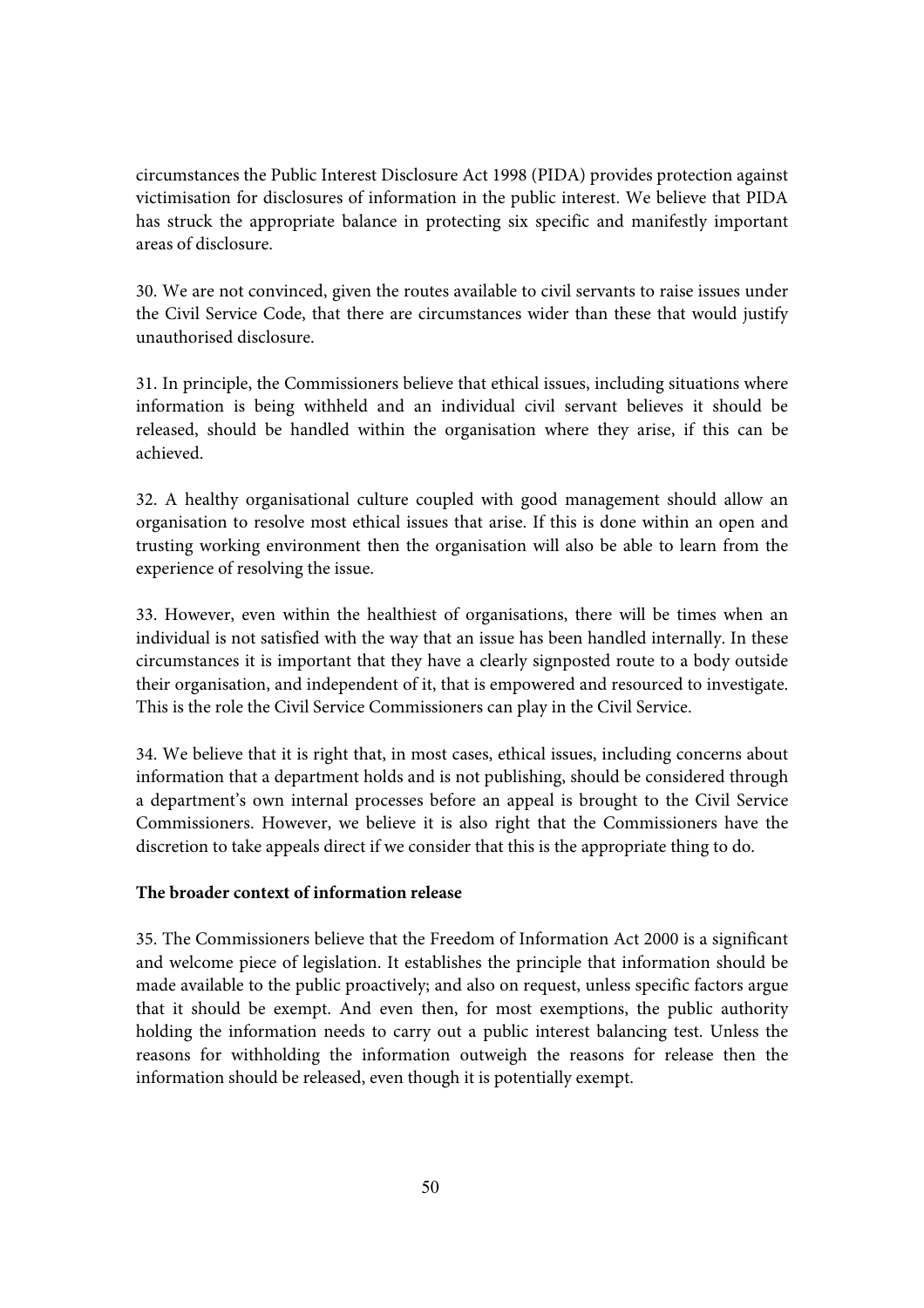36. Decisions made by the Information Commissioner and the Information Tribunal suggest that in some cases government departments may have been overly cautious in applying exemptions. But we share the Information Commissioner's hope that as the Act beds in and public authorities become more used to living with it, more and more information will be proactively made available to the public.

37. It appears to us that a properly enforced Freedom of Information regime severely weakens any suggested justification for unauthorised release of information in the public interest.

#### **Some conclusions**

38. We believe that the current Code does fulfil the ambitions of the working party that drafted it. It is a clear statement of the core Civil Service values, with relevant examples of what they mean in practice.

39. The role of the Civil Service Commissioners is a vital part of the structures that allow civil servants to raise, and have considered, matters of concern relating to the values of the Civil Service.

40. Unauthorised disclosure of information by civil servants threatens to undermine the value of impartiality, which is one of the foundations of the relationship between the Civil Service and government which has evolved over the last 150 years.

41. We believe that the limited circumstances in which it may be justifiable for a civil servant to reveal information without authority are provided for in the Public Interest Disclosure Act 1998.

42. Ultimately, it seems to us that the issue of unauthorised disclosure of information highlights the vital importance of a healthy organisational culture. If an organisation values its staff and their ideas and encourages them to raise issues and concerns in a trusting environment; if it clearly communicates to its staff that it wants them to raise issues of concerns and clearly signposts how that can be done; if it provides mechanisms for its staff to discuss concerns within and also outside the management chain; and if it provides access to an outside and independent body to hear appeals if internal mechanisms have not produced a resolution; then we believe the motivation for unauthorised release of information will be very greatly diminished. It may not be possible to stop such disclosures altogether. But we believe that no civil servant should ever feel that they have no alternative but to leak.

43. Finally, we share, and have been long-term supporters, of the Committee's view that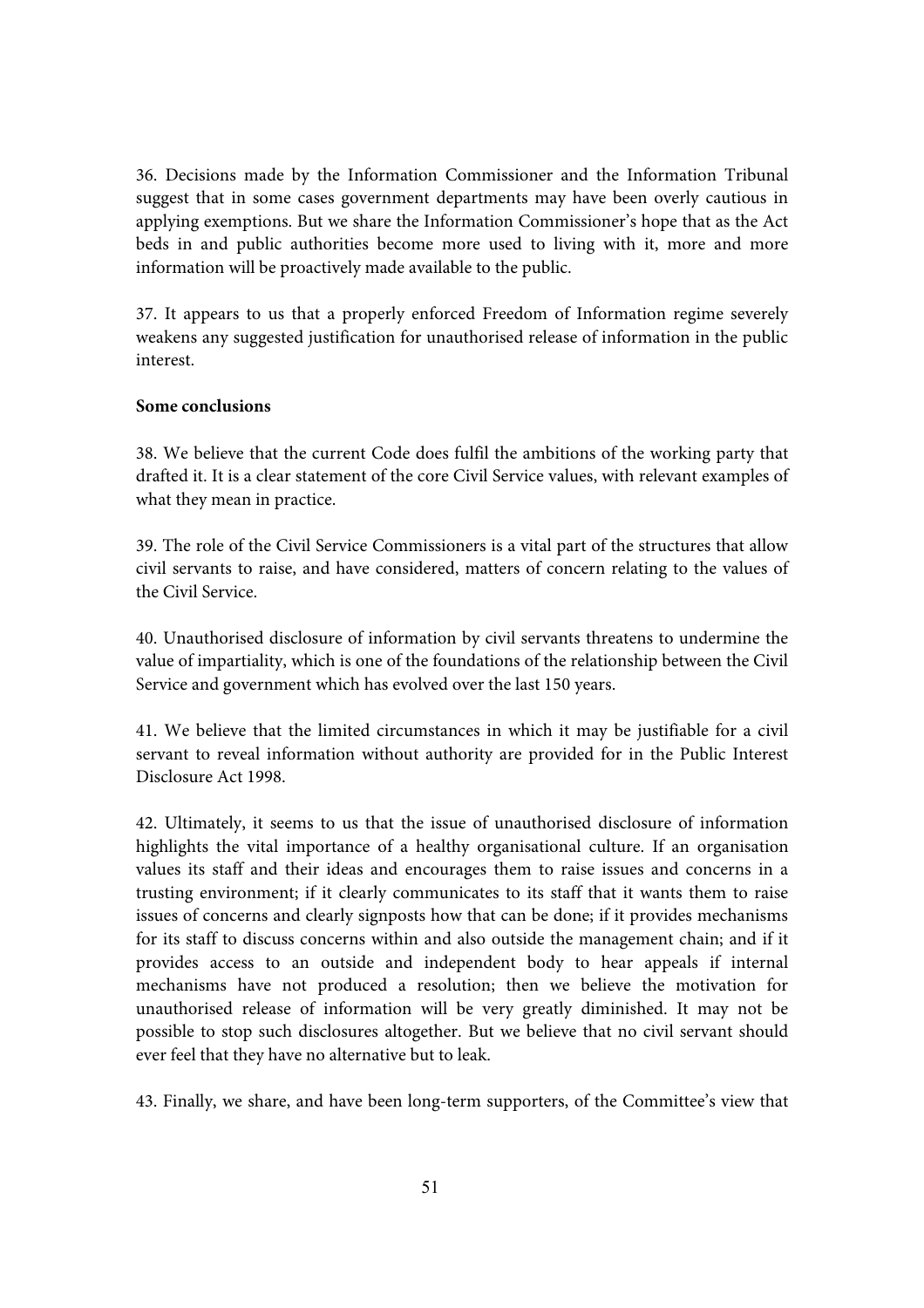the values of the Civil Service and the independent role of the Civil Service Commissioners would be further strengthened if they were established in statute. We remain hopeful that the Civil Service legislation contained in the Draft Constitutional Renewal Bill will be introduced during this parliamentary session.

February 2009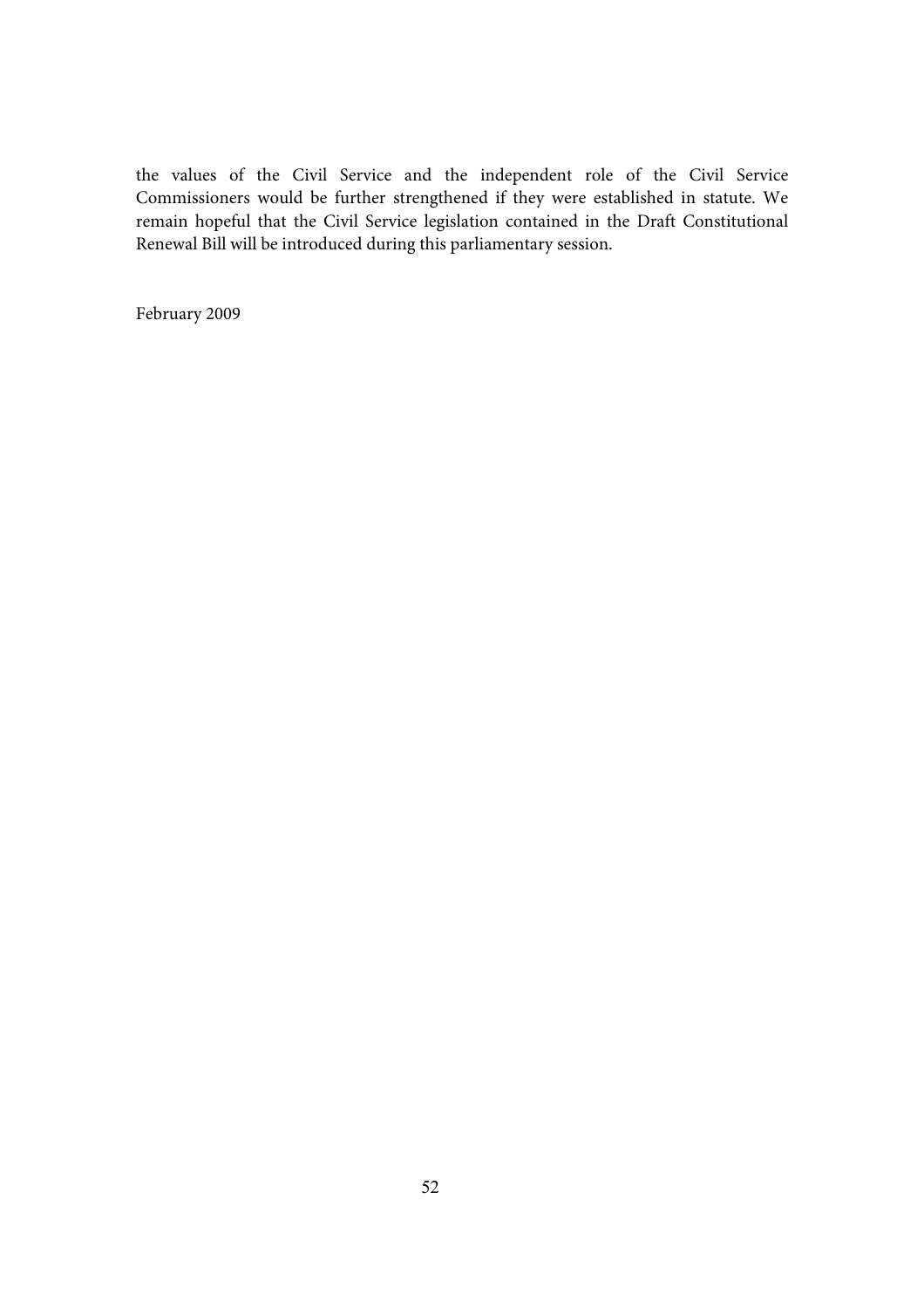#### **Memorandum from the Public and Commercial Services Union (LWB 09)**

#### **Introduction**

PCS welcomes the opportunity to make a written submission to the Public Administration Select Committee. PCS – a union representing over 300,000 members, the majority of whom work in government departments, agencies and public bodies - also welcomes the invitation to give oral evidence as the inquiry topics are issues that are of concern to our union.

#### **Leaks and Whistleblowing in Whitehall**

PCS does not encourage or support intentional unauthorised disclosures of information from within government, especially where they are likely to have adverse impact on the operations of government.

However, it is important to differentiate between information leaking for personal and political gain and whistleblowing which is more difficult to deal with because of the apparent overlap and or contradiction, in some cases, between the Official Secrets Act and the Public Interest Disclosure Act.

This tension has been played out in recent times in the cases of Derek Pasquill (FO), Katherine Gun (GCHQ) and David Keogh (MOD), all of whom were covered by the Official Secrets Act at the time they carried out whistleblowing. Charges against Mr Pasquill and Ms Gun have been dropped but Mr Keogh was convicted under the Official Secrets Act despite arguing that he felt he had a moral duty to make the disclosure as it was in the public's interest.

The various departments and agencies have their own internal policies on whistleblowing but all of them flow from the standard of behaviour set out in the Civil Service Code, and based on the Civil Service core values of impartiality, honesty and objectivity. Whilst civil servants are expected to abide by the Code and the core values, special advisers, who are also classified as civil servants, are expected to abide by the Code but *"do not have to show their political impartiality or objectivity"*. Instead, the *"Ministerial Code and the Code of Conduct for Special Advisers place duty on Ministers and Special Advisers to uphold the political impartiality of the Civil Service and not to ask civil servants to act in a way which would be inconsistent with this Code".* This guidance gives rise to a number of questions which the Select Committee may wish to examine in terms of whether it helps generate a climate in which leaks and whistleblowing can occur. For example: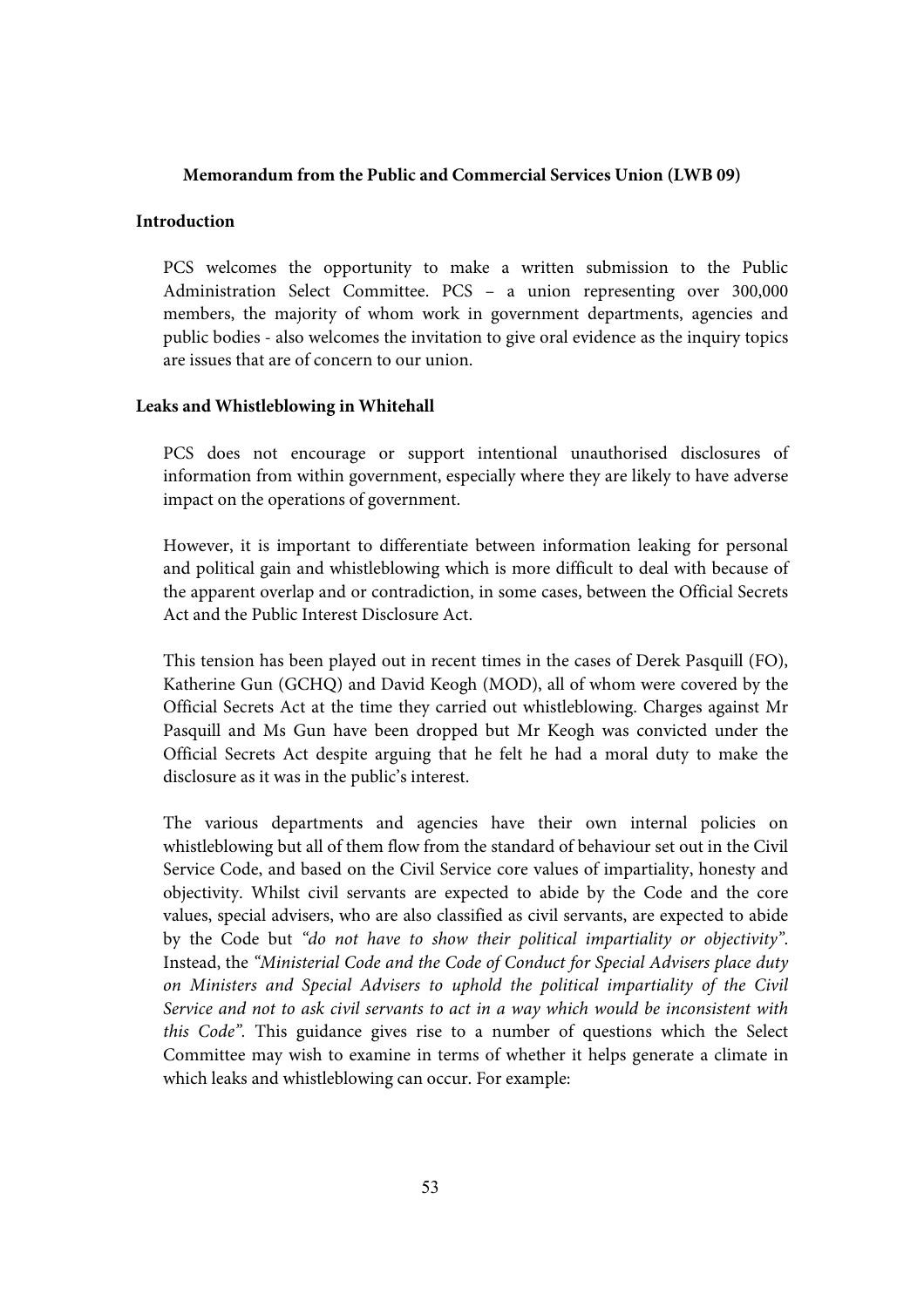- Why do the core values set out in the Civil Service Code not apply to all civil servants? If it is not possible for the core values to apply to all civil servants, then the Code needs to give a clear definition as to who a civil servant is.
- Does the exemption of special advisers from the core values in the Civil Service Code encourage actions on the part of special advisers which can lead to leaks or whistleblowing by civil servants covered by the Code? PCS has expressed concerns in the past, and remains concerned at repeated attempts by some ministers to expand the role of special advisers.
- Do ministers and special advisers in reality refrain from asking civil servants to act in ways which would be inconsistent with the Civil Service Code?
- In cases where ministers and special advisers do not, do civil servants feel able to resist without any repercussions, especially those in the middle and lower grades?
- Does the Code provide clear guidance for departments on whistleblowing? This is a crucial question in view of the fact that a survey of departments carried out by *Public Concern at Work* in 2007 using good practice criteria endorsed by the Committee on Standards in Public Life and the Government itself identified the Cabinet Office as the worst amongst government departments.

Once again, whilst we do not support intentional unauthorised leaks of information nor encourage whistleblowing, our general advice to members is that anyone considering making disclosures about their employer's activities should first seek union advice. We are also concerned that many civil servants are not made aware of how the legislation to protect "whistleblowers" is implemented in the Civil Service and how that implementation may differ from elsewhere. This is part of a general concern we have about the lack of any service wide programme to make civil servants and recruits to the Civil Service aware of its standards and values such as those set down in the Civil Service Code, although we understand that a programme is now being planned.

March 2009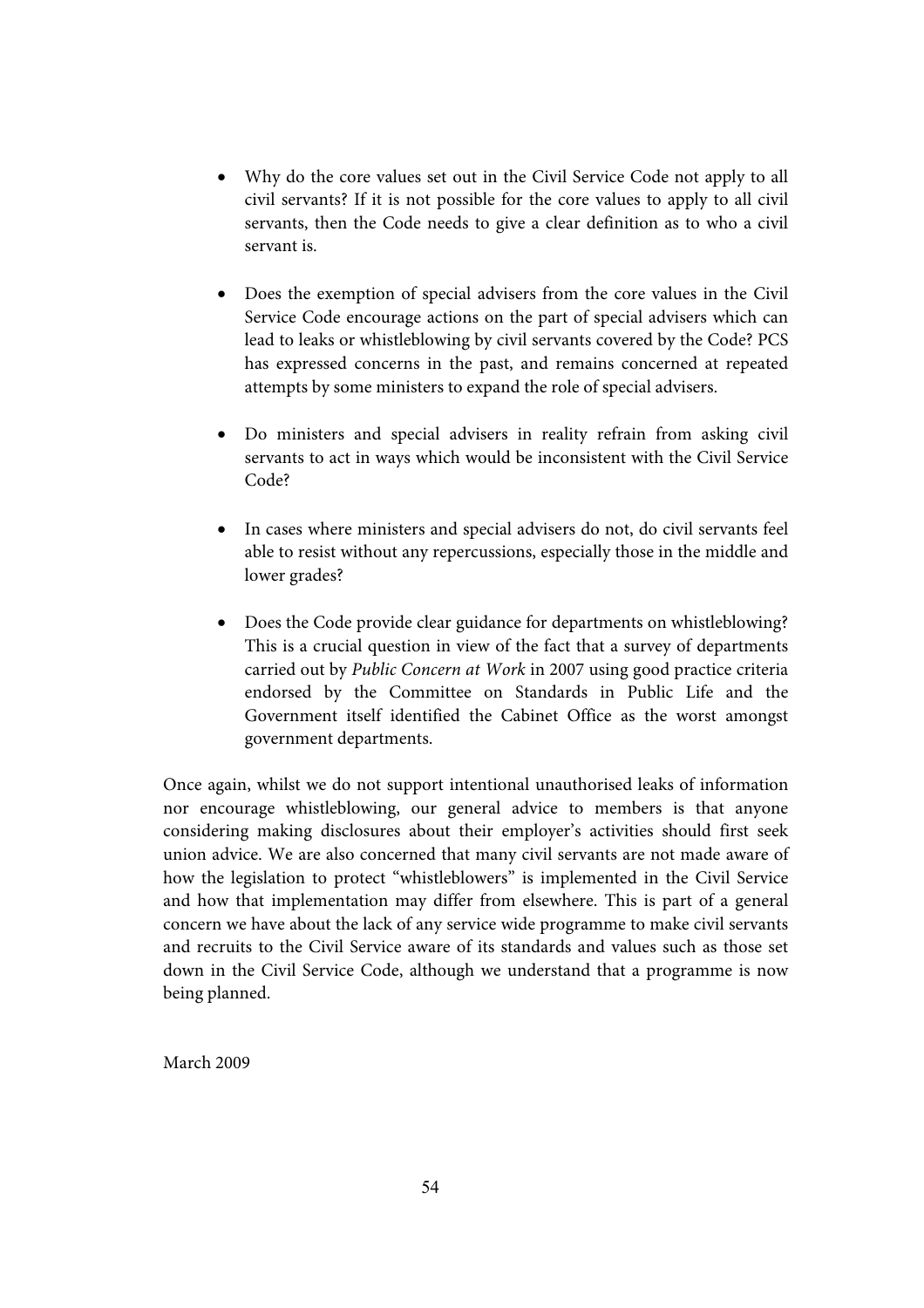#### **Memorandum from Ken Evans (LWB 10)**

I have just been watching the broadcast of your committee's interviews of Katharine Gun et al.

You and your colleagues asked questions related to what procedures should exist to allow the legitimate concerns of civil servants to be drawn to the attention of "those who can do something about it".

In particular, Ms Gun said that in her experience, her introduction to GCHQ DID NOT contain any explanation of what action she should take if she found something that was against the law.

Watching the exchanges brought to mind my service as a Royal Air Force Officer and as a pilot of nuclear bombers during the 1960's.

The RAF required us to attend formal courses on law and on the contents of the "Manual of Air Force Law" (MAFL).

In particular, I recall that we were told that each individual officer had a DUTY to obey ONLY those orders which he or she judged to be LAWFUL. We were well schooled in the procedures required to judge whether an order was lawful or not and instructed to act accordingly.

After watching the aforementioned broadcast I am appalled that no such code appears to exist within the Civil Service.

I hope that you and your colleagues will take appropriate action to ensure that the Civil Service Code is "upgraded" in a way that puts duty as a citizen BEFORE duty as an employee of the Civil Service.

March 2007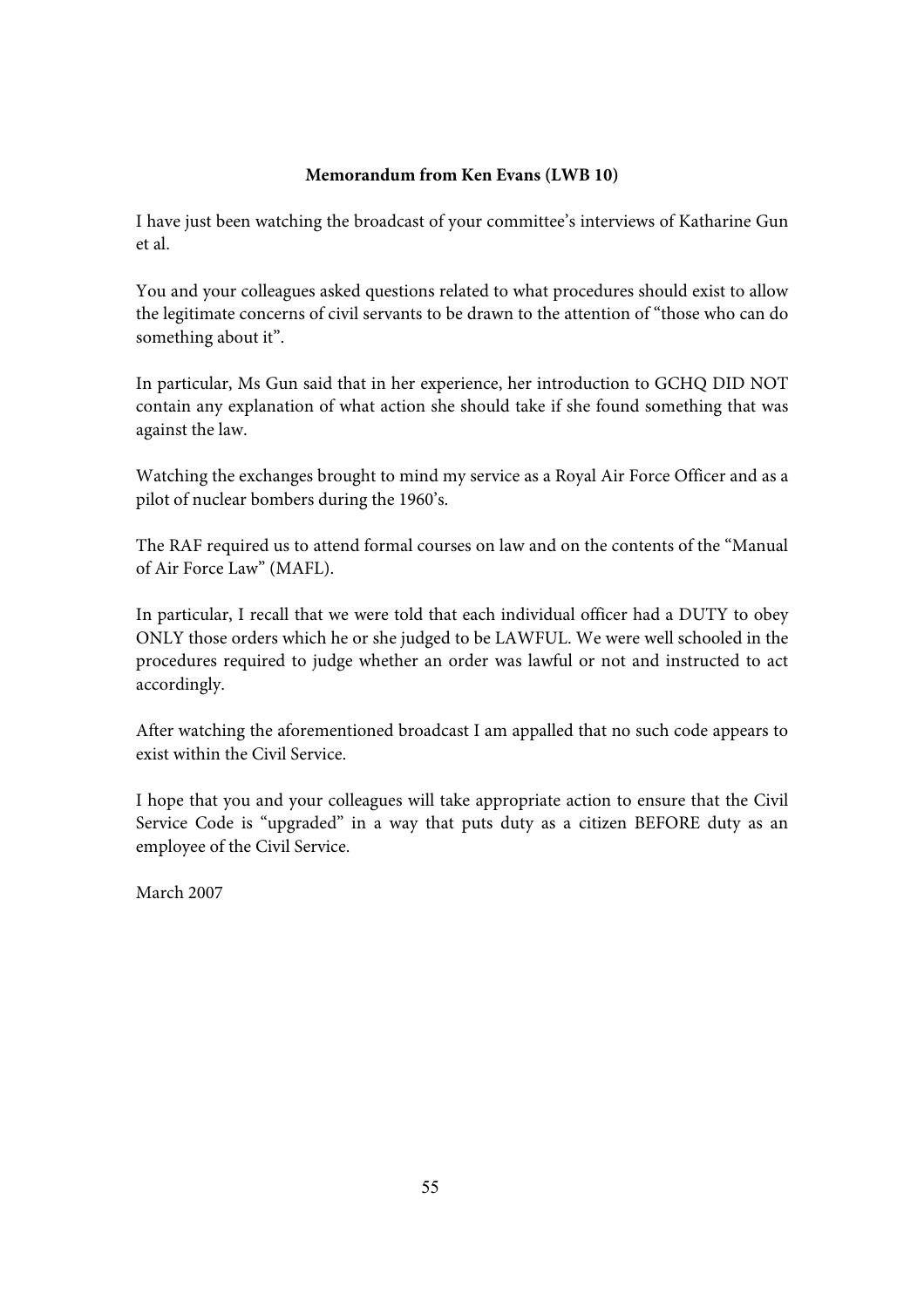#### **Memorandum from Derek Pasquill (LWB 11)**

I would like to make the following observations with regard to questions 306 and 307 (copied below) - I understand that these comments may fall outside the guidelines you have attached, but from my perspective, I think it would be discourteous of me not to make the attempt to correct a potential misunderstanding on the part of the Committee due to misleading statements I may have made.

"Q306 **Mr Prentice:** On your own admission, in 2005, when you joined the unit in the Foreign Office, you said in your article in *The New Statesman*, "I did not have a great deal of knowledge about British Muslim politics." So, unlike Mr Jones, you were not an expert at all. You just happened to be working in this unit, picking things up as you were going along.

*Mr Pasquill:* I think that is the value. I think that is because I did not have expert knowledge. I was in a position---

Q307 **Mr Prentice:** Oh, Mr Everyman!

*Mr Pasquill:* No, I was in a position not to be blinded by the trees and still see the wood."

The point here, which is one I also made in answer to question 305 "I had a special insight into this problem" is that over a period of six months, February to July 2005, and sitting at the desk of the FCO's Islamic Issues Adviser for part of this period, I had direct experience, resulting from exposure to documents as well as attendance at meetings of the Whitehall-wide cross-departmental working group/steering group on preventing radicalisation among British Muslims, far in excess of that available to any hypothetical 'Mr Everyman.'

When I leaked documents to a journalist I was in no doubt that I was acting against the received wisdom of many at the FCO, however, this is what whistleblowing is about: taking a critical look at received opinion, finding it lacking, and alerting the public. If whistleblowers are in the market as Dr Wright suggested, then I think whistleblowers intervene in the market to give the organisation for which they work the opportunity to pause and think.

The key document which I found most surprising and shocking in August 2005 was the powerpoint presentation 'Working with the Muslim Community: Key Message', Strategic Policy Team, Home Office/FCO, July 2004, (Document 8: Policy Exchange pamphlet, "When Progressives Treat with Reactionaries") containing this insert, and from which I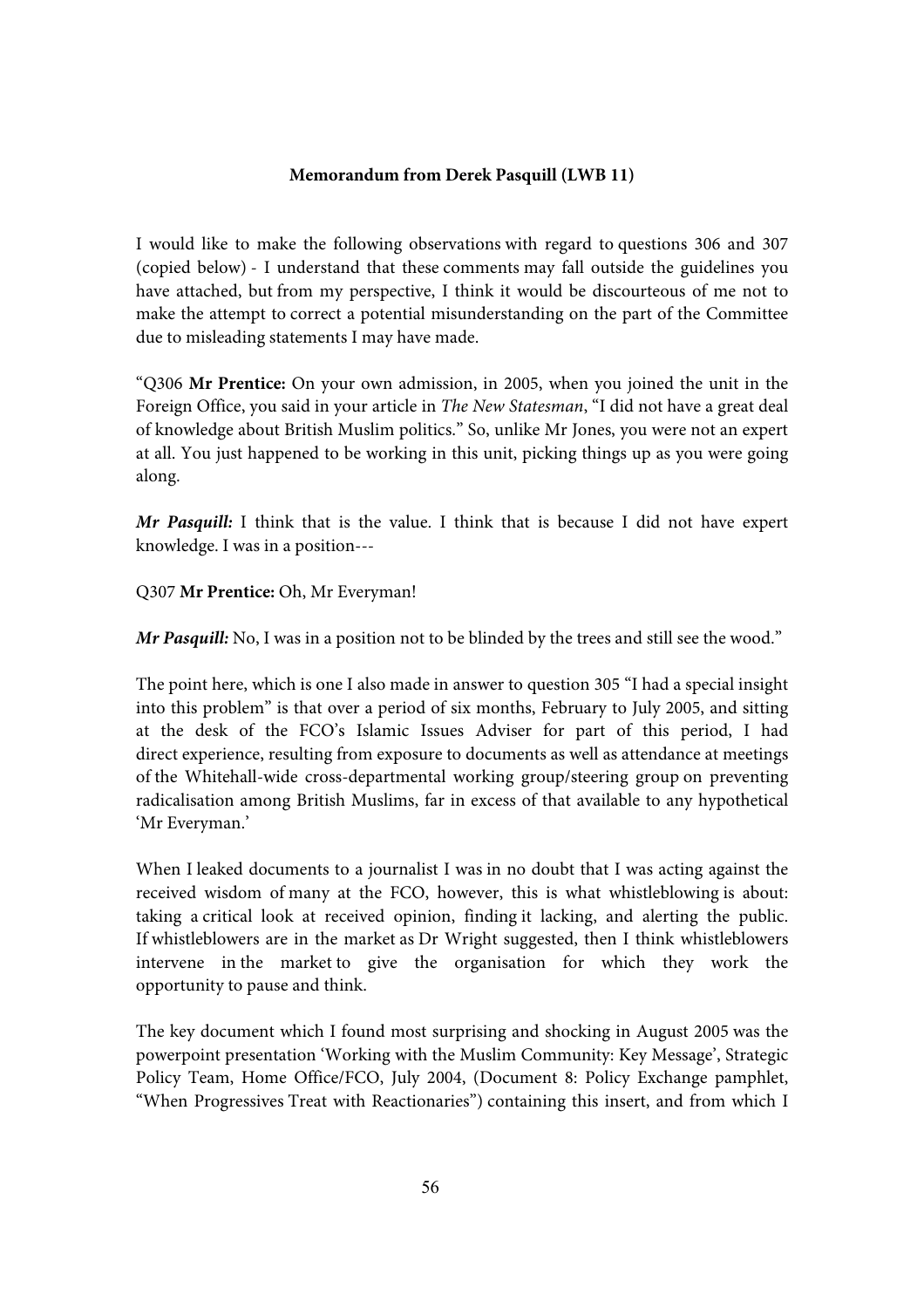believe all the Government's policy confusion flows:

**" \*The root of the reformist movement can be traced to the Muslim Brotherhood (Hasan Al Banna) and Jamaati Islam (Maulana Maududi), which was orthodox but pragmatic. \* However the reformist trends have evolved into a progressive and liberal movement, adapting to their own socio-political context, especially those in Britain."** 

The reason I found this document shocking was that by August 2005 I had made sufficient progress in my reading, and experience, to be in a position to recognise what was being proposed here (the mainstreaming of political Islam in the UK by the Home Office/FCO); and the surprise resulted from the perception that I had been extraordinarily dense over the preceding six-month period in not linking the Muslim Council of Britain to the Jamaati Islam/Muslim Brotherhood prior to reading Martin Bright's article in the Observer, 14 August 2005. In other words, the Observer article was the prompt which gave me the opportunity to reconsider the information I had in my possession at the time.

I have no doubt the Government's policy of supporting the Jamaati Islam/Muslim Brotherhood in the UK over the past few decades has been damaging to the long-term public interest - the scandal is that the government department, namely the Foreign and Commonwealth Office, which could have supplied valuable expertise and guidance in preventing radicalisation of British Muslims, was pursuing objectives not necessarily coterminous with the interests of the UK. The mystery remains as to why the FCO should think its policy of using the Muslim Brotherhood as peace-brokers has any hope of long-term success - a mystery which Parliament might consider following-up through various Select Committees and other forms of inquiry.

Note 1: I would hope that the reformist trends of the Jamaati Islam/Muslim Brotherhood construction are never mistaken for either a liberal or progressive movement while its leaders and members continue to be guided by the writings of Al Banna and Maududi. It is the responsibility of those in Government making decisions in this sphere to inform themselves of the nature of this reform movement, which I believe remains deeply antagonistic to pluralistic and liberal democracy as it is understood in the UK.

March 2009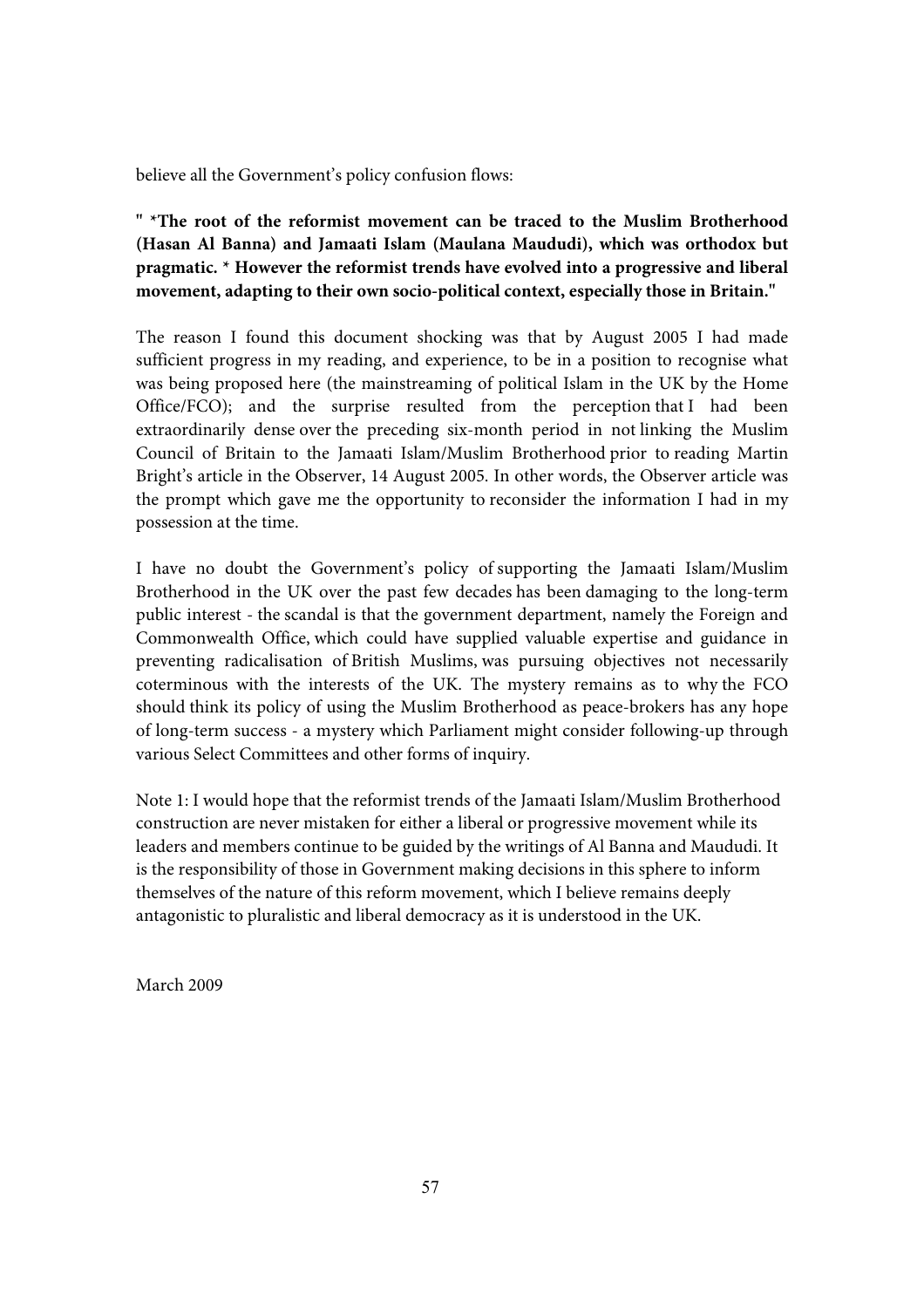#### **Memorandum from Dr Brian Jones (LWB 12)**

I had the privilege of giving evidence to the Committee as part of its consideration of "Leaks and Whistleblowing in Whitehall". Having read the uncorrected transcript of my evidence I offer the following additional comments in further clarification, and hope they may be useful.

#### **Point 1**

I am not sure I made the circumstances of my own case completely clear, especially when answering questions about why I did not speak out before the war, at least to MPs. There are a number of issues I should explain.

Perhaps the most important contextual issue was the combined culture and nature of both Whitehall and the "intelligence community". Civil servants in Whitehall (and elsewhere) are required to act in accordance with and in support of government policy. However, intelligence analysts must not allow the analysis itself to be influenced by policy. There is, therefore, a degree of separation between what an analyst produces and the related policy of the Government and, after many years in the job I developed an approach of avoiding close scrutiny of the policy issues relating to my work. This will have been a factor that affected my thinking, or lack of it, about any future policy decisions the Government might make on Iraq. It is always the right of politicians to make decisions that do not obviously reflect intelligence assessments, so long as they are prepared to accept the consequences if their judgements are in error.

The dossier "Iraq's Weapons of Mass Destruction" was, of course, unique in bringing intelligence and policy so close together although our perceptions of that closeness are to some degree retrospective. The document did not, in so many words, advocate a specific policy and, although many believe it made a case for war, the Government argued at the time and continue to argue, that it did not. (And the Butler review supported the Government position on this). Also, the assessment of the dossier (as opposed to the Foreword<sup>10</sup>) did not offer certainty. We (the DIS analysts) argued that, in the context of the Foreword, the lack of certainty should have been made more obvious in the main document. Further, as I discussed, it was suggested that there was information which was not available to us that reduced the degree of uncertainty.

<sup>&</sup>lt;sup>10</sup> Indeed I felt the provenance of the Foreword was uncertain. I tended to look upon it as an "add-on" for which No 10 was responsible. My colleague who also wrote a memo expressing concern included direct criticism of the Foreword. In evidence to the FAC, Sir Peter Ricketts, then Policy Director at the FCO and a member of the JIC, said the Foreword had the approval of the JIC, whilst Sir Joe French, who had been Chief of Defence Intelligence and a member of the JIC, told Hutton that he saw it as a political statement rather than an intelligence statement.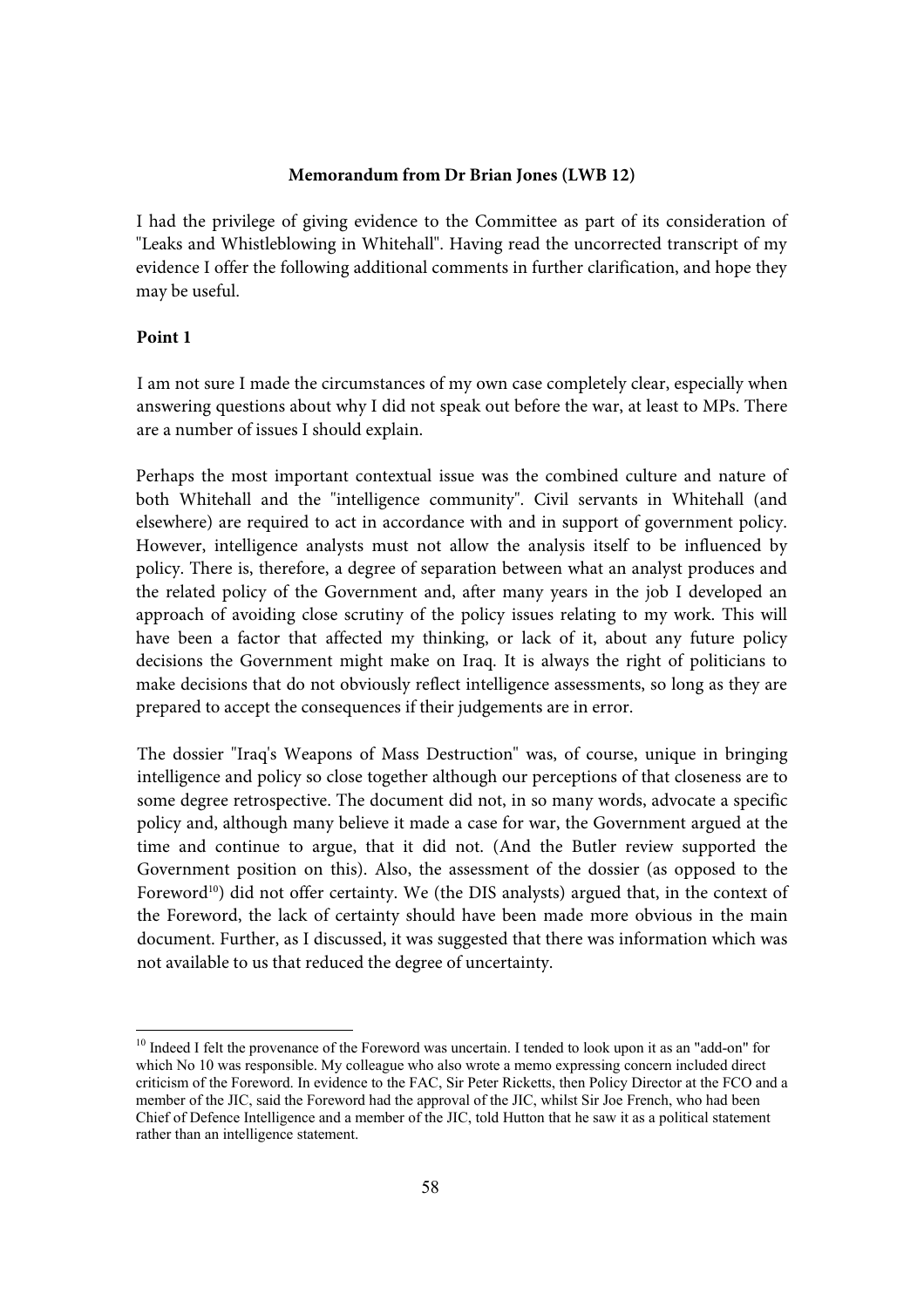I considered at this time *not* whether I should take my concerns outside the system (leak or blow whistles), but whether I should raise them with the Permanent Under Secretary, as would have been the official way. I concluded my case was not strong enough for that and I thought no further on the matter. (I could not have contemplated taking my concerns outside the system until I had exhausted all official channels). Because I felt the case was not strong enough to do this, seeking an alternative means of expressing my concern was not a factor, and I resorted to the defence against scapegoating which I explained. There was no impediment, such as consideration of future career prospects, to dissuade me from raising my concerns within the system vigorously because of my age, and my declared wish to take early retirement for personal reasons. However, had I been younger and in mid-career, I may well have judged the likely negative impact of making life difficult for so many senior people would not have been a wise course to follow. That impact would, of course, have had implications for the whole of my family.

When I referred in my evidence to timing, you should be clear that the publication of the dossier (Sep 02) was well separated from the war (Mar 03 - almost 6 months), and I retired in mid Jan 03. In the meantime there had been a JIC paper that seemed to cast doubt on the unseen intelligence and which I assumed would be taken into account in any future policy decision. By the time of the war vote I could not know whether more definitive intelligence had been obtained and was in no position to make an authoritative statement. (Q 286)

The Committee should be clear that up to and beyond the war, I was prepared to give senior (JIC level) officials the benefit of the doubt with regard to the totality of the intelligence they had seen, their interpretation of it, and their view of the bigger picture. However, government evidence to the Foreign Affairs Committee after the war caused me to be suspicious that a cover-up might be in process, and the first two weeks of evidence to Hutton convinced me of the intention of either the Government or officials, or both, to avoid the revelation of important elements of evidence. It was the failure of any witness before me to raise the issue of the extra intelligence that was most convincing. **It was this failure of anyone to accept responsibility either for incompetence or, more likely, a failed gamble, that prompted my subsequent actions.** 

#### Point 2

The first few weeks of my retirement saw the focus of my attention on many other things and the obviously "dodgy", plagiarised dossier was not an issue that I thought much about. (Q 291/2) Not least because its subject matter - methods of concealment – was not a mainstream area of analysis for my experts. Other parts of the DIS studied this. (Q 290)

I hope these comments are helpful.